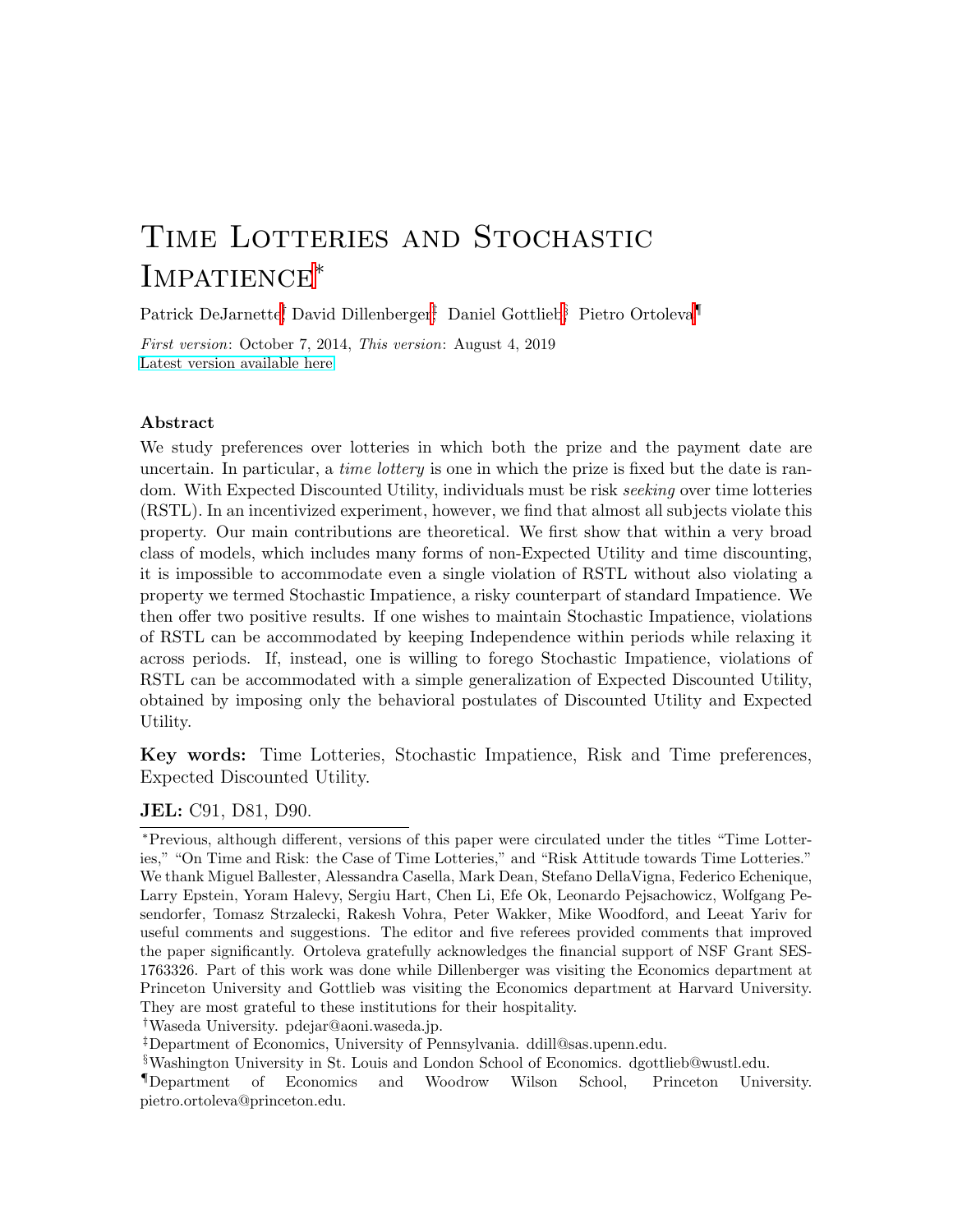## 1 Introduction

Consider the choice between (i) receiving a prize in period  $\bar{t}$  for sure, or (ii) receiving the same prize in a random period  $t$  with mean  $t$ . For example, the choice may involve receiving a desirable outcome (such as \$100 or a dinner at a fancy restaurant) in 10 weeks for sure versus either 5 or 15 weeks with equal probability. Both options deliver the same prize and have the same expected delivery date, but in one of them the date is uncertain. What would, or should, one choose? More generally, what are individuals' attitudes towards uncertainty not only about which outcome will be realized, but also about when this outcome will be received? Are they captured by existing models and, if not, how can they be modeled? How do they interact with other notions of risk and time preferences? These are the questions that this paper studies.

Many economic decisions involve uncertainty about both which and when outcomes will be received. Home sellers are typically uncertain not only about the sale price but also about how quickly the house will be sold. When starting a new project, investors do not know how much dividends the project will pay and when they will be paid. Looking for a job involves uncertainty about which job will be found, and when. Both dimensions of uncertainty, and possibly their interaction, matter for choice in these and other domains. In many cases the uncertainty pertains only, or predominantly, to timing. For example, one may know she will inherit a specific house, but not when. Similarly, with public housing and other government-provided services, much of the uncertainty concerns the time these will be provided. When shopping online, is it worthwhile to pay an additional fee to ensure delivery at a guaranteed rather than random date? All such choices depend on one's attitudes towards randomness in time.

We introduce a notion of risk attitudes towards lotteries in which the timing is random: time lotteries. Just like regular (atemporal) risk aversion is defined by a preference for a sure amount over a lottery with the same expected value fixing the date, the individual is Risk Averse Over Time Lotteries (RATL) if she prefers to receive a fixed prize in a sure date rather than at a random date with equal expected delay. She is Risk Seeking over Time Lotteries (RSTL) if she displays the opposite pattern. While these definitions compare payments in a sure vs. a random date, they have implications for when both lotteries are random, the mean dates are not equal, or both prizes and dates are random. To capture attitudes toward time lotteries based on intrinsic preferences and not on planning motives, we assume that all uncertainty is resolved as soon as one of the options is chosen.<sup>[1](#page-1-0)</sup>

Our starting point is the observation that the standard model in economics, Expected Discounted Utility (EDU), prescribes that all subjects must be globally RSTL. To see this, note that if  $u(x) > 0$  is the utility of prize x and  $\beta \in (0,1)$  is the dis-

<span id="page-1-0"></span><sup>&</sup>lt;sup>1</sup>If instead uncertainty were gradually resolved over time, the absence of risk could improve planning. We want to separate this instrumental benefit from intrinsic preferences.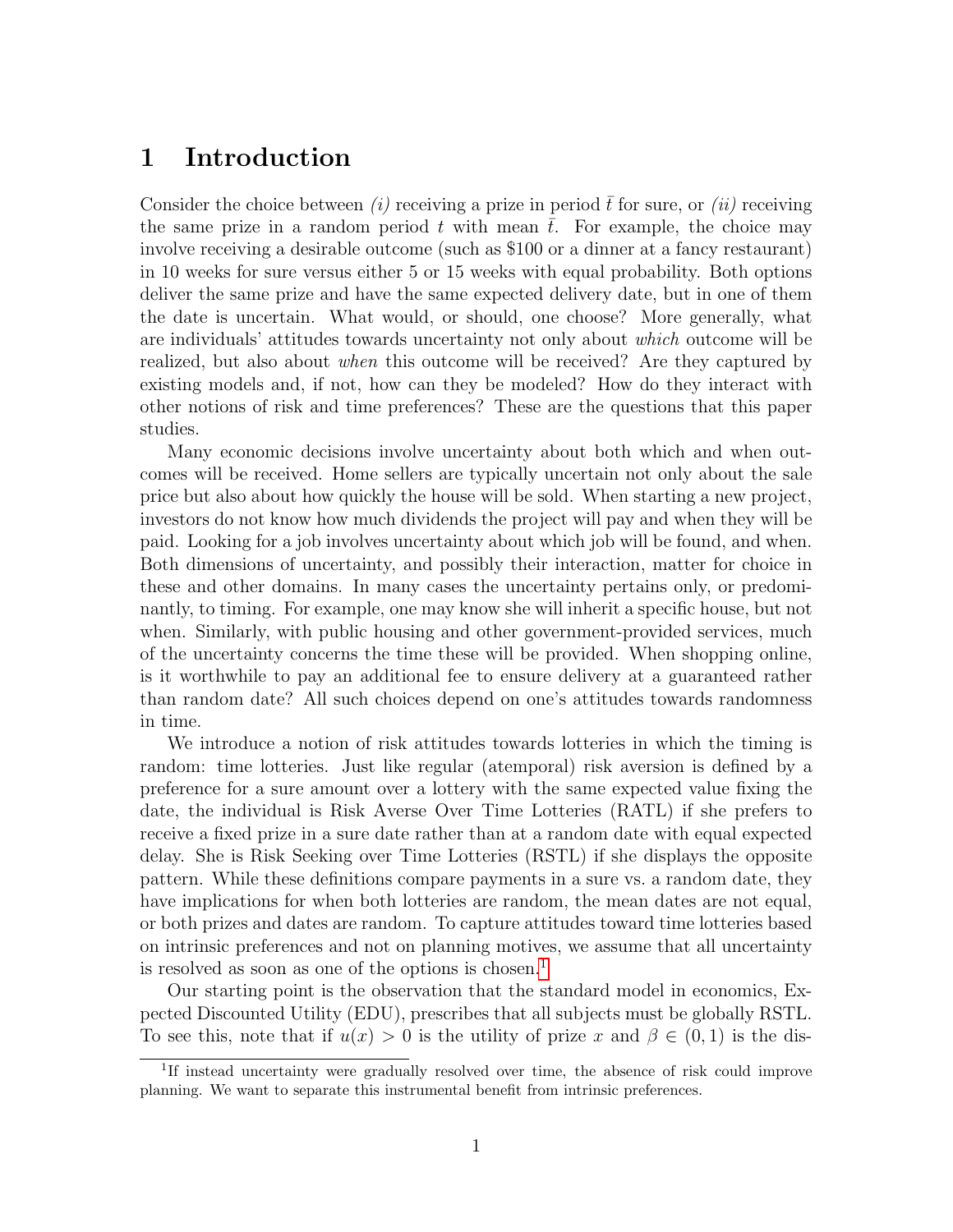count factor, then the value of receiving x at time t is  $\beta^t u(x)$ , whereas the value of the lottery with a random date is  $\mathbb{E}[\beta^t]u(x)$ . Since  $\beta^t$  is convex in t, the latter option is always preferred. Note that the curvature of the utility function over prizes plays no role in this comparison. This aspect of the standard model has important implications, with many papers relying crucially, and explicitly, on it (e.g., [Ely and](#page-42-0) [Szydlowski 2017;](#page-42-0) [Zhong 2019\)](#page-43-0).[2](#page-2-0)

As the standard model makes such sharp predictions, we start our investigation by testing them in incentivized experiments. (Previous work, discussed below, only used unincentivized surveys.) These predictions fail to hold in our data: only a small fraction is consistently RSTL; instead, most subjects are risk averse in the majority of questions. Attitudes towards time lotteries are also correlated with standard risk aversion, an intuitive connection that is missing from EDU.

In light of these findings, we present a series of theoretical results on modeling general attitudes towards uncertainty in both prize and date. We confine our analysis to preferences over lotteries of dated rewards, that is, pairs of the form  $(x, t)$ , where x is a monetary prize and t is the time in which it is received.<sup>[3](#page-2-1)</sup>

Our first theoretical question is: Can we have a model that allows for at least one violation of RSTL, while keeping other desirable properties?<sup>[4](#page-2-2)</sup> To this end, we consider a new property, called Stochastic Impatience. Intuitively, it requires that, when facing lotteries that pay different outcomes in different periods, the individual prefers to associate higher payments to earlier dates. Consider two prizes, say \$100 and \$20, and two periods, say a day and a month. Stochastic Impatience requires the individual to prefer the 50/50 lottery that pays either \$100 in a day or \$20 in a month, over the 50/50 lottery that pays either \$100 in a month or \$20 in a day. As such, it is a risky counterpart to the standard notion of Impatience; under EDU, Impatience and Stochastic Impatience imply each other. Note that the choice above can be rephrased as: Given a base lottery paying \$20 either in a day or a month, which prize do we want to increase by \$80, the earlier or the later one? To the extent that receiving earlier payments is better, the individual should prefer the first option, in accordance with Stochastic Impatience.

The answer to our question is an impossibility result about the coexistence of violations of RSTL and Stochastic Impatience. The result holds under very mild assumptions: when there is no risk, individuals like receiving higher payments, dislike waiting, and are not future biased (their preferences may be stationary or present bi-

<span id="page-2-0"></span><sup>2</sup>For example, [Zhong](#page-43-0) [\(2019\)](#page-43-0) studies dynamic models of information acquisition and shows that the optimal strategy uses Poisson signals. The reason is that the decision time with Poisson signals is a mean-preserving spread of other strategies and is thus preferred under EDU due to RSTL.

<span id="page-2-1"></span><sup>&</sup>lt;sup>3</sup>We focus on this setup for simplicity. As we show in Appendix [A,](#page-20-0) extensions to lotteries over streams are immediate. It is also easy to generalize our results to an arbitrary set of outcomes.

<span id="page-2-2"></span><sup>&</sup>lt;sup>4</sup>We are not suggesting that individuals should be globally RATL. Indeed, they may change their attitude when some of the prizes occur in a distant future. For example, subjects may prefer the lottery between today and two years, over one year for sure due to present bias. They may also prefer a lottery between one year and one thousand years over five-hundred years for sure, as only the closest date is conceivable. In intermediate cases, however, we may see instances of RATL.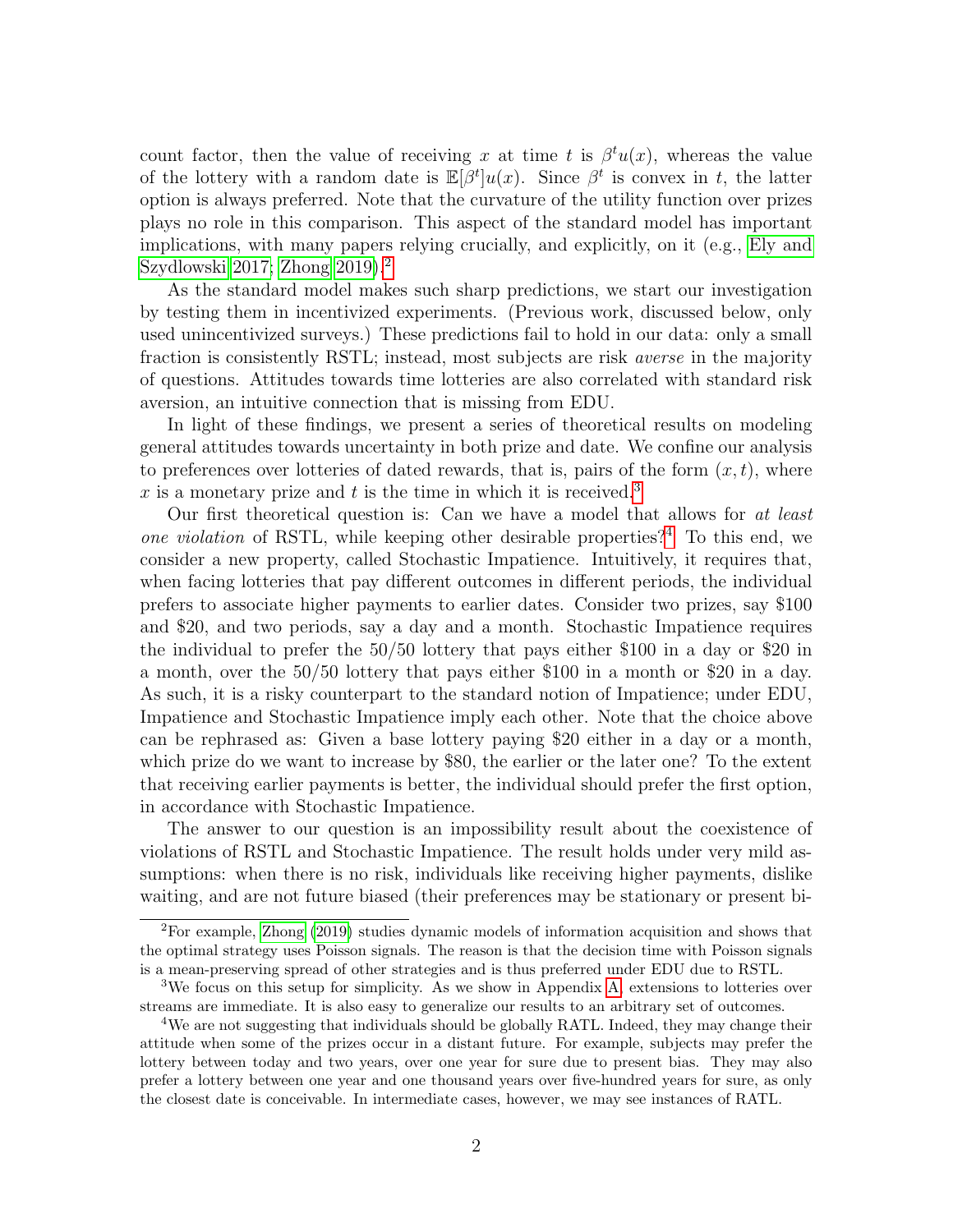ased, but not the converse); and when evaluating risky prospects, they follow a Local Bilinear model (a very general form that includes Expected Utility and common non-Expected Utility models, such as Cumulative Prospect Theory or Disappointment Aversion). With these general assumptions, we show that Stochastic Impatience implies RSTL. That is, under very general conditions satisfied by virtually all models used in practice, there is a fundamental incompatibility between Stochastic Impatience and even a single violation of RSTL.

Given this impossibility, our second question is: Is there a plausible way to generalize EDU to allow for at least some violations of RSTL? We give two solutions, the merit of each depends on the (subjective) importance one attaches to the properties being relaxed.

First, we show that violations of RSTL together with Stochastic Impatience can be accommodated by relaxing Independence in a way specific to the intertemporal setup: maintaining it within but not across periods (so that it also violates Bilinearity). To illustrate this, we provide an example of a functional form – borrowed from the finance literature – with these features. As we discuss in Section [4.1,](#page-13-0) this approach is related to the order in which time and risk are aggregated.

Second, we show how RSTL can be accommodated while maintaining full Independence if one is willing to forego Stochastic Impatience. In fact, this can be achieved by keeping all the main properties used to motivate EDU. While EDU can be seen as merging the functional form of Discounted Utility without risk with the one of Expected Utility, we instead impose the properties that characterize each of them. A simple result is that these properties together do not characterize EDU, but lead to a more general model, that we call Generalized EDU (GEDU), in which there is a strictly increasing utility function over prizes u, a discount factor  $\beta$ , and a strictly increasing function  $\phi$ , such that preferences are represented by

$$
\mathbb{E}[\phi(\beta^t u(x))].
$$

GEDU is similar to models in the literature (in particular, [Kihlstrom and Mirman](#page-43-1) [1974](#page-43-1) applied to time). Unlike EDU, GEDU can accommodate different attitudes towards time lotteries, with the individual being RATL if and only if  $\phi$  is more concave than the log function. More generally, and in accordance with our experimental findings, a more concave  $\phi$  implies that subjects are both more risk averse in an atemporal setting and more averse to time lotteries.

Related Literature. A small literature has discussed attitudes towards time lotteries. [Chesson and Viscusi](#page-41-0) [\(2003\)](#page-41-0) show that EDU implies a preference for random timing. They hypothesize that risk aversion over time may be due to high risk aver-sion or hyperbolic discounting. The latter is proven impossible by [Onay and](#page-43-2) Oncüler [\(2007\)](#page-43-2), who generalize their theoretical results, pointing out that (what we call) RSTL holds for any convex discount function and link it to probability distortions. [Chen](#page-41-1) [\(2013\)](#page-41-1) also shows that EDU implies RSTL. [Ebert](#page-42-1) [\(2017\)](#page-42-1) extends the analysis to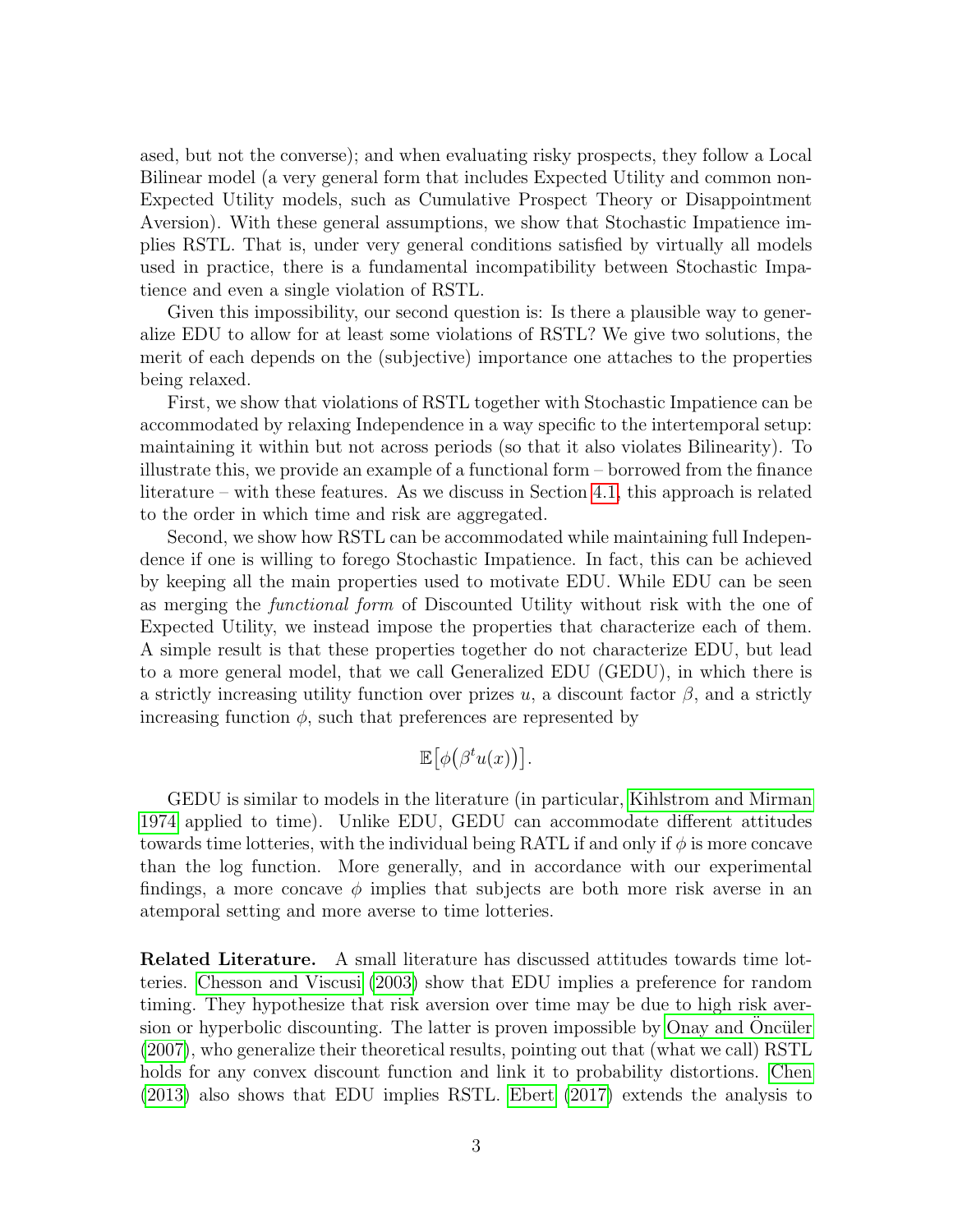higher-order risk preferences (prudence and temperance). We show that RATL can be accommodated within the framework of Expected Utility; at the same time, if one wants to preserve Stochastic Impatience, then not even allowing for probability distortions is sufficient.

For experimental evidence, [Chesson and Viscusi](#page-41-0) [\(2003\)](#page-41-0) conduct a hypothetical survey with business owners and find that about a third of them are RATL. [Onay](#page-43-2) and Oncüler  $(2007)$  run a non-incentivized survey with large hypothetical payments and find that most subjects are RATL. By contrast, [Kacelnik and Bateson](#page-43-3) [\(1996\)](#page-43-3) show evidence that animals in foraging decisions tend to be RSTL. [Eliaz and Ortoleva](#page-42-2) [\(2016\)](#page-42-2) show that subjects are ambiguity averse when timing is ambiguous.

## <span id="page-4-1"></span>2 Risk Aversion over Time Lotteries

Consider an interval of monetary prizes  $[w, b] \subset \mathbb{R}_{++}$  and a set of dates  $T \subset \mathbb{R}_{+}$ consisting of either non-negative consecutive integers ("discrete time") or an interval of non-negative numbers ("continuous time"), with  $0 \in T$  in both cases. The ordered pair  $(x, t) \in [w, b] \times T$  denotes receiving an amount of money x in t periods. Let  $\Delta$  be the set of simple lotteries over  $[w, b] \times T$  endowed with the topology of weak convergence, and  $\delta_{(x,t)}$  denote the degenerate lottery that gives  $(x, t)$  with certainty. We study a complete and transitive preference relation  $\succsim$  over  $\Delta$ , where  $\sim$  and  $\succ$ denote its symmetric and asymmetric parts, respectively. To avoid trivial cases, when T is discrete, we assume that it has at least three elements and that the outcome space is rich enough so that  $\delta_{(b,t+1)} \succ \delta_{(w,t-1)}$  for any t that is neither the minimal nor the maximal element of  $T$ . Intuitively, this condition rules out the possibility that either the space of prizes is so small or discounting so strong that getting even the worst prize one period sooner is better than waiting one more period for the best prize.

Both in the theoretical part and in our experiment, we focus on lotteries in which uncertainty is resolved immediately. Therefore, preferences in our setting are static and do not stem from planning considerations. We do so to focus on the starkest case in which only time and risk preferences are at play. While introducing benefits from planning or preferences over the timing of resolution of uncertainty may strengthen the appeal of risk-free options, our goal is to investigate — empirically and theoretically — individuals' intrinsic attitudes towards such uncertainty.

Standard risk aversion is defined by positing that an individual prefers a sure amount to a lottery of the same expected value – all within a fixed date. We take an analogous approach to define risk attitudes towards uncertainty about the time, by considering lotteries that pay a fixed prize x at a random time: we call them time lotteries. For example, a time lottery could pay \$100 in either one or two months. Formally, for any  $x \in [w, b]$ , we say that  $p_x \in \Delta$  is a time lottery with prize x if  $y = x$ for any  $(y, t)$  in its support.

<span id="page-4-0"></span>DEFINITION 1. The relation  $\succsim$  is Risk Averse over Time Lotteries (RATL) if for all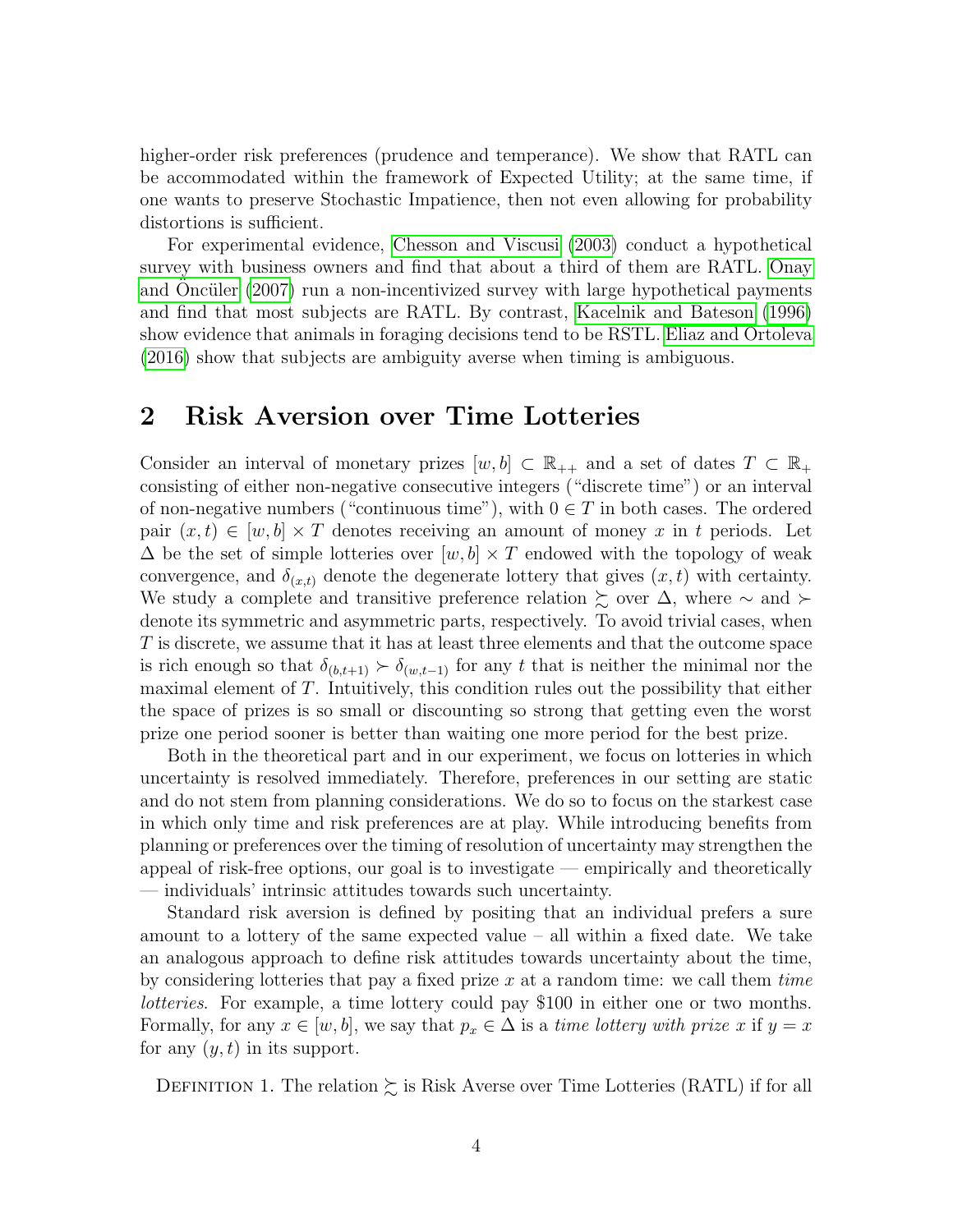$x \in [w, b]$  and all time lotteries  $p_x$  with prize  $x$ , if  $\bar{t} = \sum_{\tau} p_x(x, \tau) \times \tau$  then

 $\delta_{(x,\bar{t})} \succeq p_x$ .

Analogously,  $\succsim$  is Risk Seeking over Time Lotteries (RSTL) or Risk Neutral over Time Lotteries (RNTL) if the above holds with  $\precsim$  or  $\sim$ , respectively.

In words, the individual is RATL if she prefers to receive a certain amount in a sure time to receiving the same amount on a random time with the same mean. RSTL and RNTL are defined analogously. While RATL (and its counterparts) are defined only for comparisons between sure dates and lotteries with the same expected date, in most models they have implications on general attitudes about risk in timing – just like standard risk aversion (defined as a comparison between a sure prize and random one) has implications on general risk preferences.<sup>[5](#page-5-0)</sup>

The standard model to study risk and time is Expected Discounted Utility (EDU), according to which lotteries are evaluated by

$$
V(p) = \mathbb{E}_p[\beta^t u(x)],\tag{1}
$$

where u is a positive-valued utility function over money and  $\beta \in (0,1)$  is a discount factor.<sup>[6](#page-5-1)</sup> EDU evaluates a time lottery with prize x as  $\mathbb{E}_p\left[\beta^t\right]u(x)$ . Since  $\beta^t$  is a convex function of  $t$ , it follows from Jensen's inequality that, independently of  $u$ , any EDU preference relation must be RSTL.

In fact, this argument holds more generally since it only relies on the convexity of the discount function. Suppose that preferences are represented by

<span id="page-5-3"></span>
$$
V(p) = \mathbb{E}_p[D(t)u(x)],\tag{2}
$$

where D is a strictly positive and strictly decreasing function with  $D(0) = 1$ . Then, preferences are RSTL if and only if  $D$  is convex. All discount functions used in practice – including exponential, hyperbolic, and quasi-hyperbolic – are convex.<sup>[7](#page-5-2)</sup> Moreover, when T is unbounded, no strictly decreasing function  $D: T \to (0, 1]$  can be concave. Thus, in this case no preference relation represented by  $(2)$  can be RATL.<sup>[8](#page-5-4)</sup>

<span id="page-5-0"></span> $5$ For example, one may define attitudes towards time lotteries in terms of preferences for meanpreserving spreads in time. Under EDU, and more generally in the GEDU model described in Section [4.2,](#page-15-0) RATL coincides with an aversion to mean-preserving spreads because of Independence, so these definitions are equivalent.

<span id="page-5-1"></span> $6$ The utility u must be positive in our setting of lotteries over dated rewards. In settings that include streams, if  $u(0)$  is the value of getting nothing, direct calculations show that  $u(x)$  should be replaced with  $u(x) - u(0) > 0$ , leading to the same observation.

<span id="page-5-2"></span><sup>&</sup>lt;sup>7</sup>See Supplementary Appendix A for the definition of convexity for discrete  $T$ . We also test convexity in our experiment and find that the vast majority of subjects satisfy it. Convex discounting is implied by No Future Bias, a property that we discuss in detail in Section [3.](#page-8-0)

<span id="page-5-4"></span><sup>&</sup>lt;sup>8</sup>The risk attitudes towards time lotteries in Definition [1](#page-4-0) are defined for arbitrary periods and prizes. In Supplementary Appendix A, we introduce their local counterparts, relate it to the local convexity/concavity of the discount function, and show that preferences represented by [\(2\)](#page-5-3) must be locally-RSTL in all but a finite number of periods.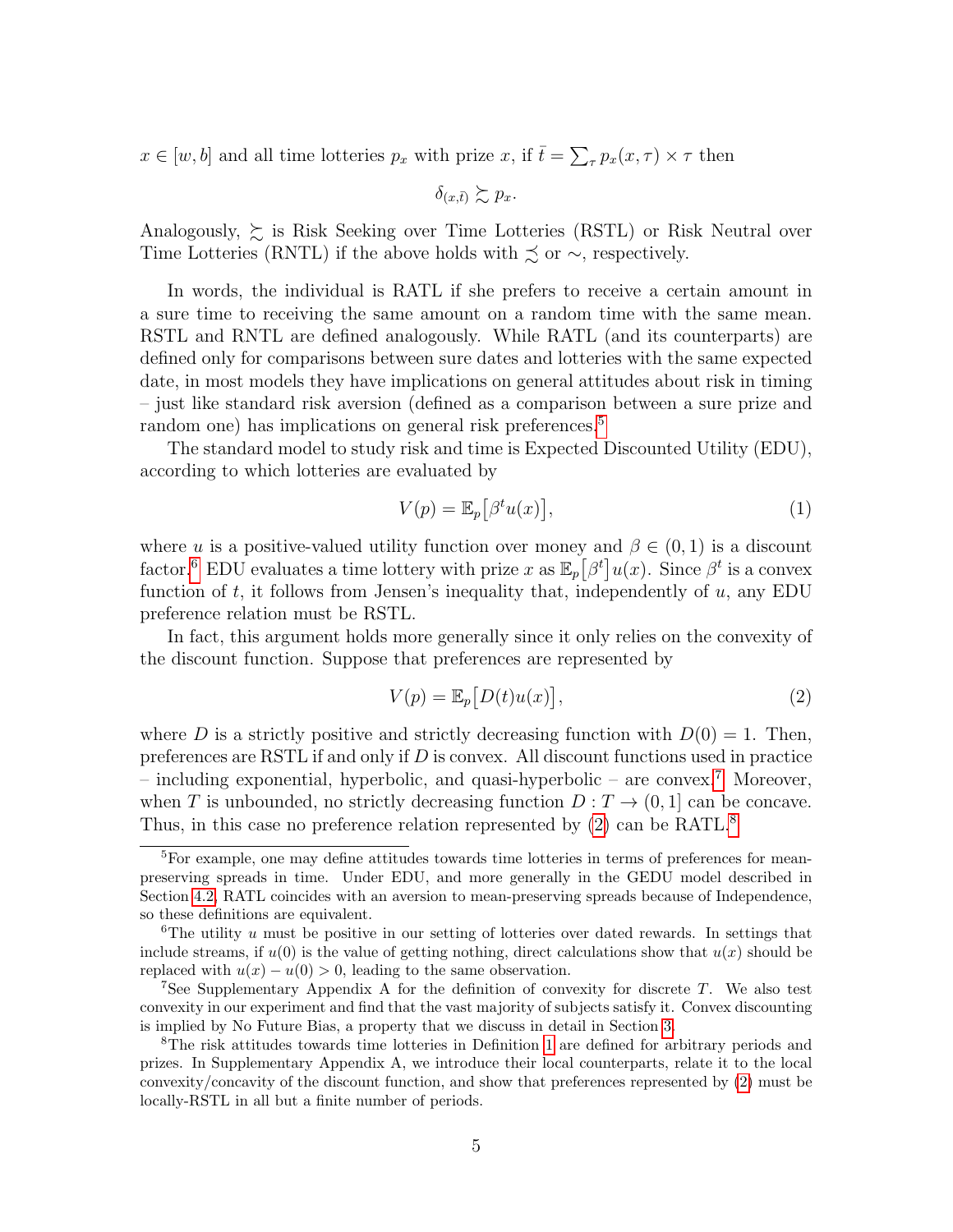The impossibility of EDU to accommodate different attitudes towards time lotteries can be understood with an analogy to the work of [Yaari](#page-43-4) [\(1987\)](#page-43-4). Within the (atemporal) Expected Utility framework, diminishing marginal utility of income and risk aversion are bound together via the curvature of the utility function over prizes. But, as Yaari argues, these two properties are "horses of different colors" and hence, as a fundamental principle, a theory that keeps them separate may be desirable. In our setting, convex discounting, which is a property of deterministic settings, implies RSTL, a property of stochastic settings. There is no fundamental reason why the two should be related. Moreover, in Yaari's analysis even though diminishing marginal utility of income and risk aversion relate to two different phenomena, they are both reasonable and documented properties. In our case, however, while convex discounting is a plausible and documented behavioral property, we now provide evidence that most people violate RSTL.

#### <span id="page-6-0"></span>2.1 Experimental evidence of RATL

We now describe the results of an incentivized experiment that measures attitudes towards time lotteries. Because the purpose of this section is primarily to motivate our theoretical results, we postpone in-depth analyses to Appendix [D.](#page-29-0) The experiment below uses monetary payments. For robustness, we also conducted an experiment with real effort tasks. The results are qualitatively in line with the ones below and are described in Appendix [D.4.](#page-37-0)

Design. 196 subjects took part in an experiment run at the Wharton Behavioral Lab. The experiment has three parts. Part I asks subjects to choose between different time lotteries: two options that paid the same prize at different dates, where the distribution of payment dates of one option was a mean preserving spread of that of the other. For example, the first question asked them to choose between  $i)$  \$15 in 2 weeks or *ii*) \$15 in 1 week with probability  $\frac{3}{4}$  and in 5 weeks with probability  $\frac{1}{4}$ . Subjects answered five questions of this kind; in two of them, both options involved random payment dates. Table [2](#page-31-0) in Appendix [D](#page-29-0) lists the questions.

Parts II and III use the Multiple Price List (MPL) method to measure time and risk preferences separately. Part II measures standard time preferences as well as attitudes towards time lotteries. Part III measures atemporal risk preferences, with payments taking place immediately at the end of the session. These include measures of regular risk aversion, as well as Allais' common-ratio-type questions.

At the end of the experiment, one question was randomly selected for payment. The order of parts and questions was partly randomized, except that all subjects received Part I first, and all subjects received the same first question on a separate sheet of paper. The answer to this question is a key indication of the subjects' preferences, as it captures their reaction uncontaminated by other questions.

We ran two treatments: a long delay treatment ('Long'; 105 subjects) and a short delay treatment ('Short'; 91 subjects). Two questions were identical; in the others,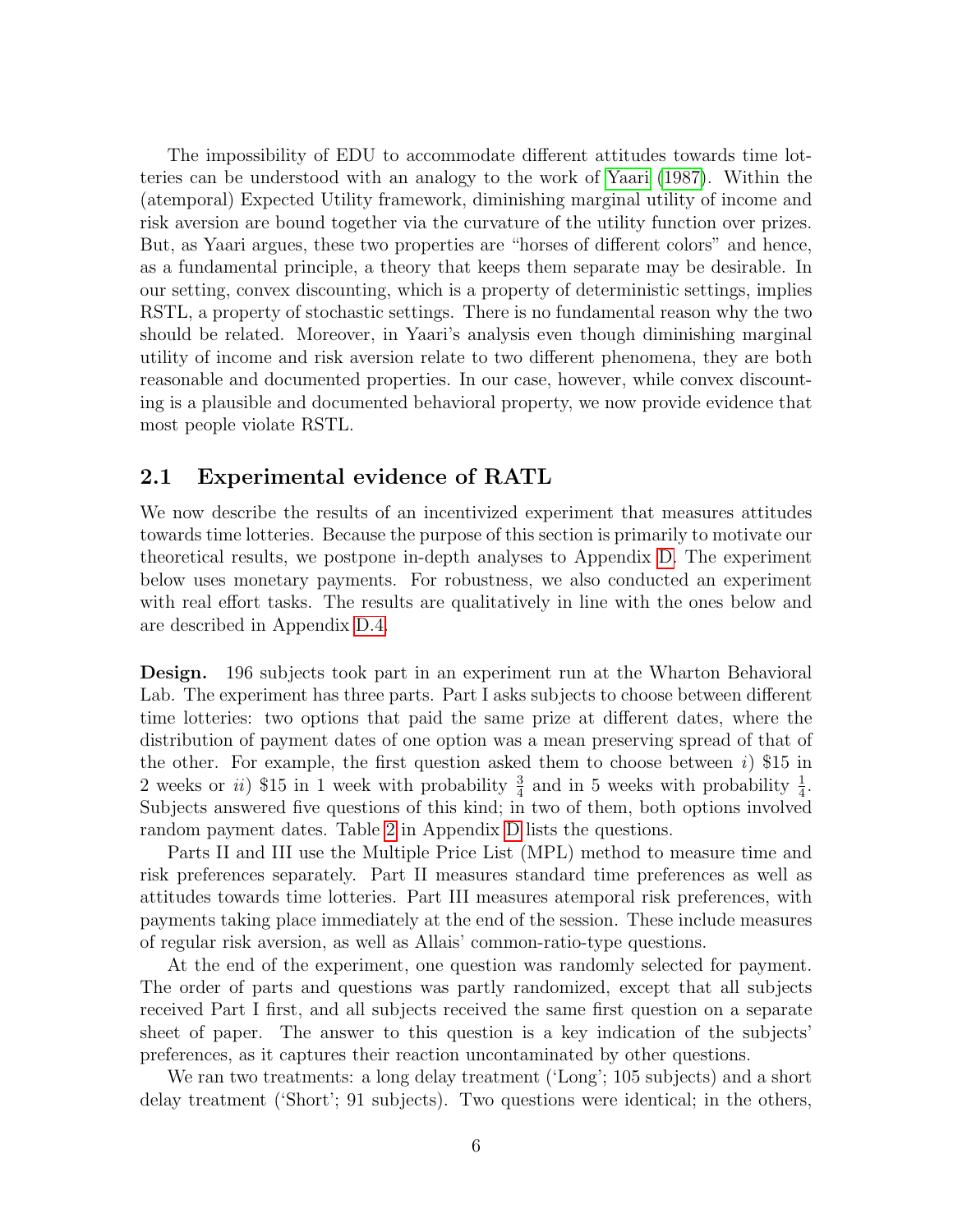<span id="page-7-0"></span>

| % of RATL choices | Long    |              | Short   |       |  |
|-------------------|---------|--------------|---------|-------|--|
| Question 1        | 65.7    |              | 56.0    |       |  |
| All questions     | 60.6    |              | 47.9    |       |  |
| Both dates random |         | 69.0<br>45.6 |         |       |  |
| of RATL<br>#      | Long    |              | Short   |       |  |
| choices           | Percent | Cum.         | Percent | Cum.  |  |
| 0                 | 2.9     | 2.9          | 9.9     | 9.9   |  |
| 1                 | 9.5     | 12.4         | 16.5    | 26.4  |  |
| 2                 | 22.9    | 35.2         | 24.3    | 50.6  |  |
| 3                 | 23.8    | 59.0         | 26.4    | 76.9  |  |
| 4                 | 28.6    | 87.6         | 19.8    | 96.7  |  |
| 5                 | 12.4    | 100.0        | 3.3     | 100.0 |  |

Table 1: Attitude Towards Time Lotteries in Part I

the treatment differed in the length of the delays: the maximum delay was 12 weeks in the Long treatment and 5 weeks in the Short treatment.

Results, RATL. Our main results pertain to the attitude towards time lotteries, elicited in the five questions of Part I. Table [1](#page-7-0) presents the percentage of RATL choices in i) Question 1 of Part I, ii) all questions, and iii) only questions in which both option involved random dates. It also shows the distribution of the number of RATL answers that each subject gave (where 0 means never RATL, 5 means always RATL).

In both treatments, only a minuscule (2.86% or 9.89%) fraction of subjects are consistently RSTL; instead, the majority of subjects choose according to RATL in the majority of questions. This pattern holds also in the first question and when both options are risky. As discussed above, these findings are not compatible with EDU.

Significance and Difference Between Treatments. While EDU predicts that all choices should be RSTL, one may consider stochastic extensions that account for randomness in individuals' choice [\(Luce, 1958;](#page-43-5) [McFadden, 2005\)](#page-43-6). In these models, subjects may prefer the RSTL option, yet occasionally choose the other one 'by mistake.'[9](#page-7-1) Is our data compatible with such random extension of EDU? We can reject it, in two ways.

<span id="page-7-1"></span><sup>9</sup>For example, the individual may assign a higher utility to the RSTL option, but choose it with a frequency based on the ratio between the utilities of the two [\(Luce, 1958\)](#page-43-5). When close to indifference, the frequency is close to 50/50. This is the case in typical stochastic choice models [\(Luce, 1958;](#page-43-5) [McFadden, 2005\)](#page-43-6). A recent literature expressed concerns in using these models for risk and time preference [\(Apesteguia and Ballester, 2018\)](#page-41-2). If, instead, we use the random parameter model that [Apesteguia et al.](#page-41-3) [\(2017\)](#page-41-3) proposed to deal with these concerns, RSTL should be always chosen.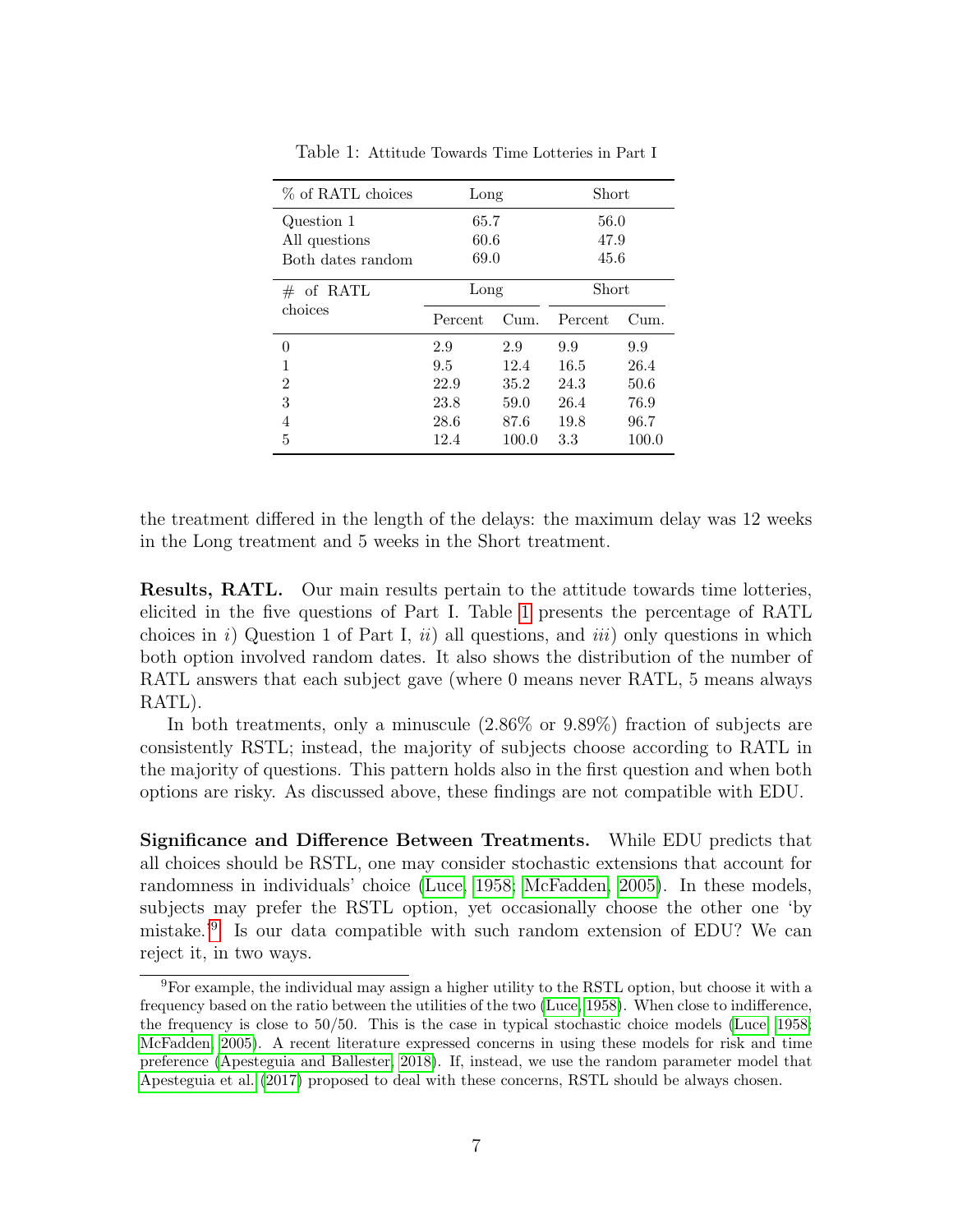First, in any such stochastic extension, the individual should choose the option with the higher utility more frequently (this is true in any of these models, as long as the error is symmetric); under EDU, this should be the RSTL option. Indeed, even assuming a high level of noise and small utility difference, the RATL option should be chosen at most 50% of the time. This is not what we observe: in the first question, for example, the proportion of RATL choices is significantly larger than 50% (Exact Binomial Probability Test,  $p=0.002$ )<sup>[10](#page-8-1)</sup>

Second, we can compare behavior across treatments, as some questions were different.[11](#page-8-2) In particular, in Q5 of the Short treatment, the prize was \$15 and the options were (i) 50% in 2 weeks, 50% in 5 weeks vs. (ii) 75% in 3 weeks, 25% in 5 weeks. In the Long treatment, option (i) was identical, but (ii) was replaced by (ii') 75% in 1 week, 25% in 11 weeks. Both  $(ii)$  and  $(ii')$  are mean preserving spreads of  $(i)$ , and should thus be chosen under EDU; but  $(ii')$  is also a mean-preserving spread of (ii). Under EDU, the utility difference is thus smaller between (i) and (ii), as in the Short treatment, and larger between  $(i)$  and  $(ii')$ , as in the Long treatment. RSTL choices for this question should then be more frequent in the Long treatment. But we find the opposite: RSTL is significantly less frequent in the Long treatment (26.67% vs. 47.25%; Fishers Exact Test,  $p = 0.003$ ). Our data is therefore not compatible not only with EDU, but also with typical random choice extensions of it.

RATL, Convexity, Risk Aversion. Next, we analyze the relationship between RATL, convexity of discounting (measured using the questions on time preferences), atemporal risk aversion, and violations of Expected Utility (see Appendix [D.3](#page-34-0) for details and statistical analysis). In line with previous findings, 82% of our subjects exhibit convex discounting. We also find that 39.89% choose approximately according to Expected Utility over atemporal lotteries. Focusing on subjects in either of these two groups, RATL is still prevalent, with almost identical proportions as in the entire sample. Regression analysis confirms that certainty bias or convexity of discounting are generally uncorrelated with RATL.<sup>[12](#page-8-3)</sup>

Lastly, we test the relation between the tendency to exhibit RATL and atemporal risk aversion. Here we find a significant correlation: subjects who are more risk averse over money also tend to be more RATL (Table [10](#page-38-0) in Appendix [D.3\)](#page-34-0). This is intuitive, as both are forms of risk aversion; as we have seen, however, it is hard to reconcile this connection within EDU.

<span id="page-8-1"></span><span id="page-8-0"></span><sup>&</sup>lt;sup>10</sup>Moreover, the distribution of answers across the five questions is significantly different from a Binomial distribution (Chi-Square Goodness of Fit,  $p = 0.0083$  for Short,  $p = 0.0000$  for Long).

<span id="page-8-2"></span><sup>&</sup>lt;sup>11</sup>For the two questions that were identical  $(Q1 \text{ and } Q3)$ , differences in behavior are not significant (Fisher exact test,  $p = 0.187$  for Q1;  $p = 0.148$  for Q3).

<span id="page-8-3"></span> $12\text{As}$  shown above, this is not compatible with EDU, where RSTL is connected with the convexity of discounting. These results also suggest that RATL may not be due to violations of Expected Utility, as opposed to the hypothesis of [Chesson and Viscusi](#page-41-0)  $(2003)$  and [Onay and](#page-43-2) Oncüler  $(2007)$ .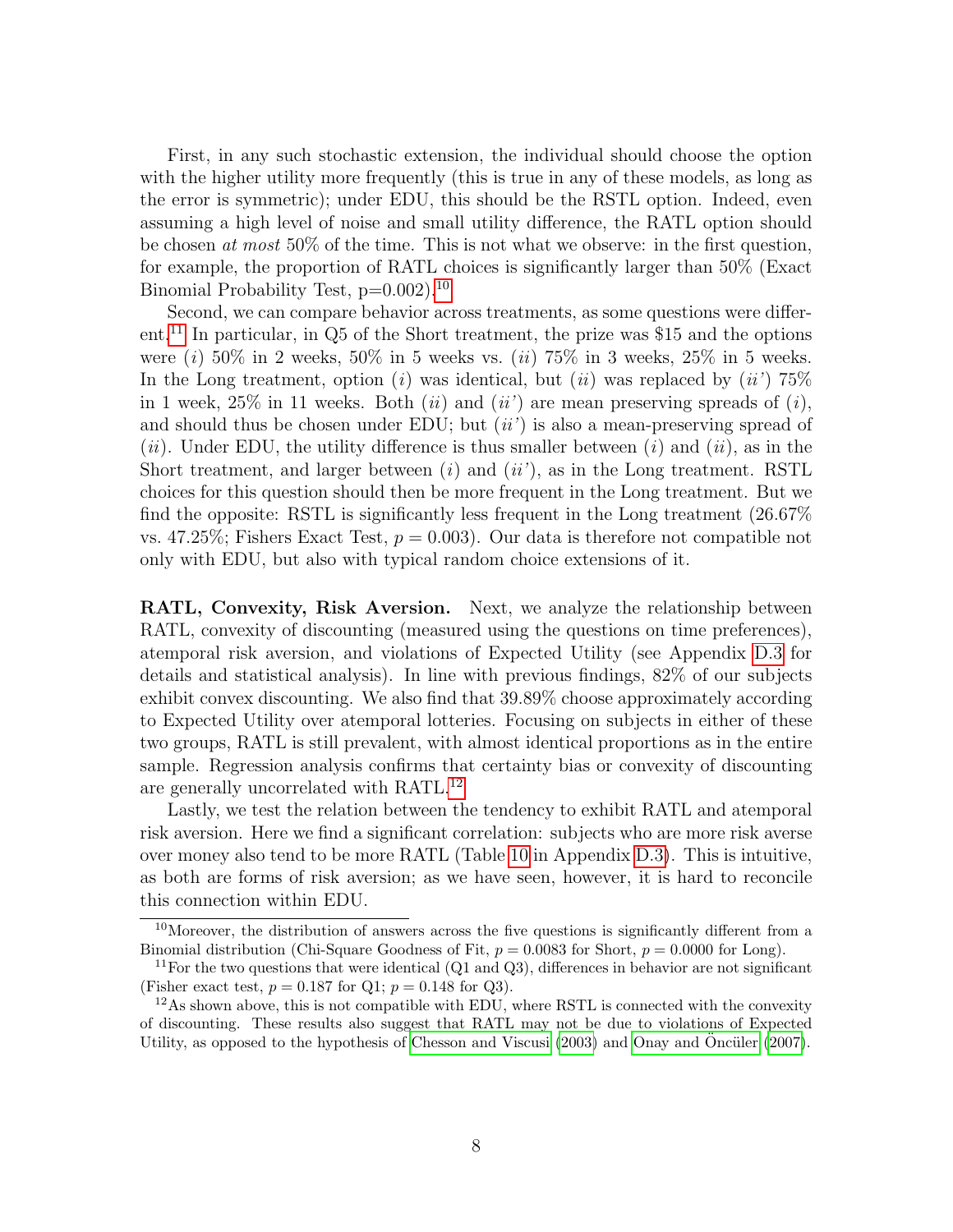### 3 Stochastic Impatience and Impossibility Results

We have seen that EDU cannot accommodate even a single violation of RSTL. In this section, we show that under mild assumptions, any violation of RSTL is incompatible with a property that we call Stochastic Impatience.

Stochastic Impatience. Consider the choice between:

A Receive either \$100 today or \$20 in a month, with probability  $\frac{1}{2}$  each;

**B** Receive either \$20 today or \$100 in a month, with probability  $\frac{1}{2}$  each.

Both options involve the same prizes, probabilities, and dates, but in the first one the higher prize is associated with the earlier date, keeping the same odds. One could imagine that, to the extent that the individual prefers higher payments sooner, this option should be preferred. An appealing argument for this property could be made by decomposing each alternative into two parts. Observe that both A and B offer the same basic lottery in which the individual receives \$20 either today or in a month. The difference between them is which payment is increased by \$80: option A increases today's, while option B the payment in a month. Insofar as earlier is better, option A should be preferred. Indeed, this property can be seen as a counterpart of Impatience for risky environments.

Formally, Stochastic Impatience requires that if (in the presence of risk) the individual can choose to pair each monetary payment to a different delivery time, she would pair the highest outcome with the earliest date. A companion paper, [Dillen](#page-42-3)[berger et al.](#page-42-3) [\(2018\)](#page-42-3), discusses its relation with models that separate risk and time preferences.[13](#page-9-0)

DEFINITION 2 (Stochastic Impatience). The relation  $\succsim$  satisfies Stochastic Impatience if for any  $t_1, t_2 \in T$  and  $x_1, x_2 \in X$  with  $t_1 < t_2$  and  $x_1 > x_2$ ,

$$
\frac{1}{2}\delta_{(x_1,t_1)} + \frac{1}{2}\delta_{(x_2,t_2)} \gtrsim \frac{1}{2}\delta_{(x_1,t_2)} + \frac{1}{2}\delta_{(x_2,t_1)}.
$$

**Basic Properties.** We now introduce basic properties we want preferences to satisfy. To keep our analysis as general as possible, we consider the following three conditions over degenerate lotteries (i.e., when there is no risk):

<span id="page-9-1"></span>AXIOM 1 (Outcome Monotonicity). For all  $x, y \in [w, b]$  and  $s \in T$ , if  $x > y$  then  $\delta_{(x,s)} \succ \delta_{(y,s)}.$ 

<span id="page-9-2"></span>AXIOM 2 (Impatience). For all  $x \in [w, b]$  and  $s, t \in T$ , if  $t < s$  then  $\delta_{(x,t)} \succ \delta_{(x,s)}$ .

<span id="page-9-0"></span><sup>13</sup>Our definition below focuses on lotteries with only two outcomes in their support. Our results remain unchanged if the definition is strengthened to lotteries with  $n$  equally likely outcomes. We focus on this version for simplicity and because we want the weakest condition for our results.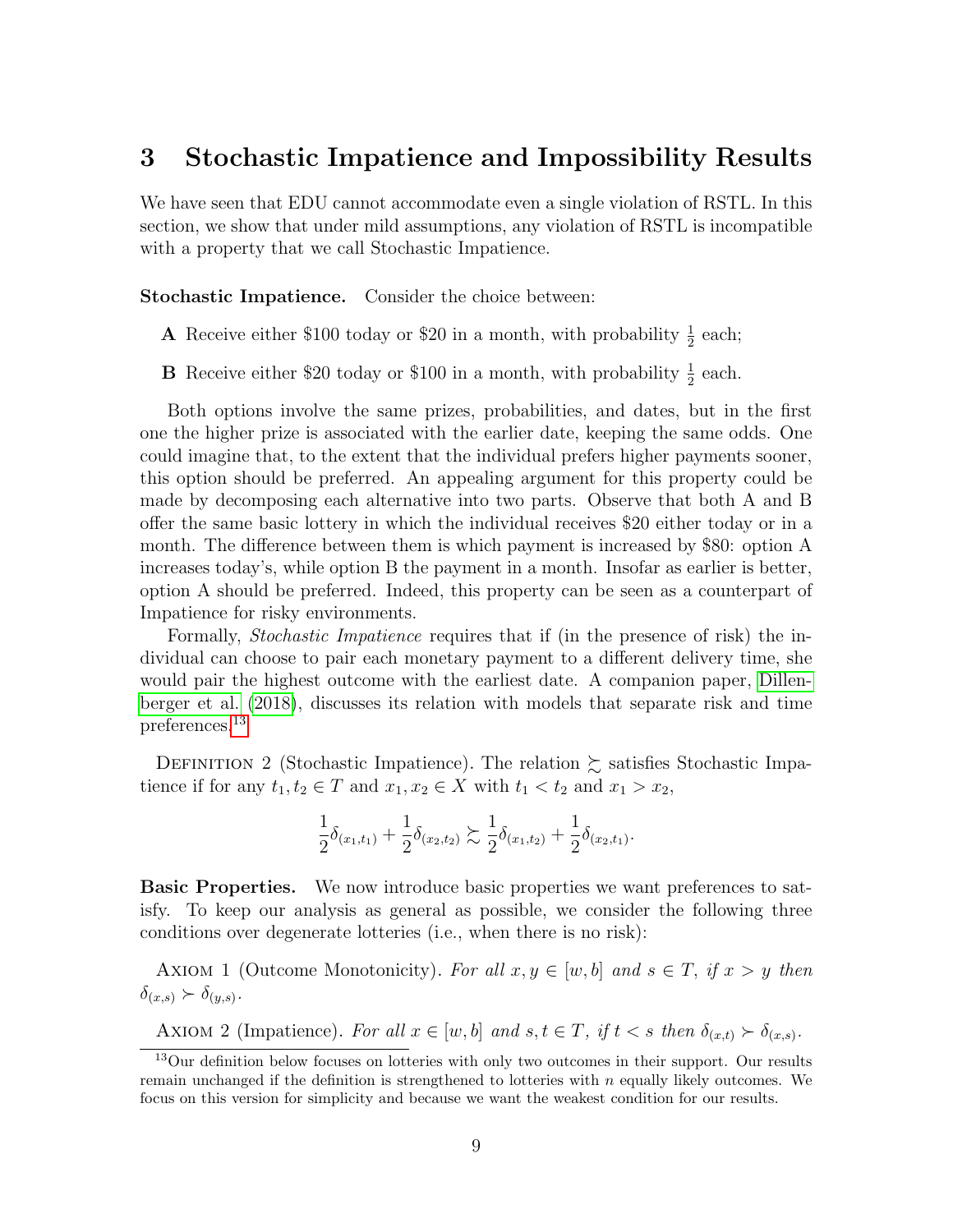<span id="page-10-2"></span>AXIOM 3 (No Future Bias). For all  $x, y \in [w, b]$ ,  $s, t \in T$  with  $t < s$ , and  $\tau > 0$ with  $s + \tau, t + \tau \in T$ , if  $\delta_{(x,t)} \sim \delta_{(y,s)}$  then  $\delta_{(x,t+\tau)} \precsim \delta_{(y,t+\tau)}$ .

The first two axioms are standard monotonicity properties, requiring that the individual likes higher payments and dislikes delays. No Future Bias states that the individual's willingness to pay to bring consumption earlier by a fixed time length does not increase in time. That is, the rate of substitution between money and time is non-increasing in time. This property generalizes standard notions of Stationarity, that requires the rate of substitution to be constant in both money and time, thus allowing present bias but ruling out the opposite (future bias). No Future Bias is a weak requirement, widely documented empirically and satisfied by virtually all models used to study time preferences (not only exponential discounting, but also hyperbolic or quasi-hyperbolic, developed to account for present bias).

Together, these three conditions impose very few restrictions on preferences. For example, they do *not* require preferences over sure outcomes to be represented by a multiplicatively separable utility function  $U(x,t) = D(t)u(x)$ . This flexibility even allows for properties such as the magnitude effect [\(Noor, 2011\)](#page-43-7), where preferences over sure outcomes are represented by  $U(x,t) = (\beta(x))^t u(x)$ , for some increasing function  $\beta(x)$ .

Expected Utility. We first present our results assuming that subjects follow Expected Utility, imposing Independence and a continuity assumption.

<span id="page-10-4"></span>AXIOM 4 (Independence). For all  $p, q, r \in \Delta$  and  $\lambda \in (0, 1)$ ,

$$
p \succsim q \Leftrightarrow \lambda p + (1 - \lambda)r \succsim \lambda q + (1 - \lambda)r.
$$

<span id="page-10-0"></span>AXIOM 5 (Continuity). For all  $p \in \Delta$ , the sets  $\{q \in \Delta : p \succsim q\}$  and  $\{q \in \Delta : q \succsim p\}$ are closed.

It is easy to see that under Axioms [1-](#page-9-1)[5](#page-10-0) preferences are represented by

<span id="page-10-1"></span>
$$
V(p) = \mathbb{E}_p[U(x,t)],\tag{3}
$$

where  $U$  is continuous, strictly increasing in  $x$ , strictly decreasing in  $t$ , and such that for  $t < s$  and  $\tau > 0$ ,  $U(x,t) = U(y,s)$  implies  $U(x,t+\tau) \leq U(y,s+\tau)$ .

Note that under Expected Utility, Stochastic Impatience can be rewritten as

$$
\frac{1}{2}U(x_1, t_1) + \frac{1}{2}U(x_2, t_2) \ge \frac{1}{2}U(x_1, t_2) + \frac{1}{2}U(x_2, t_1),
$$

that is, U satisfies decreasing differences:

<span id="page-10-3"></span>
$$
U(x_1, t_1) - U(x_1, t_2) \ge U(x_2, t_1) - U(x_2, t_2). \tag{4}
$$

Thus, Stochastic Impatience states that the utility lost by postponing a prize for one period is higher for higher prizes, and thus the utility is maximized by pairing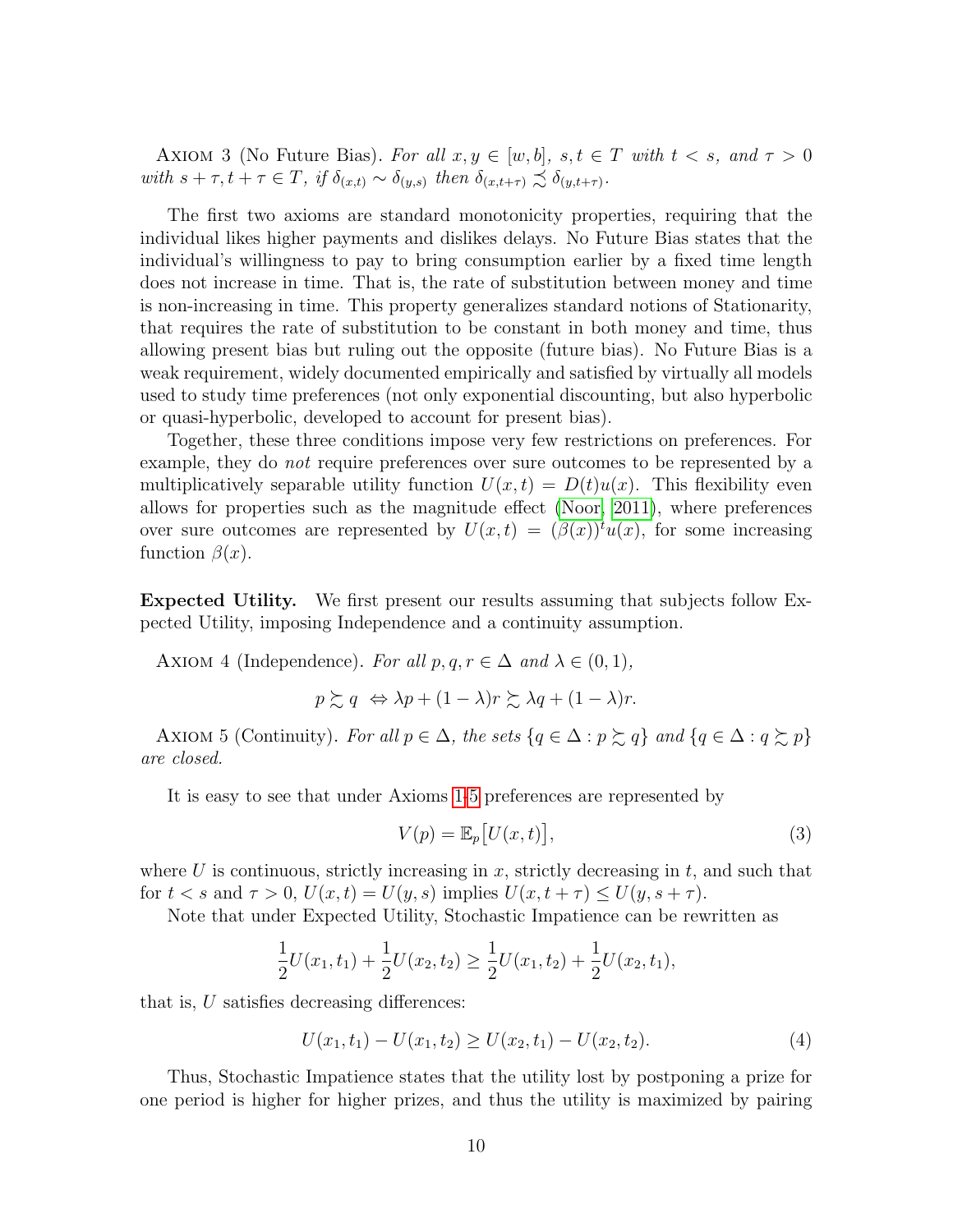higher prizes with earlier dates and lower prizes with later ones. Put differently, Stochastic Impatience states that prizes and waiting times are substitutes in  $U$ . It is then easy to see why Stochastic Impatience must be satisfied by any model, including EDU, where  $U(x,t) = D(t)u(x)$  with decreasing D. Indeed, in that case, Stochastic Impatience is equivalent to Impatience (decreasing  $D$ ).

Impossibility Under Expected Utility. We are now ready to state our first impossibility result.

<span id="page-11-0"></span>THEOREM [1](#page-9-1). Suppose  $\gtrsim$  satisfies Axioms 1[-5.](#page-10-0) Then Stochastic Impatience implies RSTL.

The result above shows that, under the conditions of Axioms [1-](#page-9-1)[5,](#page-10-0) it is impossible to have even a single violation of RSTL without violating Stochastic Impatience. For an intuition, suppose time is continuous and preferences are represented as in [\(3\)](#page-10-1) with a twice differentiable U. No Future Bias means that the marginal rate of substitution between money and time is weakly decreasing, i.e.,

$$
\frac{\partial}{\partial t} \left[ -\frac{\frac{\partial U}{\partial t}}{\frac{\partial U}{\partial x}} \right] \leq 0.
$$

Stochastic Impatience means that money and time are substitutes, so the marginal disutility of waiting is increasing in the prize  $\left(\frac{\partial^2 U}{\partial x \partial t} \leq 0\right)$ . But if the denominator is decreasing (Stochastic Impatience) and the ratio of marginal utilities is increasing (No Future Bias), then the numerator must be increasing in t: we must have  $\frac{\partial^2 U}{\partial t^2} \geq 0$ . This means that the marginal disutility of waiting is decreasing, which is precisely RSTL.

Another way to understand Theorem [1](#page-11-0) is through the lenses of risk aversion. Recall Options A and B in the discussion of Stochastic Impatience, and observe that the two prizes offered by Option B (20 today or 100 in a month) are, in terms of desirability, strictly in between the two prizes offered by Option A (100 today or 20 in a month). In utility terms, Option A has a higher mean but is 'more spread out.' With EDU, only expected utility matters, not its spread, so Option A is strictly preferred. But an individual who is averse to such spread in utils may prefer to 'hedge' between the two, choosing Option B instead. By requiring that the individual prefers Option A, Stochastic Impatience posits that she cannot be too averse to spreads in utils. But it is precisely this aversion that allows for instances of RATL: the theorem shows that to accommodate even one of them, the aversion to spreads must be such that Stochastic Impatience is violated.

We conclude with a sketch of the proof. The proof of Theorem [1,](#page-11-0) just like the one of Theorem [2](#page-13-1) below, is constructive: if we observe an instance of RATL, we can design a choice problem with similar prizes and delivery times, in which the individual violates Stochastic Impatience. To illustrate, suppose  $\delta_{(x,t_2)} \succ \frac{1}{2}$  $\frac{1}{2}\delta_{(x,t_1)}+\frac{1}{2}$  $\frac{1}{2}\delta_{(x,t_3)}$  for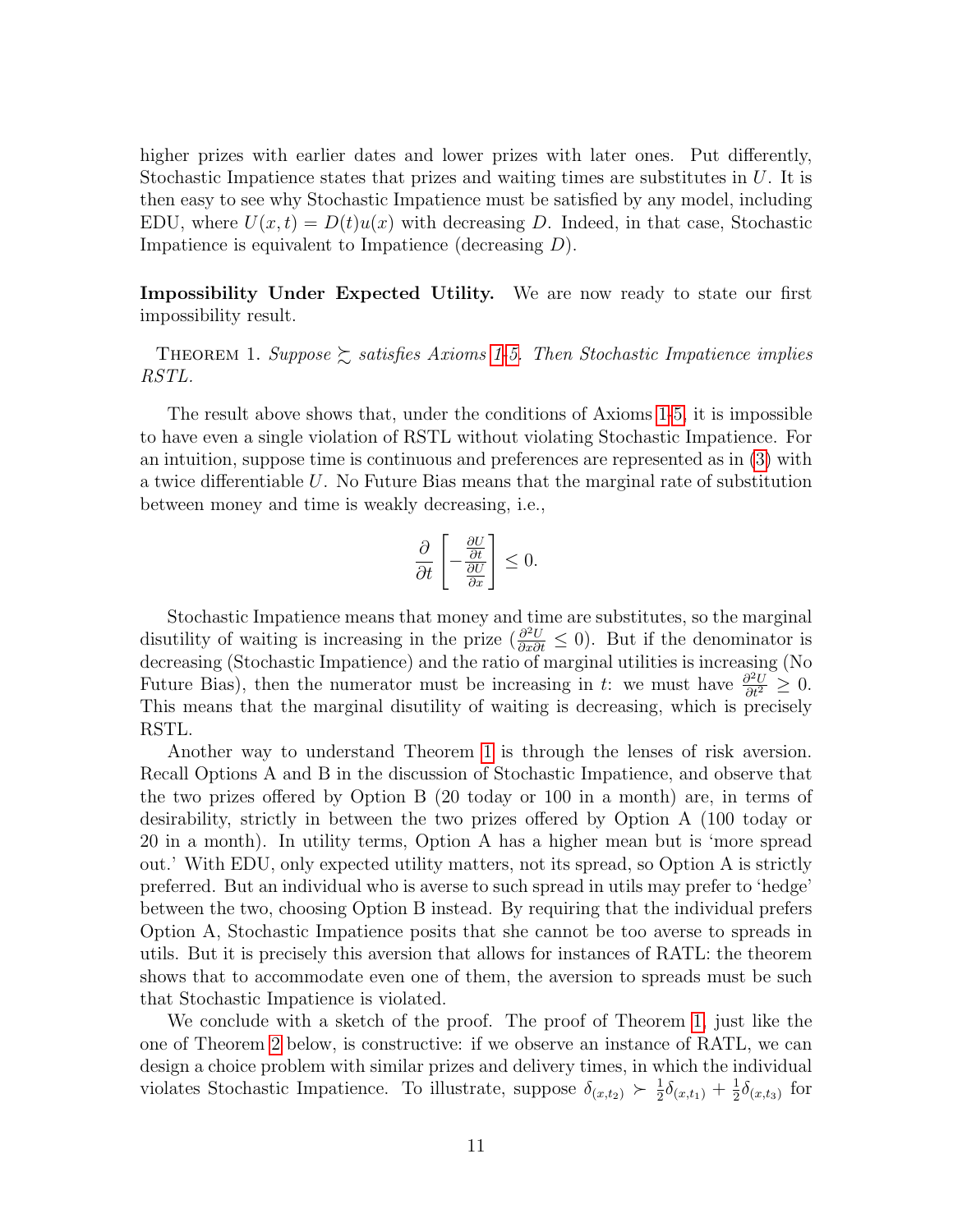some  $x \in [w, b], t_1, t_2, t_3 \in T$  with  $t_2 = \frac{t_1 + t_3}{2}$  $\frac{+t_3}{2}$ . For the purpose of this sketch, suppose that we can find  $x' < x$  such that  $\delta_{(x',t_1)} \sim \delta_{(x,t_2)}$ . By No Future Bias  $\delta_{(x',t_2)} \precsim$  $\delta_{(x,t_3)}$ . By Independence and by the assumption above,  $\frac{1}{2}\delta_{(x',t_1)} + \frac{1}{2}$  $\delta_{(x,t_3)}$ . By Independence and by the assumption above,  $\frac{1}{2}\delta_{(x',t_1)} + \frac{1}{2}\delta_{(x,t_2)} \sim \delta_{(x,t_2)} \succ$  $\frac{1}{2}\delta_{(x,t_1)}+\frac{1}{2}$  $\frac{1}{2}\delta_{(x,t_3)} \succsim \frac{1}{2}$  $\frac{1}{2}\delta_{(x,t_1)} + \frac{1}{2}$  $\frac{1}{2}\delta_{(x',t_2)}$ . Thus,  $\frac{1}{2}\delta_{(x',t_1)} + \frac{1}{2}$  $\frac{1}{2}\delta_{(x,t_2)}$   $\succ$   $\frac{1}{2}$  $\frac{1}{2}\delta_{(x,t_1)}+\frac{1}{2}$  $\frac{1}{2}\delta_{(x',t_2)},$ violating Stochastic Impatience. The complete argument appears in Appendix [C,](#page-23-0) which collects all proofs of results in the main text.

Beyond Expected Utility. Having seen that any violation of RSTL is incompatible with Stochastic Impatience within Expected Utility, it is natural to ask whether such impossibility holds outside this class. We now show that this is indeed the case.

Consider a model that we call *Generalized Local Bilinear Utility* (GLBU). This model replaces Expected Utility with the much weaker assumption of Local Bilinearity: it posits that 50/50 lotteries between  $(x,t)$  and  $(x',t')$ , where  $\delta_{(x,t)} \gtrsim \delta_{(x',t')}$ , are evaluated by weighting the utility of  $(x, t)$  by  $\pi(\frac{1}{2})$  $\frac{1}{2}$ ) and that of  $(x', t')$  by  $(1 - \pi(\frac{1}{2}))$  $(\frac{1}{2})$ , and summing them up. When  $\pi(\frac{1}{2})$  $(\frac{1}{2}) = \frac{1}{2}$ , the model coincides with Expected Utility (for 50/50 lotteries); if, instead,  $\pi(\frac{1}{2})$  $(\frac{1}{2}) < \frac{1}{2}$  $\frac{1}{2}$ , then the individual underweights the better option. This very general model – picked for its generality rather than its intrinsic appeal – includes as special cases popular ones such as those of probability weighting (Rank-Dependent Utility, [Quiggin 1982,](#page-43-8) and Cumulative Prospect Theory, [Tversky](#page-43-9) [and Kahneman 1992\)](#page-43-9) and Disappointment Aversion [\(Gul, 1991\)](#page-42-4).<sup>[14](#page-12-0)</sup> Moreover, it restricts preferences only for 50/50 lotteries, leaving complete freedom on the treatment of other lotteries.

DEFINITION 3. We say that  $\gtrsim$  admits a *Generalized Local Bilinear Utility* (GLBU) representation if there is a function  $U : [w, b] \times T \to \mathbb{R}$  that represents preferences over deterministic outcomes satisfying Axioms [1-](#page-9-1)[3](#page-10-2) and  $\pi(\frac{1}{2})$  $(\frac{1}{2}) \in (0,1)$ , such that  $p =$ 1  $\frac{1}{2}\delta_{(x,t)} + \frac{1}{2}$  $\frac{1}{2}\delta_{(x',t')}$  with  $\delta_{(x,t)} \gtrsim \delta_{(x',t')}$  is evaluated according to:

$$
V(p) = \pi(\frac{1}{2})U(x,t) + (1 - \pi(\frac{1}{2}))U(x',t').
$$

To reiterate, a GLBU representation is a very general class that subsumes the vast majority of commonly used models. For time preferences, it allows for nonseparable forms and non-exponential discounting; for risk, it allows for typical forms of non-Expected Utility.

Even in this very general class of models, violations of RSTL are still incompatible with Stochastic Impatience. As GLBU only restricts preferences over binary and equal-chance lotteries, we will focus on this type of lotteries.

<span id="page-12-0"></span><sup>&</sup>lt;sup>14</sup>This specification also allows for generalizations of Rank-Dependent Expected Utility, e.g., the minimum from a set of probability distortions [\(Dean and Ortoleva, 2017\)](#page-42-5). However, it does not encompass all known models of risk preferences (e.g., the Cautious Expected Utility of [Cerreia-](#page-41-4)[Vioglio et al. 2015\)](#page-41-4). Formally, this model is a local specification (at  $\frac{1}{2}$ ) of the Bilinear (or Biseparable) model of [Ghirardato and Marinacci](#page-42-6) [\(2001\)](#page-42-6).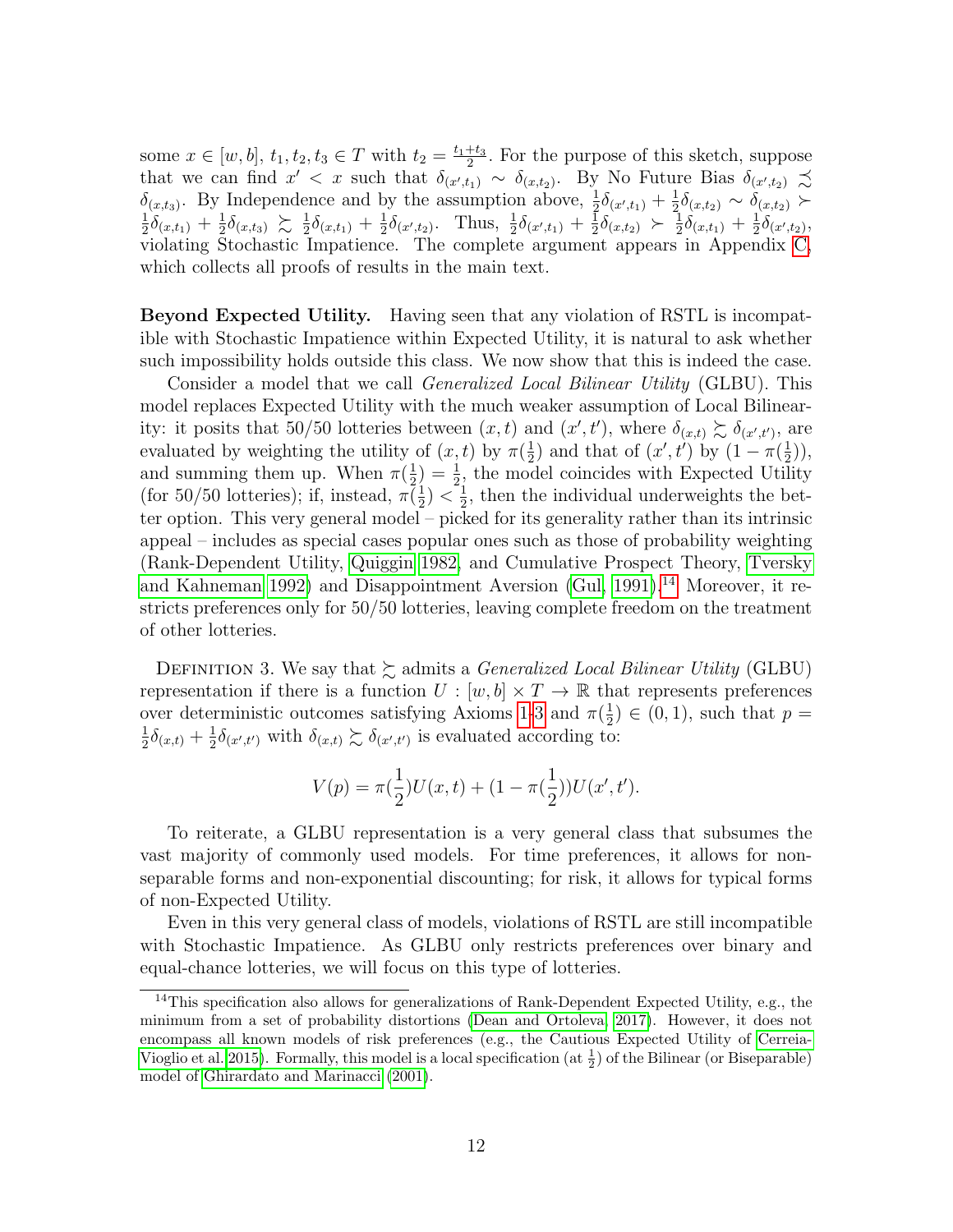<span id="page-13-1"></span>THEOREM 2. Suppose  $\sum$  admits a GLBU representation. If  $\delta_{(x,t_2)} \succ \frac{1}{2}$  $\frac{1}{2}\delta_{(x,t_1)} + \frac{1}{2}$  $\frac{1}{2}\delta_{(x,t_3)}$ for some  $x \in [w, b]$  and  $t_1, t_2, t_3 \in T$  with  $t_2 = \frac{t_1+t_3}{2}$  $rac{+t_3}{2}$ , then  $\sum$  violates Stochastic Impatience.

## <span id="page-13-2"></span>4 Two Solutions to Model RATL

We established a fundamental incompatibility between Stochastic Impatience and any violation of RSTL under the assumptions of Outcome Monotonicity, Impatience, No Future Bias, and Independence (or, more generally, Local Bilinearity). Given the appeal of Outcome Monotonicity, Impatience, and No Future Bias, we now explore how violations of RSTL can be accommodated by dropping one of the remaining properties. We show that it can be done by either (i) weakening Independence in a novel way, different from traditional ones and based on the intertemporal nature of our setup; or (ii) keeping full Independence but not requiring Stochastic Impatience, allowing a simple and tractable Expected Utility-type solution.

#### <span id="page-13-0"></span>4.1 Drop 'Intertemporal' Independence

Our analysis in Section [3](#page-10-3) assumes that individuals either evaluate risky prospects using Expected Utility, or follow one of its common generalizations via Local Bilinearity. Such generalizations, developed for a-temporal settings under risk and ambiguity, are based on the idea of underweighting or overweighting options to accommodate for phenomena like the certainty effect [\(Allais, 1953\)](#page-41-5).

In an intertemporal setting, however, there are other context-specific relaxations of Independence. For example, we could require Independence to hold only for lotteries that pay prizes in the same period, but not for lotteries with prizes in different periods. One could argue that across-period comparisons involve a complex interaction of intertemporal tradeoffs that may render Independence less appealing. Formally, let  $\sum_{t}$  denote the restriction of  $\sum$  to lotteries that pay only in period t (i.e., with  $(y, s)$ ) in their support only if  $s = t$ ). Then, we can impose 'within-period Independence':  $\succsim_t$  satisfies Independence for each  $t \in T$ . While implied by general Independence, it is much weaker as it posits no restrictions across periods.

Such a relaxation of Independence is different from the ones implied by the Generalized Local Bilinear model. In the latter, individuals underweight (or overweight) the better prize and overweight (or underweight) the worst one, irrespectively of when each is paid. Thus they violate Independence within period *just as much* as across periods, as this general model has no specific distinctions for the intertemporal setup. In fact, with the restriction above the Generalized Local Bilinear model collapses to Expected Discounted Utility — if the individual does not distort probabilities within a period, she never does.

Intuitively, imposing Independence only within-period but not across periods would be useful precisely because it is the application of Independence *across* pe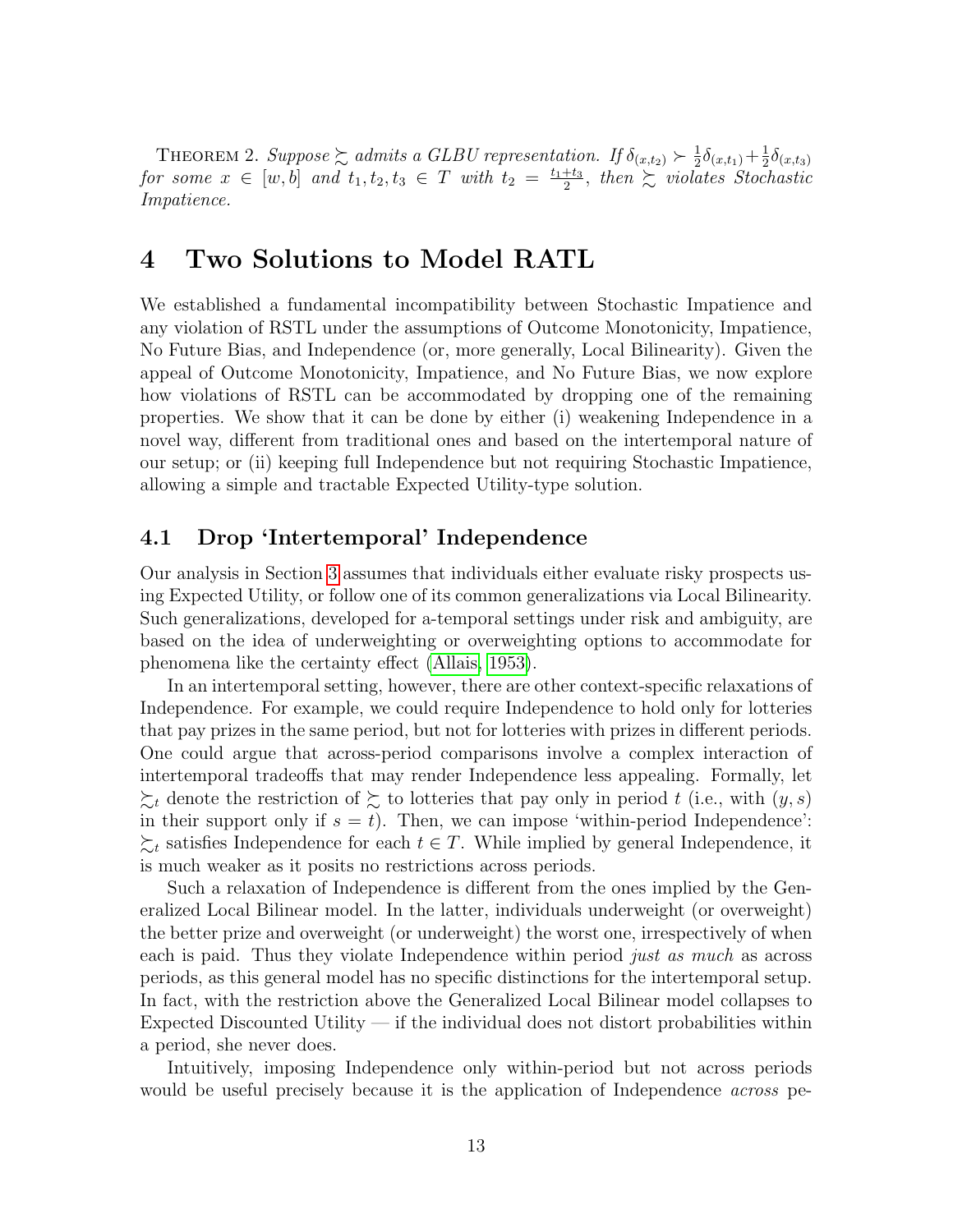riods – even when weakened in the form of Local Bilinearity – that links Stochastic Impatience to RSTL. Without such a link, these two properties, that are obviously distinct, can be decoupled.

We illustrate how relaxing 'intertemporal' Independence allows for the joint presence of Stochastic Impatience and RATL with a simple example, derived from the finance literature and adapted to our setup: the Dynamic Ordinal Certainty Equivalent (DOCE) model [\(Selden, 1978;](#page-43-10) [Selden and Stux, 1978\)](#page-43-11). Preferences are represented by:

$$
V(p) = \sum_{t} \beta^{t} u\left(v^{-1}\left(\sum_{x} \hat{p}(x, t)v(x)\right)\right),\tag{5}
$$

where u and v are continuous and strictly increasing,  $\beta \in (0, 1)$ , and  $\hat{p}(x, t) = p(x, t)$ for all  $(x, t)$  in the support of p and  $\hat{p}(0,t) = 1 - \sum_x p(x,t)$  for all t (throughout this section we assume that the prize 0, getting nothing, is available and that  $u(0) =$  $v(0) = 0$ . The interpretation is that given a lottery p, the individual computes the marginal distribution over outcomes for any time period  $t$ , calculates the certainty equivalent of this induced lottery using the function  $v$ , and then aggregates these certainty equivalents as in EDU, with a discount function  $\beta$  and a utility function u. When no risk is involved, this model coincides with EDU (and thus automatically satisfies the monotonicity assumptions and No Future Bias). It satisfies Independence when lotteries pay in the same period, thus within-period Independence holds, but it violates general Independence. The model is also not Bilinear.

[Selden and Wei](#page-43-12) [\(2019\)](#page-43-12) show that this model always satisfies Stochastic Impatience, and characterize when it is consistent with RATL.<sup>[15](#page-14-0)</sup> It is easy to see why Stochastic Impatience must hold: both lotteries in the definition of Stochastic Impatience generate the same set of per-period certainty equivalents that are then discounted, and they only differ in the order these certainty equivalents are received; thus, higher values sooner must be preferred.<sup>[16](#page-14-1)</sup> In fact, this model structurally disregards the across-period hedging that may lead to violations of Stochastic Impatience. To see why RSTL may fail, note that from the point of view of this model, the lottery that gives \$y with equal probability at either time  $t$  or  $t'$  induces an equal chance lottery at time  $t$  between \$0 and \$y, and an identical one at  $t'$ . If the individual is very risk averse, i.e.,  $v$  is very concave, then both these lotteries have a low certainty equivalent, in particular lower than that of getting y for sure at time  $\frac{t+t'}{2}$  $\frac{e^{i\theta}}{2}$  (for which the curvature of  $v$  does not apply).

We should stress that this functional form is just *one example* of a model that can accommodate both violations of RSTL and Stochastic Impatience because it satisfies Independence only within – but not across – periods. A discussion of the appeal of this specific model is naturally beyond the scope of this paper.<sup>[17](#page-14-2)</sup> The central message

<span id="page-14-1"></span><span id="page-14-0"></span><sup>&</sup>lt;sup>15</sup>We thank Larry Selden for pointing out to us this functional form and these implications.

<sup>&</sup>lt;sup>16</sup>Direct calculations show that if  $x_1 > x_2$  and  $t_1 < t_2$ , then  $V(\frac{1}{2}\delta_{(x_1,t_1)} + \frac{1}{2}\delta_{(x_2,t_2)}) - V(\frac{1}{2}\delta_{(x_2,t_1)} + \frac{1}{2}\delta_{(x_1,t_2)}) = (\beta^{t_1} - \beta^{t_2}) (u(v^{-1}(\frac{1}{2}v(x_1))) - u(v^{-1}(\frac{1}{2}v(x_2)))) > 0.$ 

<span id="page-14-2"></span><sup>&</sup>lt;sup>17</sup>Previous literature has highlighted how this model violates dynamic consistency and notions of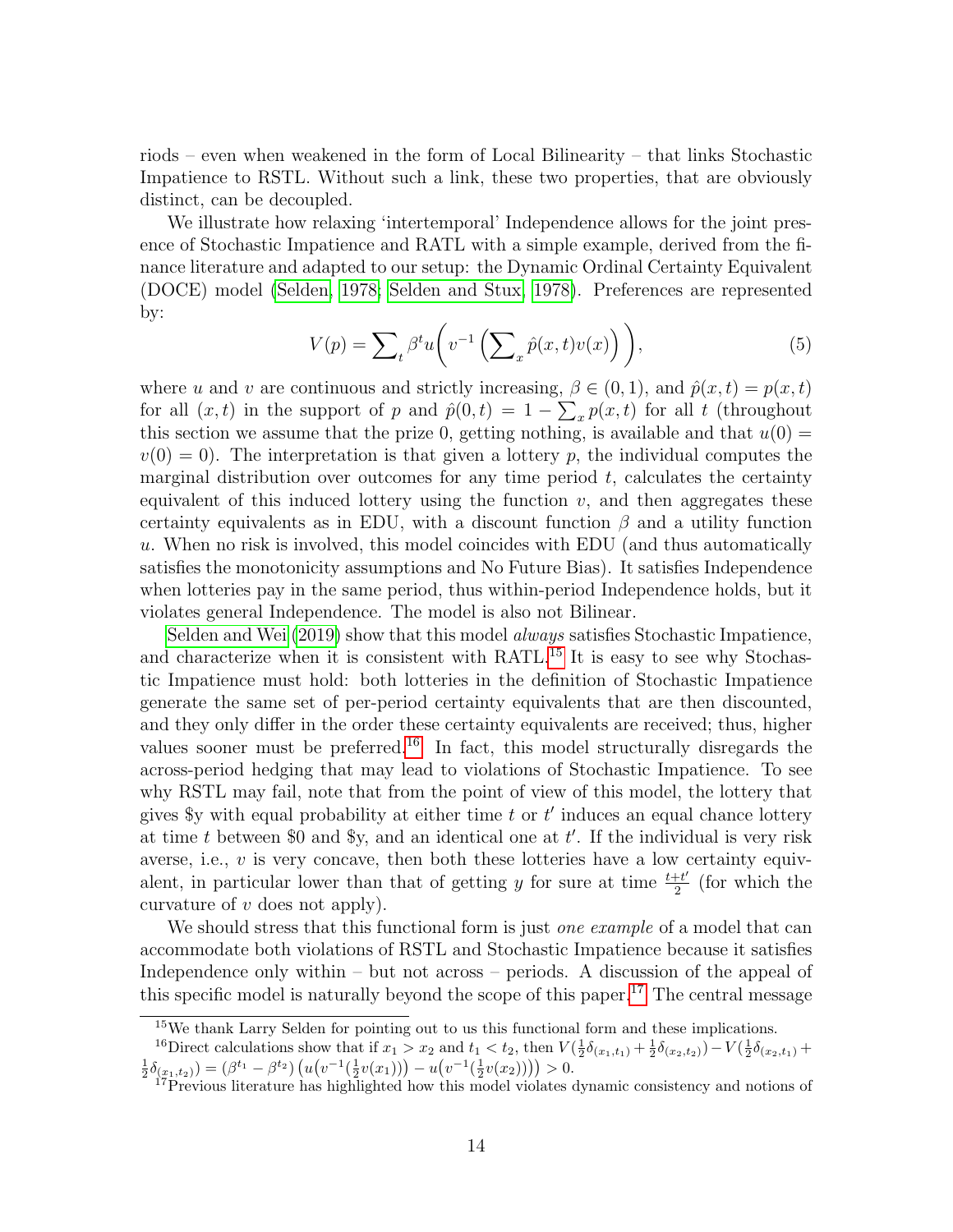of this section, instead, is that one may be able to circumvent our impossibility result by weakening Independence in ways that are different from standard ones – which we have shown are not sufficient –, and are specific to the temporal setup.

A different way to see the content of this section is via the order in which time and risk are aggregated. In EDU, the order of aggregation does not matter. In all models considered before this section, the individual first aggregates time and then aggregates risk. For example, in equation [\(3\)](#page-10-1), first each possible contingency (a realization  $(x, t)$  is evaluated with a riskless utility that accounts for discounting; then, these utility-equivalents are aggregated taking the expectation (across contingencies). Such separability between mutually exclusive events is the one argued by [Samuelson](#page-43-13) [\(1952\)](#page-43-13) to motivate the Independence axiom. Indeed, this order is the one implied by the (full) Independence axiom itself: in any Expected Utility representation, the aggregation across contingencies must be the last, to guarantee linearity in probabilities. Weakening 'intertemporal' Independence allows one to switch the order of aggregation, first evaluating each time period's induced lottery and then aggregating those intertemporally – as in the DOCE representation considered above, where the risk aggregation is done first within each time period and then the collection of certainty equivalents are aggregated as in discounted utility.

#### <span id="page-15-0"></span>4.2 Drop Stochastic Impatience, Maintain Expected Utility

An alternative way to model instances of violations of RSTL is by maintaining the full power of Independence, but no longer requiring Stochastic Impatience to hold. We now discuss a model that maintains the two core motivations behind EDU: exponentially discounted utility for deterministic payments and the evaluation of risk by "taking expectations." We show that, taken together, these two motivations do not lead to EDU. Rather, they lead to a general model that accommodates violations of RSTL; and indeed, RSTL is a key characterizing feature of the special case of EDU.

Generalized Expected Discounted Utility. We assume that the individual's behavior without risk follows standard exponentially discounted utility, i.e.,  $U(x, t) =$  $\beta^{t}u(x)$  for some positive, continuous, and increasing function u over prizes and a discount factor  $\beta \in (0, 1)$ . It is well-known [\(Fishburn and Rubinstein, 1982\)](#page-42-7) that this functional form is characterized by Axioms [1-](#page-9-1)[2](#page-9-2) and strengthening Non Future Bias to Stationarity:

<span id="page-15-1"></span>AXIOM 3' (Stationarity). For all  $x, y \in [w, b]$ ,  $s, t \in T$ ,  $\tau \in \mathbb{R}$  with  $s + \tau, t + \tau \in T$ , if  $\delta_{(x,t)} \sim \delta_{(y,t+\tau)}$  then  $\delta_{(x,s)} \sim \delta_{(y,s+\tau)}$ .

stochastic monotonicity [\(Epstein and Zin, 1989;](#page-42-8) [Chew and Epstein, 1990;](#page-41-6) [Bommier et al., 2017\)](#page-41-7). This approach also explicitly 'disregards' the fact that the different realizations are mutually independent. For example, the time t certainty equivalent is calculated independently of the outcomes received in all preceding periods.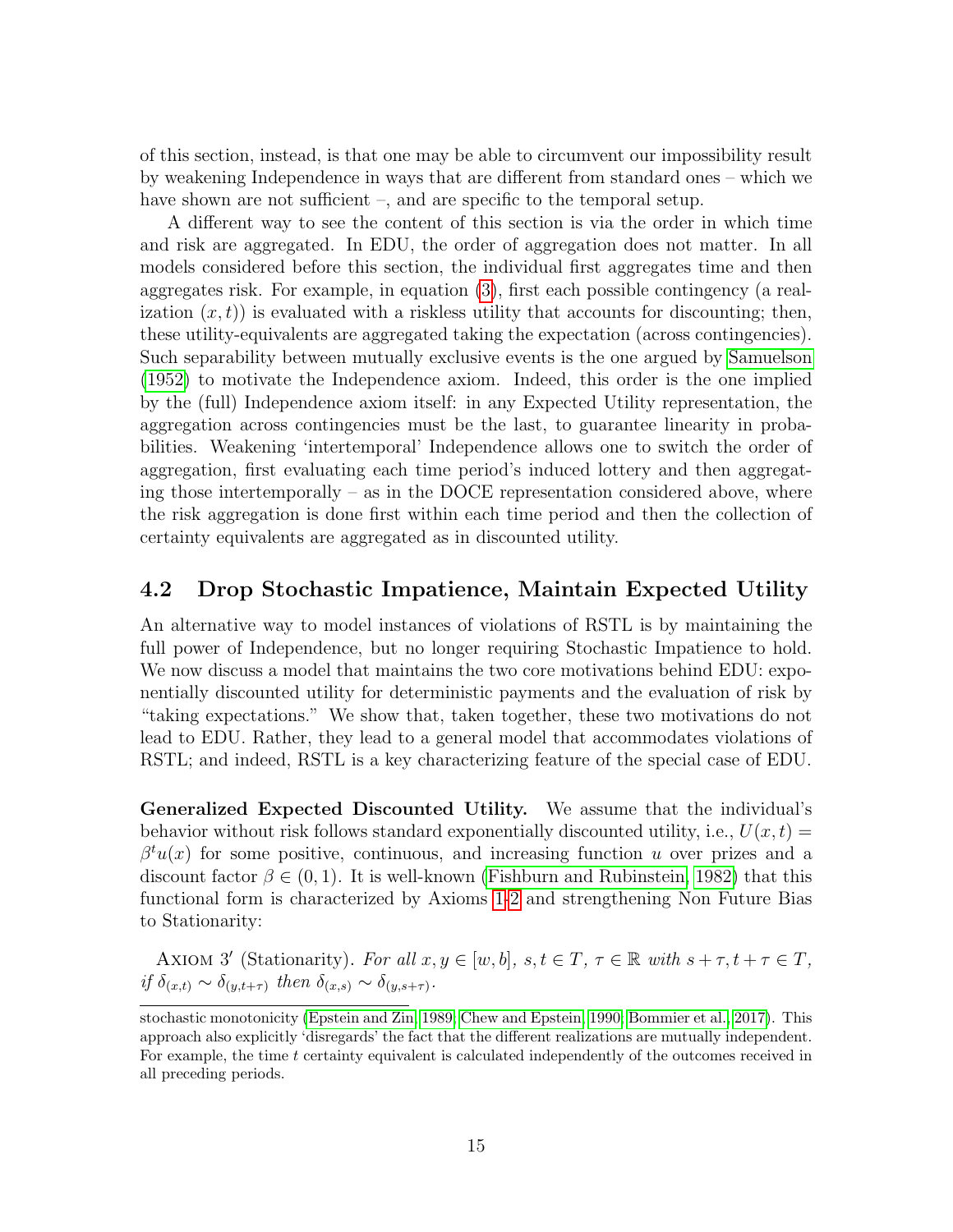We also assume that, when facing non-degenerate lotteries, the individual uses the Expected Utility criterion – so his preferences satisfy Axioms [4](#page-10-4) and [5.](#page-10-0) Putting together, we have the following result:

<span id="page-16-2"></span>PROPOSITION 1. The following statements are equivalent:

- 1.  $\geq$  satisfies Axioms [1,](#page-9-1) [2,](#page-9-2) [3](#page-15-1), [4,](#page-10-4) [5;](#page-10-0)
- 2. There exist  $\beta \in (0,1), u : [w, b] \to \mathbb{R}_{++}$  and  $\phi : \text{Im}((\beta^{(\cdot)}u(\cdot)) \to \mathbb{R}, \text{ both strictly})$ increasing and continuous<sup>[18](#page-16-0)</sup> such that  $\gtrsim$  is represented by

$$
V(p) = \mathbb{E}_p(\phi(\beta^t u(x))).
$$

We call this representation a *Generalized Expected Discounted Utility* model (GEDU) and identify it with the triple  $(u, \beta, \phi)$ . GEDU is similar to existing models in the literature. In particular, it can be seen as an application of the multi-attribute function of [Kihlstrom and Mirman](#page-43-1) [\(1974\)](#page-43-1) to the context of time.[19](#page-16-1)

Proposition [1](#page-16-2) shows that combining the axioms that lead to exponential discounting without risk with the axioms that lead to Expected Utility does not generate EDU, but a model that includes one additional curvature, captured by the function  $\phi$ , applied *after* discounting has taken place. The model only coincides with EDU when  $\phi$  is affine. The proposition follows immediately from standard arguments: it is a consequence of the fact that one cannot assume that the Bernoulli utility used in the Expected Utility form is, cardinally, the discounted utility.[20](#page-16-3)

Under EDU, time and risk preferences are both governed solely by the curvature of u. This is no longer the case for GEDU. Intertemporal substitution is governed by u and  $\beta$ : without risk, the individual evaluates a prize x payed at time t by  $\beta^t u(x)$  ( $\phi$ , being strictly increasing, won't matter). Atemporal risk preferences, for lotteries with only immediate payments, are instead governed by  $\phi \circ u$ : a lottery p that pays only at time 0 is evaluated by  $\mathbb{E}_p(\phi(u(x)))$ . Thus, under GEDU, intertemporal substitution and risk aversion differ – the difference captured by the curvature of  $\phi$ . One possible interpretation is that u represents the individual's utility function over deterministic payments, while  $\phi$  represents risk attitude towards variations in 'discounted utils.' As we now show, unlike EDU, GEDU does not constrain preferences to be RSTL:

<span id="page-16-4"></span>PROPOSITION 2. Consider  $\succsim$  that admits a GEDU representation  $(u, \beta, \phi)$ . Then:

<span id="page-16-1"></span><span id="page-16-0"></span><sup>&</sup>lt;sup>18</sup>Im( $(\beta^{(\cdot)}u(\cdot))$  is the image of  $\beta^{t}u(x)$  over  $[w,b] \times T$ .

 $19A$  similar functional form was used, but not derived, by [Andersen et al.](#page-41-8) [\(2017\)](#page-41-8), to study intertemporal utility and correlation aversion, by [Abdellaoui et al.](#page-41-9) [\(2017\)](#page-41-9), to study different questions on time and risk, as well as by [Edmans and Gabaix](#page-42-9) [\(2011\)](#page-42-9) and [Garrett and Pavan](#page-42-10) [\(2011\)](#page-42-10).

<span id="page-16-3"></span><sup>&</sup>lt;sup>20</sup>[Fishburn and Rubinstein](#page-42-7) [\(1982\)](#page-42-7) show that Axioms 1-3' imply a Discounted Utility representation for degenerate lotteries,  $\beta^t u(x)$ . By Axioms [4](#page-10-4) and [5,](#page-10-0) preferences over lotteries follow Expected Utility using Bernoulli utility  $v$ , which must be *ordinally*, but not necessarily *cardinally*, equivalent to  $\beta^t u(x)$ . Thus, there must exist a strictly increasing function  $\phi$  such that  $v(x,t) = \phi(\beta^t u(x))$ .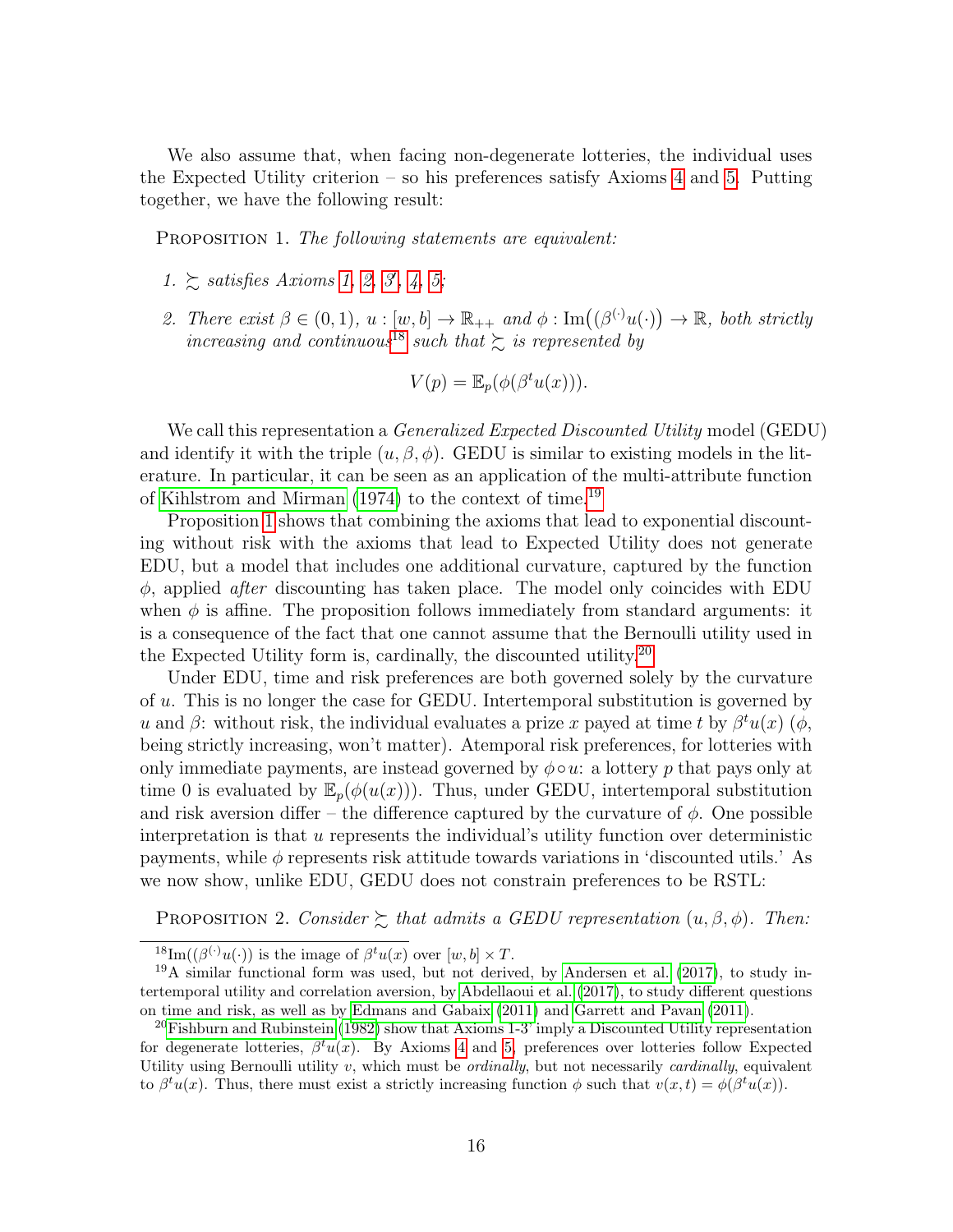- 1.  $\gtrsim$  is RSTL if and only if  $\phi$  is a convex transformation of ln;
- 2.  $\gtrsim$  is RNTL if and only if  $\phi$  is an affine transformation of ln;
- 3.  $\geq$  is RATL if and only if  $\phi$  is a concave transformation of ln.

To understand Proposition [2,](#page-16-4) note that if  $\phi = \ln$ , then  $\phi(\beta^t u(x)) = t \ln \beta +$  $\ln u(x)$ , an affine function of t, implying RNTL. If  $\phi$  is "more concave than the log," preferences are RATL; if it is "more convex than the log," preferences are RSTL. Note also that increasing the curvature of  $\phi$  generates a higher risk aversion towards both time and monetary prizes. As discussed in Section [2,](#page-4-1) the connection between these two forms of risk aversion is supported by our experimental results.

Risk Stationarity and what is missing for EDU. In characterizing GEDU, we imposed Stationarity only on trade-offs involving deterministic payments (Axiom [3](#page-15-1) 0 ). Consider a strengthening to risky prospects: the ranking between two lotteries should not change if we move all payments in the support of the lotteries by the same number of periods. Formally, for any  $p \in \Delta$ , let  $p_{+\tau}$  denote the lottery in which each prize is shifted by  $\tau$  periods:  $p_{+\tau}((x, t + \tau)) = p((x, t))$  for all  $(x, t) \in [w, b] \times T$ .

<span id="page-17-2"></span>AXIOM 3'' (Risk Stationarity). For every  $p, q \in \Delta$  and  $\tau$  such that  $p_{+\tau}, q_{+\tau} \in T$ ,

$$
p \succsim q \ \Leftrightarrow \ p_{+\tau} \succsim q_{+\tau}.
$$

As usual, we say that  $\gtrsim$  is *strictly RSTL* if any non-degenerate time lottery is strictly preferred to receiving the prize at the expected time. Note that EDU satisfies both strict RSTL and Risk Stationarity.<sup>[21](#page-17-0)</sup> Our next result establishes that, within GEDU, the converse is also true. That is, starting from the properties of exponentially discounted utility and Expected Utility, EDU is characterized by imposing both Risk Stationarity and RSTL.[22](#page-17-1)

<span id="page-17-3"></span>PROPOSITION 3. Suppose T is an interval and consider  $\succsim$  that satisfies Axioms [1,](#page-9-1) [2,](#page-9-2)  $3'$  $3'$ ,  $4$ , and [5](#page-10-0) (so that it admits a GEDU representation that satisfies Risk Stationarity). Then,  $\gtrsim$  is strictly RSTL if and only if it admits an EDU representation.

<span id="page-17-0"></span><sup>&</sup>lt;sup>21</sup>The normative appeal of Risk Stationarity, linked to dynamic consistency, is to be contrasted with robust evidence of its violations. For example, subjects are typically more risk tolerant for delayed payments (see [Abdellaoui et al. 2011](#page-41-10) and many references therein), which is compatible with GEDU if  $\phi$  exhibits (strictly) increasing relative risk aversion.

<span id="page-17-1"></span><sup>&</sup>lt;sup>22</sup>There are GEDU preferences that allow for RATL while maintaining Risk Stationarity. It can be shown that these coincide with a 'Negative-EDU' model, where  $\beta > 1$  and the utility u is negative (e.g., CRRA more concave than the log; a negative utility guarantees that Impatience holds even though  $\beta > 1$ ). While this may be a tractable model, this particular result does not carry over to lotteries over streams of consumption.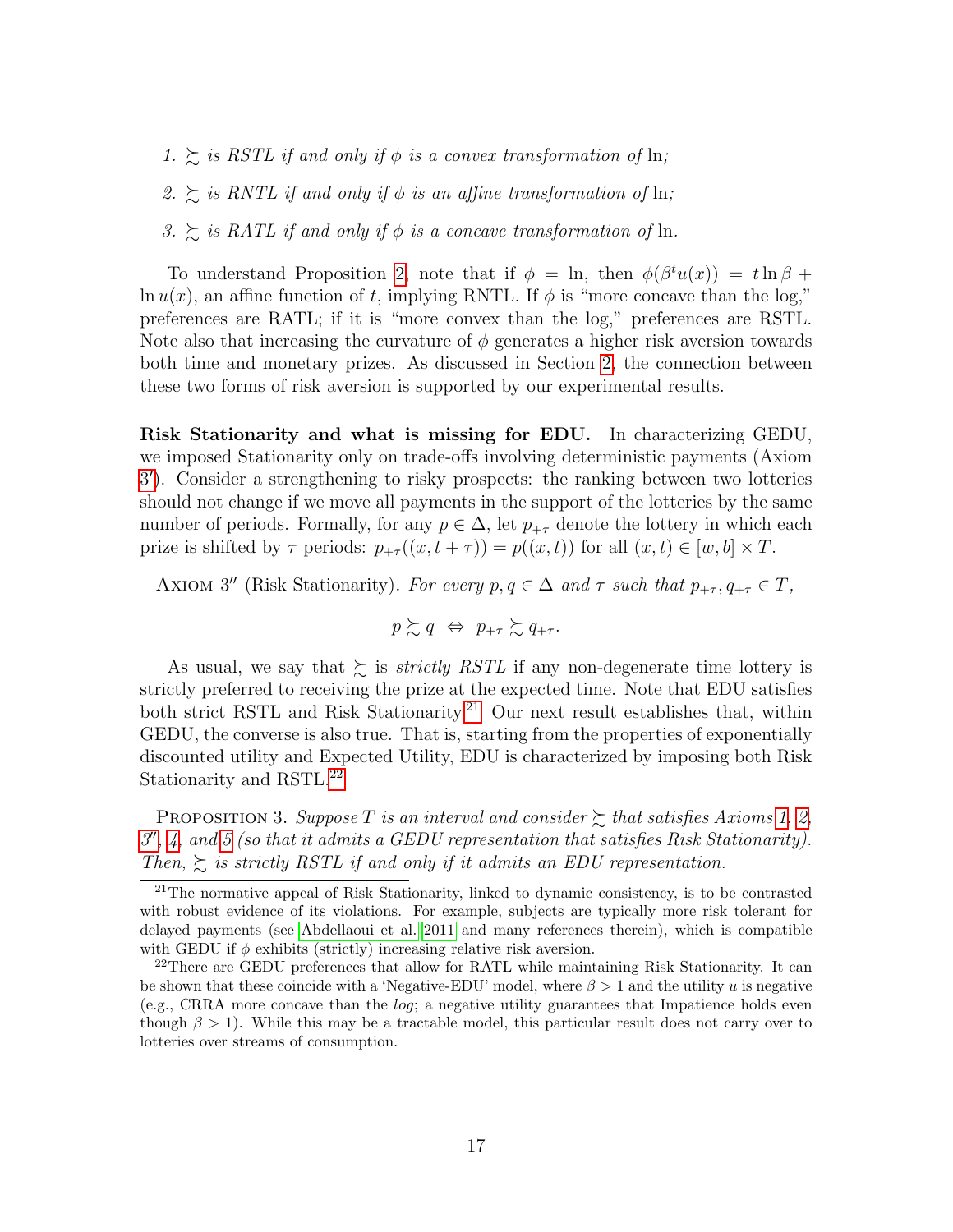**RATL** and Stochastic Impatience under GEDU. We conclude by connecting GEDU to our previous impossibility result. In this context, Stochastic Impatience not only implies RSTL (as must be the case by Theorem [1\)](#page-11-0), but the converse is also true.

<span id="page-18-0"></span>PROPOSITION 4. Suppose that  $\gtrsim$  admits a GEDU representation. The following statements are equivalent:

- 1. The relation  $\gtrsim$  satisfies Stochastic Impatience;
- 2. The relation  $\gtrsim$  is RSTL.

Recall that, under Expected Utility, Stochastic Impatience is equivalent to  $\phi(\beta^t u(x))$ having decreasing differences (see equation [4\)](#page-10-3). To understand Proposition [4,](#page-18-0) suppose that T is an interval,  $\phi$  is twice differentiable, and u is differentiable.<sup>[23](#page-18-1)</sup> Then, decreasing differences holds if and only if  $\frac{\partial}{\partial x \partial t} [\phi(\beta^t u(x))] \leq 0$ . Let  $\phi = g \circ \ln$  for some increasing function  $q$ . Calculating the cross-partial derivative, we find that this condition holds if and only if g is convex. Therefore, preferences satisfy Stochastic Impatience if and only if  $\phi$  is more convex than ln, which, as shown in Proposition [2,](#page-16-4) is also the condition for preferences to be RSTL.

## 5 Conclusion

This paper studies attitudes towards lotteries in which both the prize and the payment date are uncertain, and their interactions with other aspects of risk and time preferences. We introduce two notions: (i) risk attitude towards time lotteries, which governs how an individual treats lotteries with uncertain timing, and (ii) Stochastic Impatience, a stochastic counterpart of the standard Impatience axiom.

We show in an incentivized experiment that subjects are not consistently risk seeking about the date of payment (RSTL), in contrast to the predictions of EDU. The paper then makes two theoretical contributions.

First, we provide an impossibility result on modeling individuals that are not globally RSTL. Under mild assumptions, satisfied by most generalizations of EDU (including most forms of non-exponential discounting and non-Expected Utility), any violation of RSTL implies that the individual must also violate Stochastic Impatience.

Second, we suggest two ways to accommodate violations of RSTL. First, we show that a suitable relaxation of Independence, which does not require it to hold intertemporally, relaxes the impossibility above and allows for both violations of RSTL and Stochastic Impatience. In the second approach, we show that if one does not require Stochastic Impatience to hold, then violations of RSTL can be accommodated while preserving the main behavioral features of EDU.

<span id="page-18-1"></span><sup>23</sup>We thank Rakesh Vohra for suggesting this connection.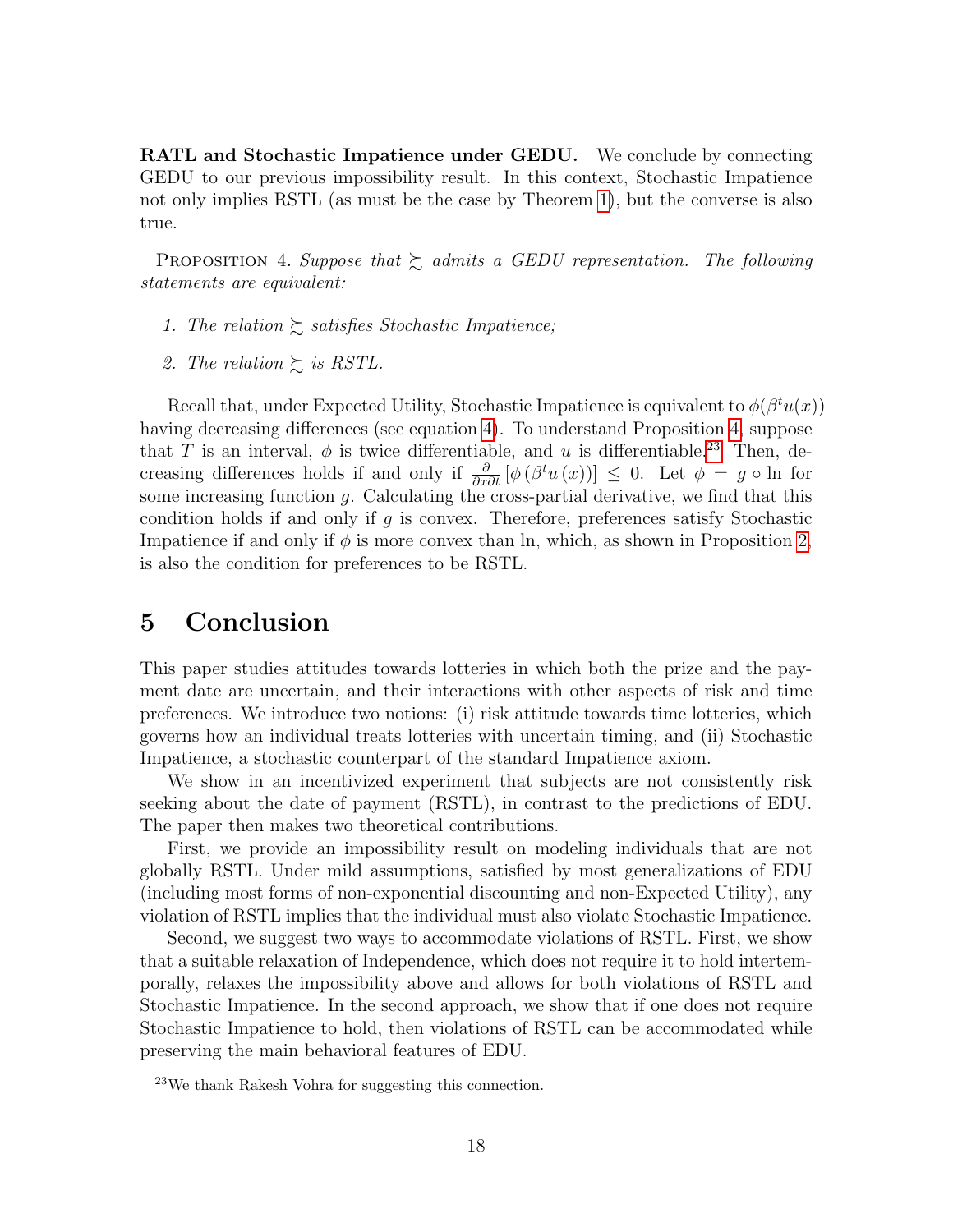Conceptually, this paper suggests two new behavioral notions pertaining to the economics of risk and time, that can be used to assess the validity of existing models. In general, one needs to use their subjective judgment to decide to which of them to (globally) adhere. What is common to both properties is that they make it clear why, within the standard model of EDU, it is not innocuous to use the same parameters elicited in a risk free environment also in the presence of risk: RSTL translates diminishing willingness to wait into risk loving with respect the time in which a good is received; Stochastic Impatience further shows how the simple notion of discounting implies risk seeking towards 'discounted utils.'

Throughout the paper, we considered lotteries over dated rewards  $(x, t)$  for expositional purposes. In Appendix [A,](#page-20-0) we show that both our impossibility results generalize to preferences on lotteries over consumption streams. Similarly, both our proposed solutions generalize. The discussion in Section [4.1](#page-13-0) directly extends. The extension of GEDU to this case replaces  $\phi(\beta^t u(x))$  with  $\phi(\sum_{t=0}^{\infty} \beta^t u(x_t))$ . This version also allows for RATL, but when it does it also violates Stochastic Impatience. The latter functional form, however, is not dynamically consistent (unless it coincides with EDU). One may instead consider the model of [Epstein and Zin](#page-42-8) [\(1989\)](#page-42-8), defined on a much richer domain of temporal lotteries, related to GEDU but dynamically consistent. In Appendix [B](#page-22-0) we consider its widely-used CRRA-CES version, and show that it is capable of accommodating violations of RSTL – when risk aversion is sufficiently greater than the inverse of the elasticity of intertemporal substitution. However, just as with GEDU, whenever RATL is allowed, Stochastic Impatience is violated, showing that the main point of our impossibility result applies to the model of Epstein and Zin as well.[24](#page-19-0)

<span id="page-19-0"></span><sup>&</sup>lt;sup>24</sup>[Dillenberger et al.](#page-42-3) [\(2018\)](#page-42-3) discuss the relation between models that separate time and risk preferences (such as [Epstein and Zin, 1989\)](#page-42-8) and GEDU for preferences over streams, and show that Stochastic Impatience imposes a bound on the individual's risk aversion holding intertemporal substitution fixed.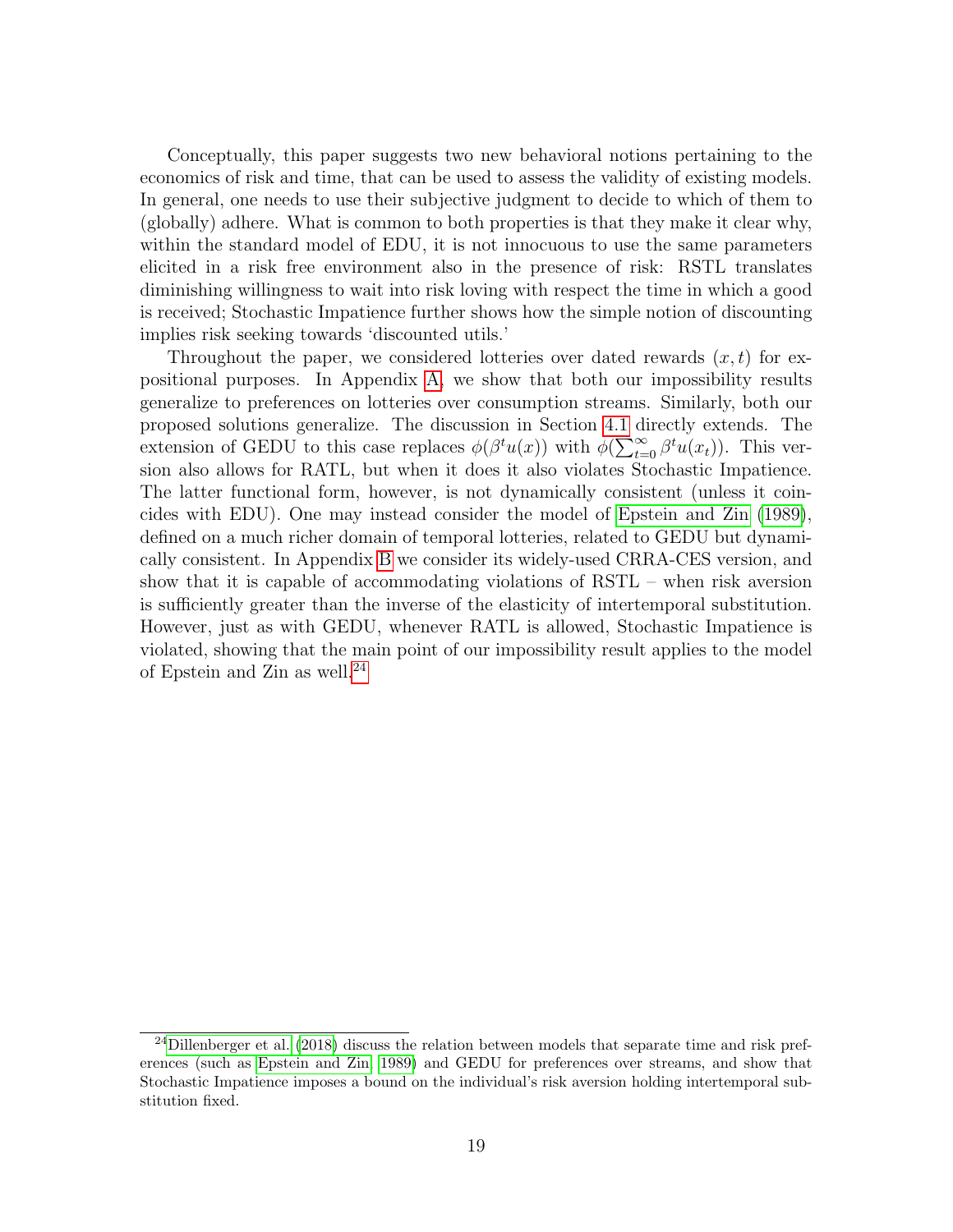# Appendices

These appendices contain some extensions (in Appendices [A](#page-20-0) and [B\)](#page-22-0), the proofs of all results except those of Appendix B (in Appendix [C\)](#page-23-0), and additional information about our experiments (in Appendix [D\)](#page-29-0). The proofs of results in Appendix B and the questionnaires and screenshots of our experiments are in the Supplementary Appendix.

## <span id="page-20-0"></span>A Extension to Lotteries Over Consumption Streams

We now extend our results to lotteries over consumption streams. We focus on discrete time; the case of continuous time is analogous.

**Setup.** Let  $[w, b] \subseteq \mathbb{R}_{++}$  be an interval of prizes and let  $T = 0, 1, 2, ...$  be the set of dates. A consumption stream is an element of  $[w, b]^T$  and our primitive is a complete and transitive preference relation  $\succsim'$  over simple lotteries on consumption streams,  $\Delta([w, b]^T)$ . For convenience, let  $[c, (x, t)]$  denote the consumption stream that returns  $c \in [w, b]$  in every period ("background consumption") except  $c + x$  in period t, i.e.,  $\sqrt{ }$  $c, c, ..., c + x$  $\sum_{t}$ , c, ...  $\Big),$  where  $c + x \in [w, b]$ . (For brevity, we will omit the requirement that  $c + x \in [w, b]$  in the definitions below.) We impose the analogous of the richness condition for the space of consumption streams, requiring  $\delta_{[c,(b-c,t+1)]}$   $\succ'$   $\delta_{[c,(w-c,t-1)]}$ for any  $t > 0$  and any c.

A time lottery  $p_{c,x}$  with prize x is a lottery over streams  $[c, (x_i, t_i))]$  in which all streams have the same background consumption  $c$  and the addition  $x$  is the same in any possible realization, that is,  $x_i = x$  for all i.

Our notions of RSTL and Stochastic Impatience read in this domain as follows:

DEFINITION 4. The relation  $\succsim'$  is Risk Seeking over Time Lotteries (RSTL) if for all time lotteries  $p_{c,x}$  with mean date  $t$ ,

$$
p_{c,x} \succsim' \delta_{[c,(x,t)]}
$$

for all  $c \in [w, b]$  and  $x > 0$ .

DEFINITION 5. We say that  $\succsim'$  satisfies Stochastic Impatience if for any  $c \in [w, b]$ ,  $t_1, t_2 \in T$  with  $t_1 < t_2$ , and  $x_1 > x_2 > 0$ ,

$$
\frac{1}{2}\delta_{[c,(x_1,t_1)]}+\frac{1}{2}\delta_{[c,(x_2,t_2)]}\succsim'\frac{1}{2}\delta_{[c,(x_1,t_2)]}+\frac{1}{2}\delta_{[c,(x_2,t_1)]}.
$$

In extending Theorem [1](#page-11-0) and Theorem [2,](#page-13-1) we first translate Axioms [1-](#page-9-1)[3](#page-10-2) into this new domain. For brevity, we impose them directly on the utility function over streams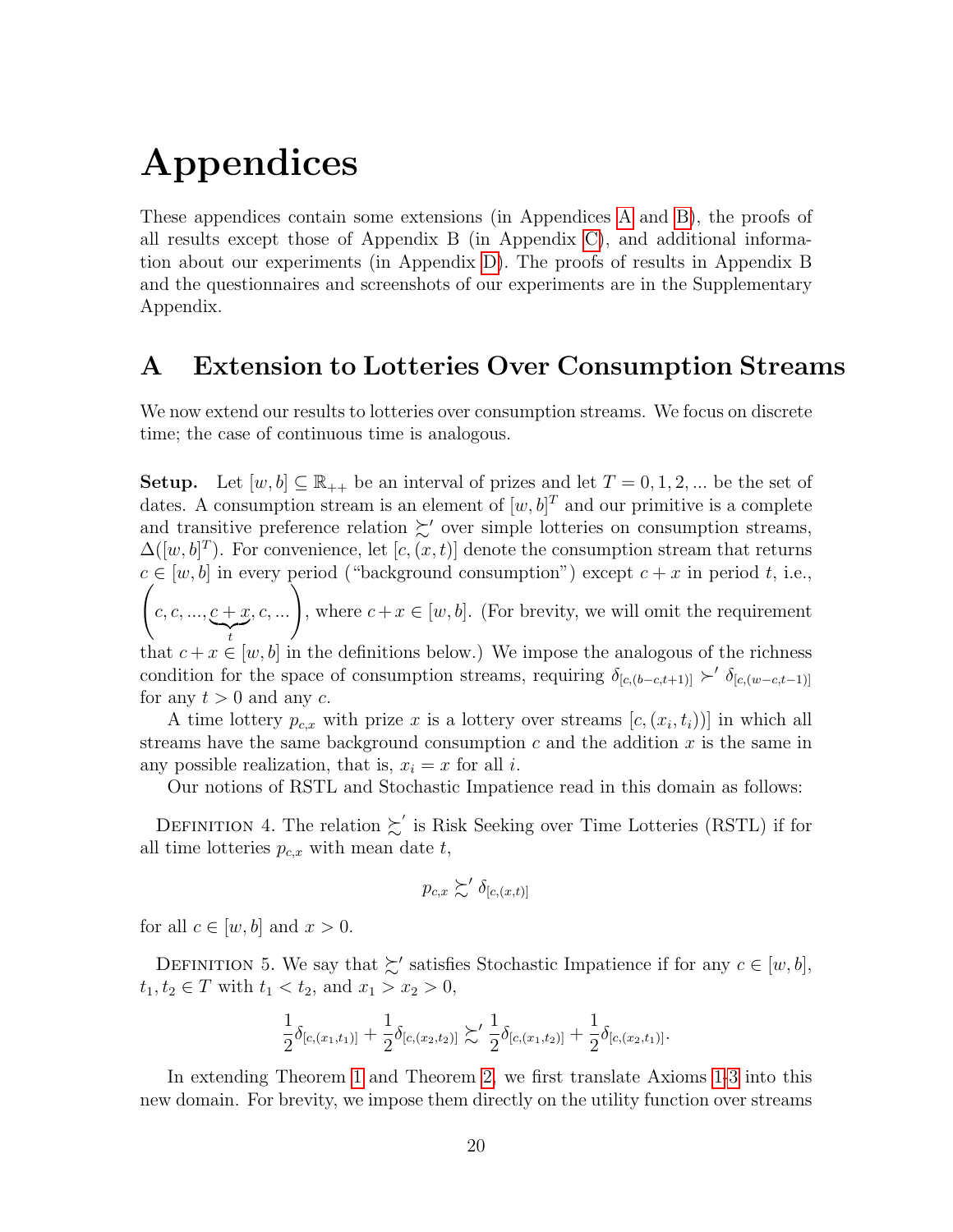$U: [w, b]^T \to \mathbb{R}$ ; the corresponding properties on  $\succsim'$  are immediately derived. While in applications one may want to impose stronger assumptions, for our purposes it suffices to impose conditions on how streams of type  $[c, (x, t))]$  are evaluated. We assume (i) Outcome Monotonicity: For all  $c \in [w, b]$  and  $s \in T$ , if  $x > y$  then  $U([c,(x,s)]) > U([c,(y,s)]);$  (ii) Impatience: For all  $c \in [w,b], x > 0$ , and  $s,t \in T$ , if  $t < s$  then  $U([c, (x, t)]) > U([c, (x, s)])$ ; and (iii) No Future Bias: For all  $c \in [w, b]$ ,  $s, t \in T$  with  $t < s$ , and  $\tau > 0$  with  $s + \tau, t + \tau \in T$ , if  $U([c, (x, t)]) = U([c, (y, s)])$ then  $U([c, (x, t + \tau)]) \leq U([c, (y, s + \tau)]).$ 

Impossibility results. We first derive the results for Expected Utility. Suppose preferences are represented by

<span id="page-21-0"></span>
$$
V(p) = \mathbb{E}_p[U(x_0, x_1, \ldots)]
$$
\n(6)

for some continuous function  $U : [w, b]^T \to \mathbb{R}$  satisfying assumptions (i)-(iii).

<span id="page-21-2"></span>THEOREM 3. Suppose  $\succsim'$  admits a representation as in equation [\(6\)](#page-21-0). Then Stochastic Impatience implies RSTL.

We now extend the results to preferences that admit a Generalized Local Bilinear representation:

<span id="page-21-1"></span>
$$
V\left(\frac{1}{2}\delta_{(x_0,x_1,...)} + \frac{1}{2}\delta_{(x'_0,x'_1,...)}\right) = \phi\left(\frac{1}{2}\right)U\left(x_0,x_1,...\right) + \left[1 - \phi\left(\frac{1}{2}\right)\right]U\left(x'_0,x'_1,...\right) \tag{7}
$$

whenever  $U(x_0, x_1, ...) \ge U(x'_0, x'_1, ...)$ , for some  $\phi(\frac{1}{2})$  $(\frac{1}{2}) \in (0,1)$  and some continuous function  $U : [w, b]^T \to \mathbb{R}$  satisfying assumptions (i)-(iii).

<span id="page-21-3"></span>THEOREM 4. Suppose  $\succsim'$  admits a representation as in equation [\(7\)](#page-21-1). If  $\delta_{[c,(x,t_2)]} \succ'$ <br>  $\frac{1}{2} \delta_{[c,(x,t_1)]} + \frac{1}{2} \delta_{[c,(x,t_2)]}$  for some  $x \in [w, b]$  t, t, t,  $\in T$  with  $t_1 = \frac{t_1+t_3}{2}$  then  $\succ$  wieletes  $\frac{1}{2}\delta_{[c,(x,t_1)]}+\frac{1}{2}$  $\frac{1}{2}\delta_{[c,(x,t_3)]}$  for some  $x \in [w,b], t_1, t_2, t_3 \in T$  with  $t_2 = \frac{t_1+t_3}{2}$  $rac{+t_3}{2}$ , then  $\sum$  violates Stochastic Impatience.

The proofs of the previous two theorems appear in Appendix [C.](#page-23-0) They follow the exact same steps of the proofs of the corresponding theorems in the main text, after replacing each term  $U(x, t)$  with  $U([c, (x, t)]).$ 

Solutions to model RATL. We now discuss how our solutions to model RATL presented in Section [4](#page-13-2) extend to this setup. The discussion in Section [4.1](#page-13-0) generalizes immediately; as an example, one could use the original DOCE model [\(Selden, 1978;](#page-43-10) [Selden and Stux, 1978\)](#page-43-11); see also [Selden and Wei](#page-43-12) [\(2019\)](#page-43-12) for further discussion.

We can also easily extend the GEDU representation to this domain. It will now be composed of a continuous and strictly increasing  $u : [w, b] \to \mathbb{R}, \beta \in (0, 1)$ , and a strictly increasing  $\phi : \mathbb{R}_+ \to \mathbb{R}$ , such that  $\succsim'$  is represented by

$$
V(p) = \mathbb{E}_p \left[ \phi \left( \sum_{t=0}^{\infty} \beta^t u(x_t) \right) \right]. \tag{8}
$$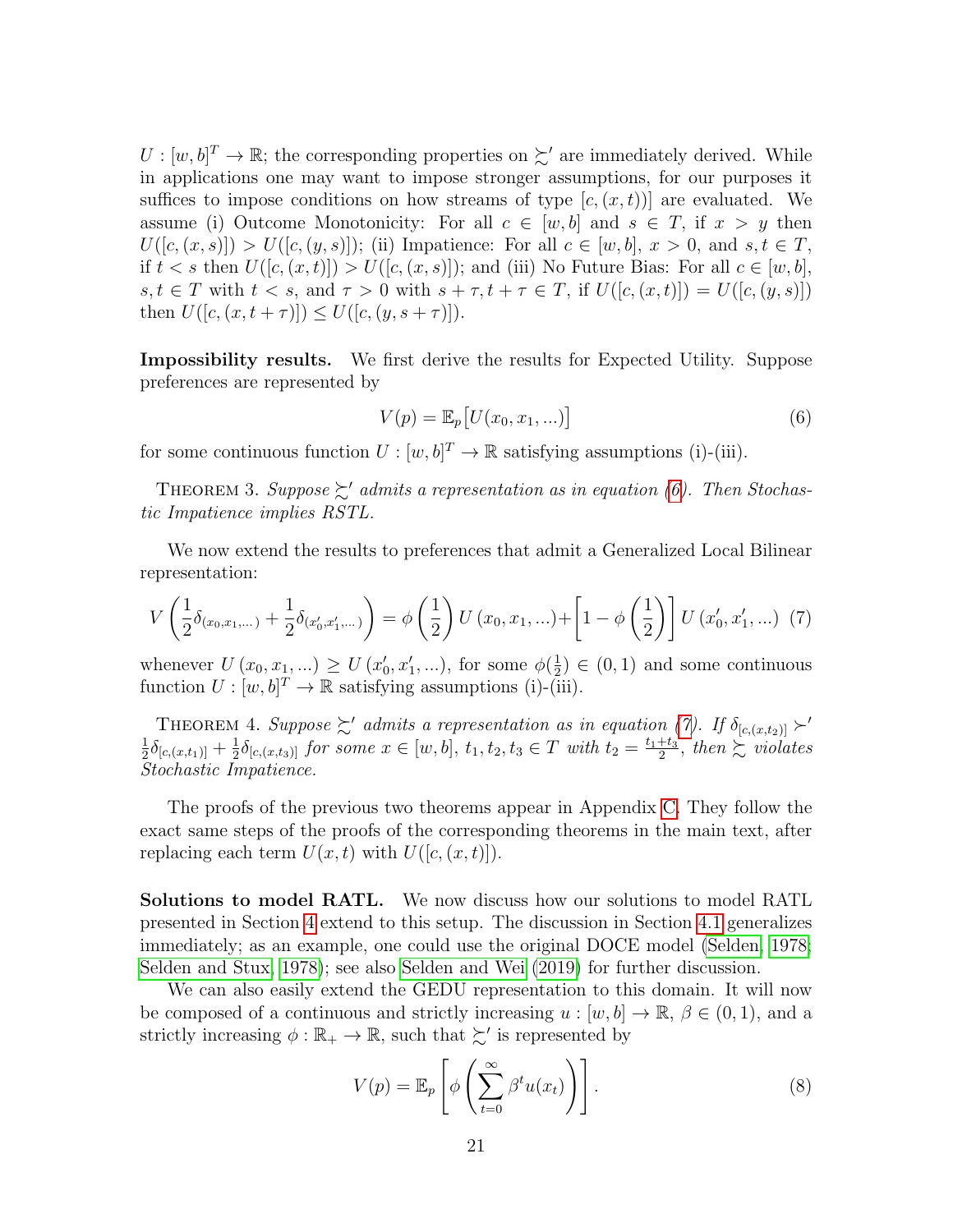This functional form is the one of [Kihlstrom and Mirman](#page-43-1) [\(1974\)](#page-43-1) applied to our setting. It can be characterized, like GEDU, by imposing the axioms for Discounted Utility and Expected Utility. It is easy to see how this model can accommodate RATL. If  $\phi$ is concave enough the value of the non-degenerate lottery gets arbitrary close to the value of the worst element in the support (the one in which the prize  $x$  is received in the latest possible period); against it, the individual would prefer to receive  $x$  in the average time  $t$ .

From Theorem [3,](#page-21-2) whenever this model violates RSTL, it must also violate Stochastic Impatience. In fact, following the same argument as in Proposition [4,](#page-18-0) it can be shown that this model satisfies Stochastic Impatience if and only if preferences are RSTL.

It is known, however, that if applied recursively this model is not dynamically consistent. One solution is thus to adopt the model of [Epstein and Zin](#page-42-8) [\(1989\)](#page-42-8), discussed below, which allows for RATL while mainting all other properties – except violating Stochastic Impatience whenever RATL is permitted.

## <span id="page-22-0"></span>B Epstein-Zin Preferences

We now show that the model of [Epstein and Zin](#page-42-8) [\(1989\)](#page-42-8) (henceforth, EZ) with CRRA Expected Utility preferences and CES aggregator can accommodate violations of RSTL. When it does, however, it also violates Stochastic Impatience.

We adopt the same recursive setup as in their paper, which we do not discuss here for brevity. Consider a preference relation  $\succsim$  that admits a recursive representation of the form:

$$
V_t = \left\{ (1 - \beta) C_t^{1 - \rho} + \beta \left[ E_t \left( V_{t+1}^{1 - \alpha} \right) \right]_{1 - \alpha}^{\frac{1 - \rho}{1 - \alpha}} \right\}_{1 - \rho} ,\tag{9}
$$

where  $C_t$  denotes consumption at time  $t, \alpha \geq 0$  is the coefficient of relative risk aversion, and  $\rho \geq 0$  is the inverse of the elasticity of intertemporal substitution (with  $\alpha \neq 1$  and  $\rho \neq 1$ , so that the formula is well-defined). EZ coincides with EDU when  $\alpha = \rho$ .

Since a degenerate object in this model is a consumption stream (rather than a dated reward), we use the definitions of Stochastic Impatience and RATL as introduced in Appendix [A.](#page-20-0) In this setup we also need to specify when the uncertainty is resolved: for all the lotteries in question, we assume for simplicity that the uncertainty is resolved immediately after the current period.

We first show that EZ allows for violations of RSTL although it cannot accommodate (global) RATL:

<span id="page-22-1"></span>PROPOSITION 5. Under EZ, for any  $\beta$ ,  $\rho$ , and x, there exists  $\bar{\alpha}_{\rho,\beta,x} > \max\{\rho,1\}$ such that  $\delta_{(x,t)} \hat{\succ} \frac{1}{2}$  $\frac{1}{2}\delta_{(x,t-1)}+\frac{1}{2}$  $\frac{1}{2}\delta_{(x,t+1)}$  if and only if  $\alpha > \bar{\alpha}_{\rho,\beta,x}$ . Moreover,  $\lim_{x\searrow 0} \bar{\alpha}_{\rho,\beta,x} =$  $+\infty$ .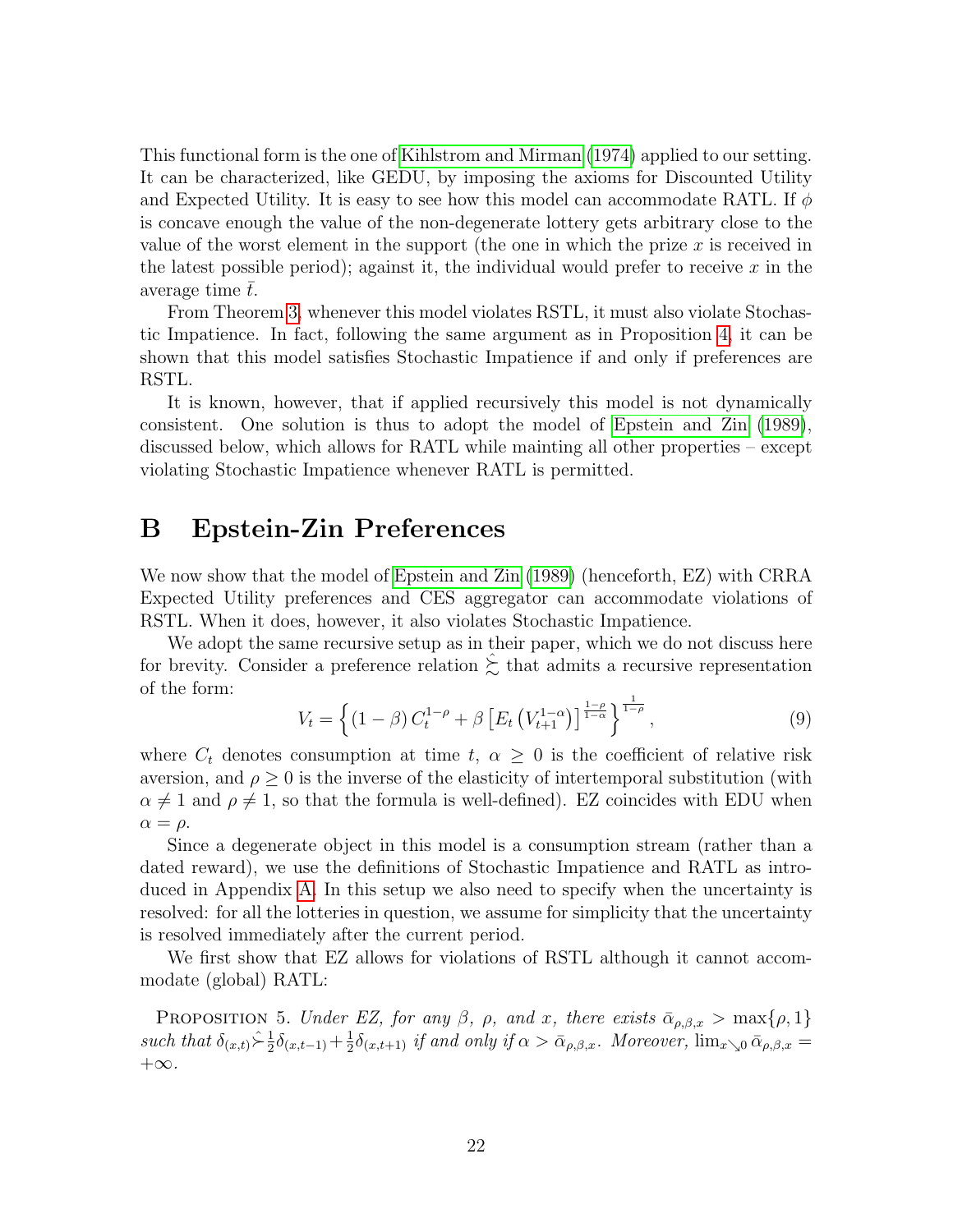Proposition [5](#page-22-1) shows that, controlling for discounting  $\beta$ , elasticity of intertemporal substitution  $1/\rho$ , and the size of the prize x, more risk averse individuals are more likely to prefer the safe lottery and violate RSTL.<sup>[25](#page-23-1)</sup> That is, as with GEDU, there is also a connection between risk aversion over time lotteries and risk aversion over temporal lotteries in EZ. Moreover, the risky time lottery is always preferred if the utility function is less concave than a logarithmic function  $(\alpha < 1)$  and if  $\alpha \leq \rho^{26}$  $\alpha \leq \rho^{26}$  $\alpha \leq \rho^{26}$ Since  $\lim_{x\to 0} \bar{\alpha}_{\rho,\beta,x} = +\infty$ , it will also be preferred if the prize x is small enough. That is, EZ preferences cannot be (globally) RATL.

Also this model, however, cannot accommodate violations of RSTL without also violating Stochastic Impatience:

PROPOSITION 6. Suppose that  $\hat{\Sigma}$  admits an EZ representation. Then, if  $\hat{\Sigma}$  satisfies Stochastic Impatience, it also satisfies RSTL.

This result shows that the impossibility of accommodating violations of RSTL while preserving Stochastic Impatience (Theorem [1\)](#page-11-0) carries over to this richer setting. The intuition is very similar to the one previously given: the extra "intertemporal" risk aversion needed to accommodate RATL is going to generate a violation of Stochastic Impatience. We refer to [Dillenberger et al.](#page-42-3) [\(2018\)](#page-42-3) for an in-depth discussion of the implications of Stochastic Impatience for EZ.

## <span id="page-23-0"></span>C Proofs

#### C.1 Proof of Theorem [1](#page-11-0)

The proof proceeds as follows. In Step 1, we prove that any violation of RSTL implies a violation of RSTL with binary equally-likely lotteries. In Step 2, we prove that any violation of RSTL with binary equally-likely lotteries implies a violation of RSTL with binary equally-likely lotteries in which dates are either consecutive, in the case of discrete time, or are arbitrarily close, in the case of continuous time. Lastly, Step 3 proves that any such violation of RSTL implies a violation of Stochastic Impatience.

Step 1. We show that RSTL with respect to binary, equally-likely lotteries implies RSTL with respect to arbitrary lotteries. Fix a prize x and let  $p_x$  be a time lottery with prize x, where for all t,  $p(x, t)$  is a dyadic rational. For RSTL to apply, it must be that  $\sum_t p(x,t)t \in T$ . Let

$$
n^* := \max\left\{n : p(x,t) = a \times 2^{-n} \text{ for some } (x,t) \text{ in the support of } p_x \text{ and } a \in \mathbb{Z} \right\}.
$$

<span id="page-23-1"></span><sup>&</sup>lt;sup>25</sup>That is,  $\alpha' > \alpha$  implies that if the decision maker with coefficient of risk aversion  $\alpha$  prefers the safe lottery over the risky one, so does the decision maker with  $\alpha'$  (holding other parameters fixed).

<span id="page-23-2"></span> $^{26}$ Starting with [Kreps and Porteus](#page-43-14) [\(1978\)](#page-43-14), a large literature has studied preferences over the timing of resolution of uncertainty. With EZ, early resolution of uncertainty is preferred if and only if  $\alpha > \rho$  [\(Epstein et al., 2014\)](#page-42-11). Proposition [5](#page-22-1) then implies that this condition is also needed for the safe time lottery to be preferred.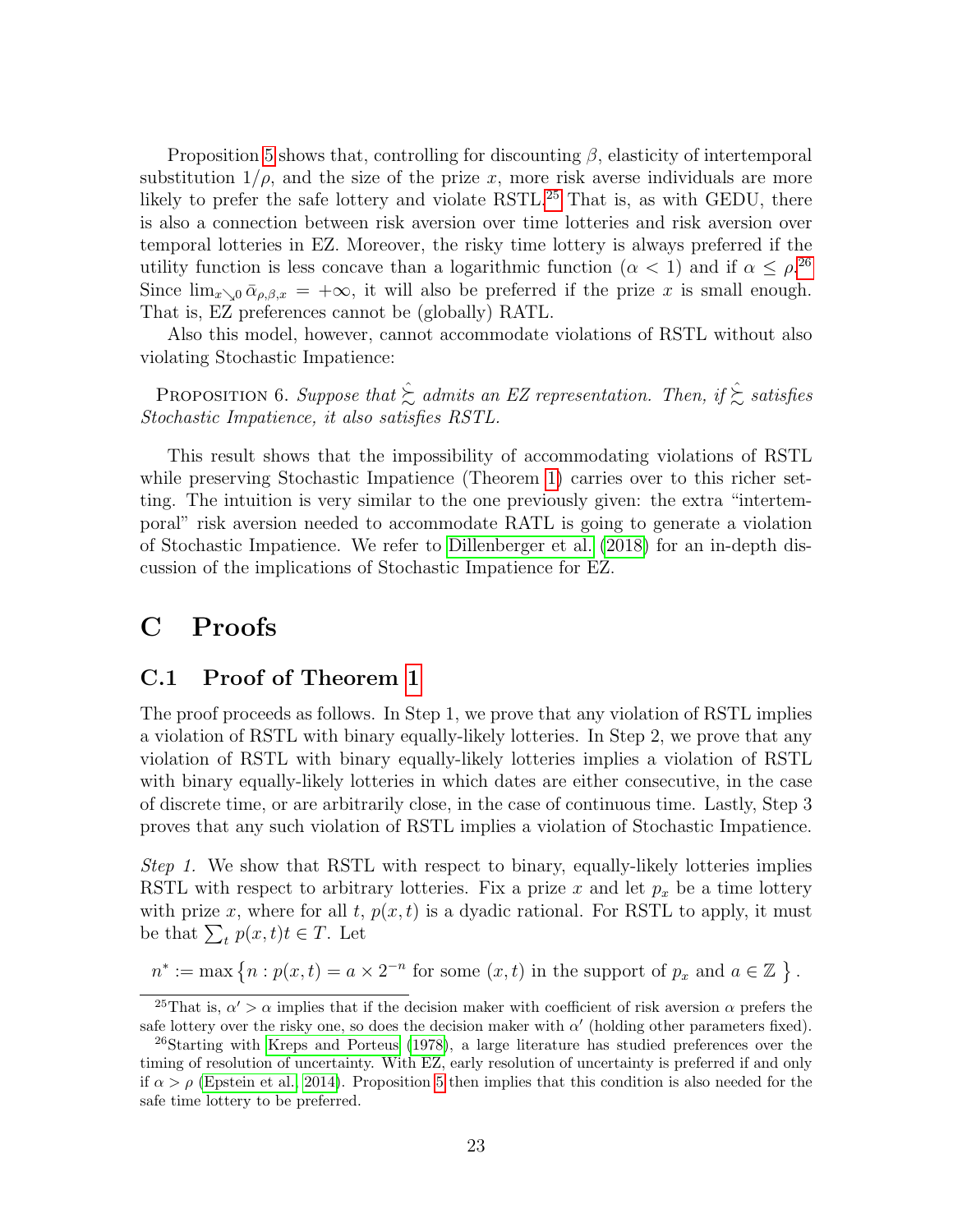Since  $p_x$  is finite,  $n^*$  is well defined. Rewrite  $p_x$  as a lottery  $p_x^0$  that gives all prizes with probabilities  $2^{-n^*}$  each. Note that each  $(x, t)$  in the support of  $p_x^0$  appears now  $a(t)$  times, where  $a(t) = \frac{p(x,t)}{2n^*}$ . Proceed inductively. The key observation is that we can always group terms to rewrite  $p_x^0$  as a lottery  $p_x^1$  which consists of  $2^{n^*-1}$  lotteries of the form  $\frac{1}{2}\delta_{(x,t)} + \frac{1}{2}$  $\frac{1}{2}\delta_{(x,t')},$  with  $\frac{t+t'}{2}$  $\frac{\widetilde{H}t'}{2} \in T$ , each is obtained with probability  $2^{1-n^*}$ (note that t and t' needn't be distinct). By Independence, the value of  $p_x^1$  weakly decreases if we repeatedly replace each  $\frac{1}{2}\delta_{(x,t)} + \frac{1}{2}$  $\frac{1}{2}\delta_{(x,t')}$  with a less preferred lottery. And by binary RSTL, we know that  $\frac{1}{2}\delta_{(x,t)} + \frac{1}{2}$  $\frac{1}{2}\delta_{(x,t')}\succsim \delta_{(x,\frac{t+t'}{2})}$  $\frac{1+t'}{2}$ . Replace then all of those sublotteries with  $\delta_{(x,\frac{t+t'}{2})}$  $\frac{1+t'}{2}$ . For any  $k \leq n^*$ , proceed similarly to obtain  $p_x^k$ which consists of  $2^{n^*-k}$  lotteries of the form  $\frac{1}{2}\delta_{(x,t)} + \frac{1}{2}$  $\frac{1}{2}\delta_{(x,t')}, \text{ with } \frac{t+t'}{2}$  $\frac{1+t'}{2} \in T$ , each is obtained with probability  $2^{k-n^*}$ , and repeatedly apply Independence and binary RSTL as above. When  $k = n^*$ , replace the last term  $\frac{1}{2}\delta_{(x,t)} + \frac{1}{2}$  $\frac{1}{2}\delta_{(x,t')}$  with  $\delta_{(x,\frac{t+t'}{2})}$ . By transitivity,  $p_x \gtrsim \delta_{(x, \frac{t+t'}{2})}$ . Since x was arbitrary and since the set of dyadic ra  $\frac{1+t'}{2}$ . Since x was arbitrary and since the set of dyadic rationals is dense in R, continuity implies that RSTL applies for any time lottery.

Step 2. We now show that a violation of RSTL in binary, equally-likely lotteries, implies that we can construct a violation with binary, equally-likely lotteries in which we either have consecutive dates, with discrete time; or the dates can be arbitrarily close, in the case of continuous time. In particular, in either case the dates are close enough that our richness condition applies.

<span id="page-24-0"></span>CLAIM 1. Let  $\{L, H\} \in T$  with  $L < H$  and  $y \in X$  such that

$$
u\left(y, \frac{H+L}{2}\right) > \frac{u\left(y, H\right) + u\left(y, L\right)}{2}.
$$

Then, there exists  $t_1, t_2, t_3 \in T$  with  $t_1 < t_2 < t_3$ ,  $\frac{t_1+t_3}{2} = t_2$ ,  $\delta_{(b,t_3)} \succ \delta_{(w,t_1)}$ , and

$$
u(y, t_2) > \frac{u(y, t_1) + u(y, t_3)}{2}
$$

.

.

Proof. Note that

$$
u\left(y, \frac{H+L}{2}\right) > \frac{u\left(y, H\right) + u\left(y, L\right)}{2}
$$
\n
$$
\iff u\left(y, \frac{H+L}{2}\right) - u\left(y, L\right) > u\left(y, H\right) - u\left(y, \frac{H+L}{2}\right)
$$

Suppose first that T is discrete. Let  $\Delta_t := u(y, t) - u(y, t-1)$ . If the claim is false, we must have  $\Delta_t$  decreasing in t for all  $t \in \{L+1, ..., H\}$ , since

$$
u(y,t) \le \frac{u(y,t+1) + u(y,t-1)}{2} \iff \Delta_t = u(y,t) - u(y,t-1) \le u(y,t+1) - u(y,t) = \Delta_{t+1}.
$$

But

$$
u\left(y, \frac{H+L}{2}\right) - u(y, L) = \sum_{t=L+1}^{\frac{H+L}{2}} \Delta_t \ge \sum_{t=\frac{H+L}{2}}^H \Delta_t = u(y, H) - u\left(y, \frac{H+L}{2}\right),
$$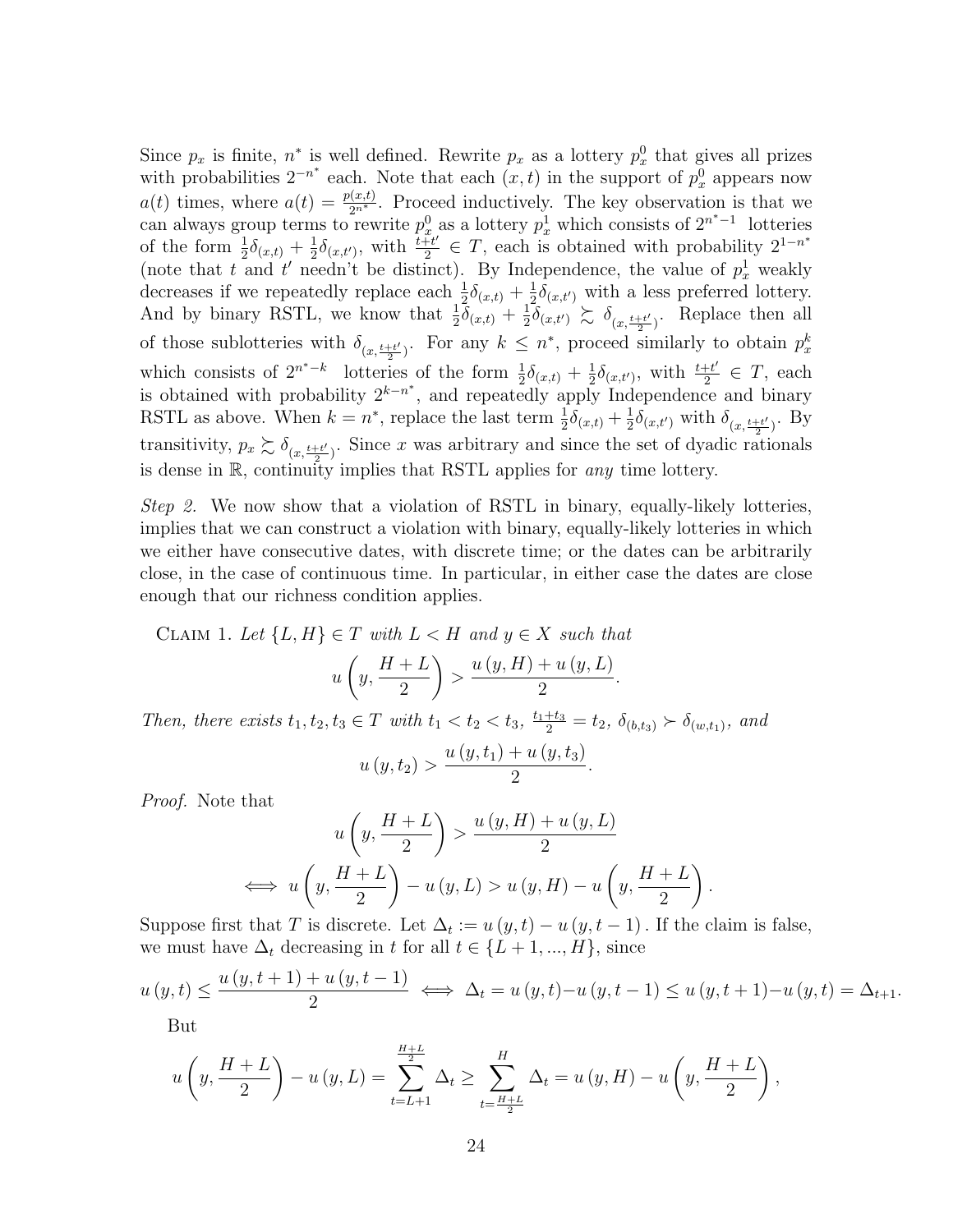where the inequality uses the fact that  $\Delta_t$  is decreasing in t and that  $\frac{H+L}{2}$  is the midpoint between  $H$  and  $L$  (so the summation has the same number of elements). But this is a contradiction.

Now suppose that T is continuous. Consider  $\epsilon \in \mathbb{R}_+$  small enough such that  $\delta_{(b,t+\epsilon)}$  >  $\delta_{(w,t-\epsilon)}$  for all  $t \in [L+\epsilon, H-\epsilon]$ , the existence of which is implied by continuity. The proof for this case is then identical to the one above, simply replacing  $t + 1$  and  $t - 1$  with  $t + \epsilon$  and  $t - \epsilon$ .

Step 3. We now prove that a violation of RSTL as those obtained in Claim [1](#page-24-0) imply a violation of Stochastic Impatience. Suppose, by contradiction, that there are x and  $t_1 < t_2 < t_3$  with  $\frac{t_1+t_3}{2} = t_2$ , such that  $\delta_{(x,t_2)} \succ \frac{1}{2}$  $\frac{1}{2}\delta_{(x,t_1)} + \frac{1}{2}$  $\frac{1}{2}\delta_{(x,t_3)}$ . The assumption that  $\delta_{(b,t_3)} \succ \delta_{(w,t_1)}$  guarantees that either (i) there is  $x' < x$  such that  $\delta_{(x',t_1)} \sim \delta_{(x,t_2)}$ , or (ii) there is  $x' > x$  such that  $\delta_{(x',t_3)} \sim \delta_{(x,t_2)}$ , or both.

Suppose case (i) holds. Then  $\delta_{(x',t_1)} \sim \delta_{(x,t_2)}$  and by No Future Bias  $\delta_{(x',t_2)} \precsim \delta_{(x,t_3)}$ . By Independence and by the assumption above,  $\frac{1}{2}\delta_{(x',t_1)} + \frac{1}{2}$  $\frac{1}{2}\delta_{(x,t_2)} \sim \delta_{(x,t_2)} \succ \frac{1}{2}$  $\frac{1}{2}\delta_{(x,t_1)} +$ 1  $\frac{1}{2}\delta_{(x,t_3)} \succsim \frac{1}{2}$  $\frac{1}{2}\delta_{(x,t_1)} + \frac{1}{2}$  $\frac{1}{2}\delta_{(x',t_2)}$ . By transitivity,  $\frac{1}{2}\delta_{(x',t_1)} + \frac{1}{2}$  $\frac{1}{2}\bar{\delta}_{(x,t_2)} \succ \frac{1}{2}$  $\frac{1}{2}\delta_{(x,t_1)}+\frac{1}{2}$  $\frac{1}{2}\delta_{(x',t_2)},$ violating Stochastic Impatience.

Suppose case (ii) holds. Then  $\delta_{(x',t_3)} \sim \delta_{(x,t_2)}$  and by No Future Bias  $\delta_{(x',t_2)} \precsim$  $\delta_{(x,t_1)}$ . By Independence and by the assumption above,  $\frac{1}{2}\delta_{(x',t_3)} + \frac{1}{2}$  $\frac{1}{2}\delta_{(x,t_2)} \sim \delta_{(x,t_2)}$  ≻ 1  $\frac{1}{2}\delta_{(x,t_1)}+\frac{1}{2}$  $\frac{1}{2}\delta_{(x,t_3)} \gtrsim \frac{1}{2}$  $\frac{1}{2}\delta_{(x',t_2)} + \frac{1}{2}$  $\frac{1}{2}\delta_{(x,t_3)}$ . By transitivity,  $\frac{1}{2}\overline{\delta}_{(x',t_3)} + \frac{1}{2}$  $\frac{1}{2}\overline{\delta}_{(x,t_2)} \succ \frac{1}{2}$  $\frac{1}{2}\delta_{(x',t_2)} +$ 1  $\frac{1}{2} \delta_{(x,t_3)}^{(x,t_3)}$ , violating Stochastic Impatience.

#### C.2 Proof of Theorem [2](#page-13-1)

Consider some  $x \in X$  and  $t'_1, t'_2, t'_3 \in T$  with  $t'_1 < t'_2 < t'_3, t'_2 = \frac{t'_1+t'_3}{2}$  such that  $\delta_{(x,t'_2)} \succ$  $\frac{1}{2}$   $\lambda_{\text{max}} + \frac{1}{2} \lambda_{\text{max}}$  By Claim 1 in the proof of Theorem 1, we then there must also  $\frac{1}{2}\delta_{(x,t'_1)}+\frac{1}{2}$  $\frac{1}{2}\delta_{(x,t_3')}$ . By Claim [1](#page-24-0) in the proof of Theorem [1,](#page-11-0) we then there must also be  $t_1, t_2, t_3 \in \overline{T}$  with  $t_1 < t_2 < t_3$ ,  $t'_2 = \frac{t_1+t_3}{2}$  $\frac{+t_3}{2}$  such that not only  $\delta_{(x,t_2)} \succ \frac{1}{2}$  $\frac{1}{2}\delta_{(x,t_1)}+\frac{1}{2}$  $\frac{1}{2}\delta_{(x,t_3)}$ but we also have  $\delta_{(b,t_3)} \succ \delta_{(w,t_1)}$ . Denote  $r_x := \frac{1}{2}\delta_{(x,t_1)} + \frac{1}{2}$  $\frac{1}{2}\delta_{(x,t_3)}$ . According to the GLBU representation we have

$$
V(\delta_{(x,t_2)}) = U(x,t_2)
$$

and

$$
V(r_x) = \pi(\frac{1}{2})U(x, t_1) + (1 - \pi(\frac{1}{2}))U(x, t_3).
$$

Let  $\bar{\pi}$  be the value such that  $V(\delta_{(x,t_2)}) = V(r_x)$ , i.e.,

$$
\overline{\pi} = \frac{U(x, t_2) - U(x, t_3)}{U(x, t_1) - U(x, t_3)} \in (0, 1).
$$

The richness condition  $U(w, t_1) < U(b, t_3)$  guarantees that either (*i*) there is  $x' <$ x such that  $U(x', t_1) = U(x, t_2)$ ; or (ii) there is  $x' > x$  such that  $U(x', t_3) = U(x, t_2)$ ; or both.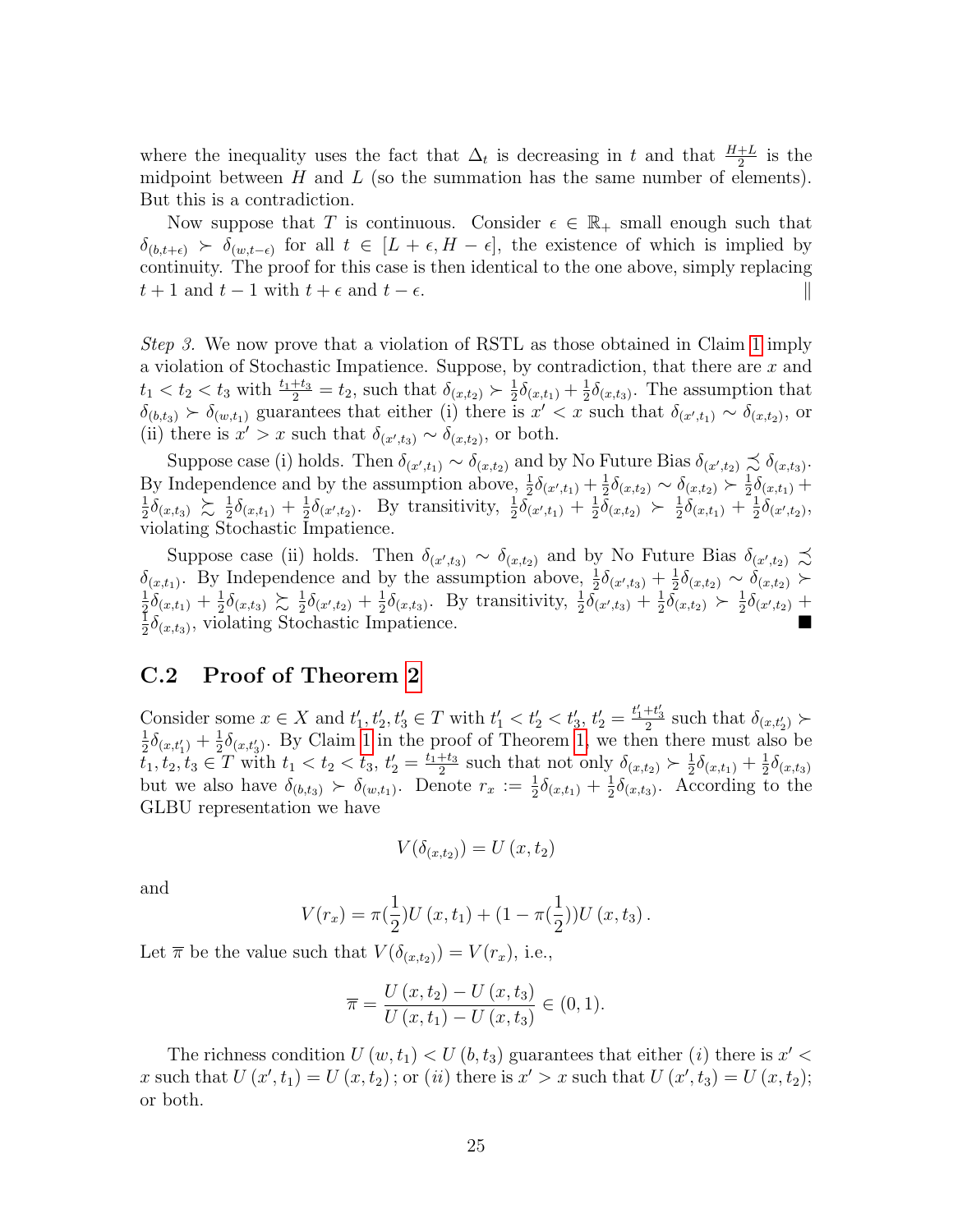Consider first case (i). Take  $x' < x$  such that  $U(x', t_1) = U(x, t_2)$ . Let  $p =$ 1  $\frac{1}{2}\delta_{(x,t_1)}+\frac{1}{2}$  $\frac{1}{2}\delta_{(x',t_2)}$  and  $q=0.5\delta_{(x',t_1)}+\frac{1}{2}$  $\frac{1}{2}\delta_{(x,t_2)}$ . We have

$$
V(p) = \pi(\frac{1}{2})U(x, t_1) + (1 - \pi(\frac{1}{2}))U(x', t_2)
$$

and

$$
V(q) = U(x, t_2).
$$

Let  $\hat{\pi}$  be the value such that  $V (p) = V (q)$ , or

$$
\widehat{\pi} = \frac{U(x, t_2) - U(x', t_2)}{U(x, t_1) - U(x', t_2)} \in (0, 1).
$$

Note that  $\pi(\frac{1}{2})$  $\frac{1}{2}$ ) >  $\hat{\pi}$  implies  $V(p) > V(q)$ , while  $\pi(\frac{1}{2})$  $(\frac{1}{2}) < \overline{\pi}$  implies  $V(\delta_{(x,t_2)}) > V(r)$ . We will be done if we show that  $U(x', t_2) \le U(x, t_3)$ , since this implies that  $\hat{\pi} \ge \overline{\pi}$ , so<br>that Stockastic Impationse and BATI contradict one another. But this follows by No that Stochastic Impatience and RATL contradict one another. But this follows by No Future Bias: since  $t_2 - t_1 = t_3 - t_2$ ,  $U(x', t_1) = U(x, t_2)$  implies  $U(x', t_1 + (t_2 - t_1)) \le$  $U(x, t_2 + (t_3 - t_2))$ , thus  $U(x', t_2) \le U(x, t_3)$ .

If case (i) is not satisfied, then consider now case (ii). Take  $x' > x$  such that  $U(x', t_3) = U(x, t_2)$ . Let  $p = \frac{1}{2}$  $\frac{1}{2}\delta_{(x',t_2)} + \frac{1}{2}$  $\frac{1}{2}\delta_{(x,t_3)}$  and  $q=\frac{1}{2}$  $\frac{1}{2}\delta_{(x,t_2)}+\frac{1}{2}$  $\frac{1}{2}\delta_{(x',t_3)}$ . We have

$$
V(p) = \pi(\frac{1}{2})U(x', t_2) + (1 - \pi(\frac{1}{2}))U(x, t_3)
$$

and

$$
V(q) = U(x, t_2).
$$

Let  $\hat{\pi}$  be the value such that  $V (p) = V (q)$ , or

$$
\widehat{\pi} = \frac{U(x, t_2) - U(x, t_3)}{U(x', t_2) - U(x, t_3)} \in (0, 1).
$$

If  $U(x', t_2) \le U(x, t_1)$  then we have  $\hat{\pi} \ge \overline{\pi}$ . But by No Future Bias (applied "back-<br>cls"), and since  $t_1, t_2, t_3, t_4, t_5, t_6, t_7, t_8, t_9, t_1, t_1, t_2, t_3$ wards"), and since  $t_2 - t_1 = t_3 - t_2$ ,  $U(x', t_3) = U(x, t_2)$  implies  $U(x', t_3 - (t_3 - t_2)) \le$  $U(x,t_2-(t_2-t_1)),$  or  $U(x',t_2) \le U(x,t_1).$ 

#### C.3 Proof of Proposition [1](#page-16-2)

That (2) implies (1) is immediate. For the other direction, note that by Continuity, for all  $(x, t) \in [w, b] \times T$  the sets  $\{(x, t) \in [w, b] \times T : \delta_{(x, t)} \succeq \delta_{(y, s)}\}$  and  $\{(x, t) \in$  $[w, b] \times T : \delta_{(y,s)} \succsim \delta_{(x,t)}\}$  are closed in the product topology on  $[w, b] \times T$ . Define  $\succsim'$ on  $[w, b] \times T$  by  $(x, s) \geq (y, t)$  if and only if  $\delta_{(x, s)} \geq \delta_{(y,t)}$ , and note that  $\geq'$  satisfies Axioms A0-A5 in [Fishburn and Rubinstein](#page-42-7) [\(1982\)](#page-42-7). Then, by Theorem 2 in that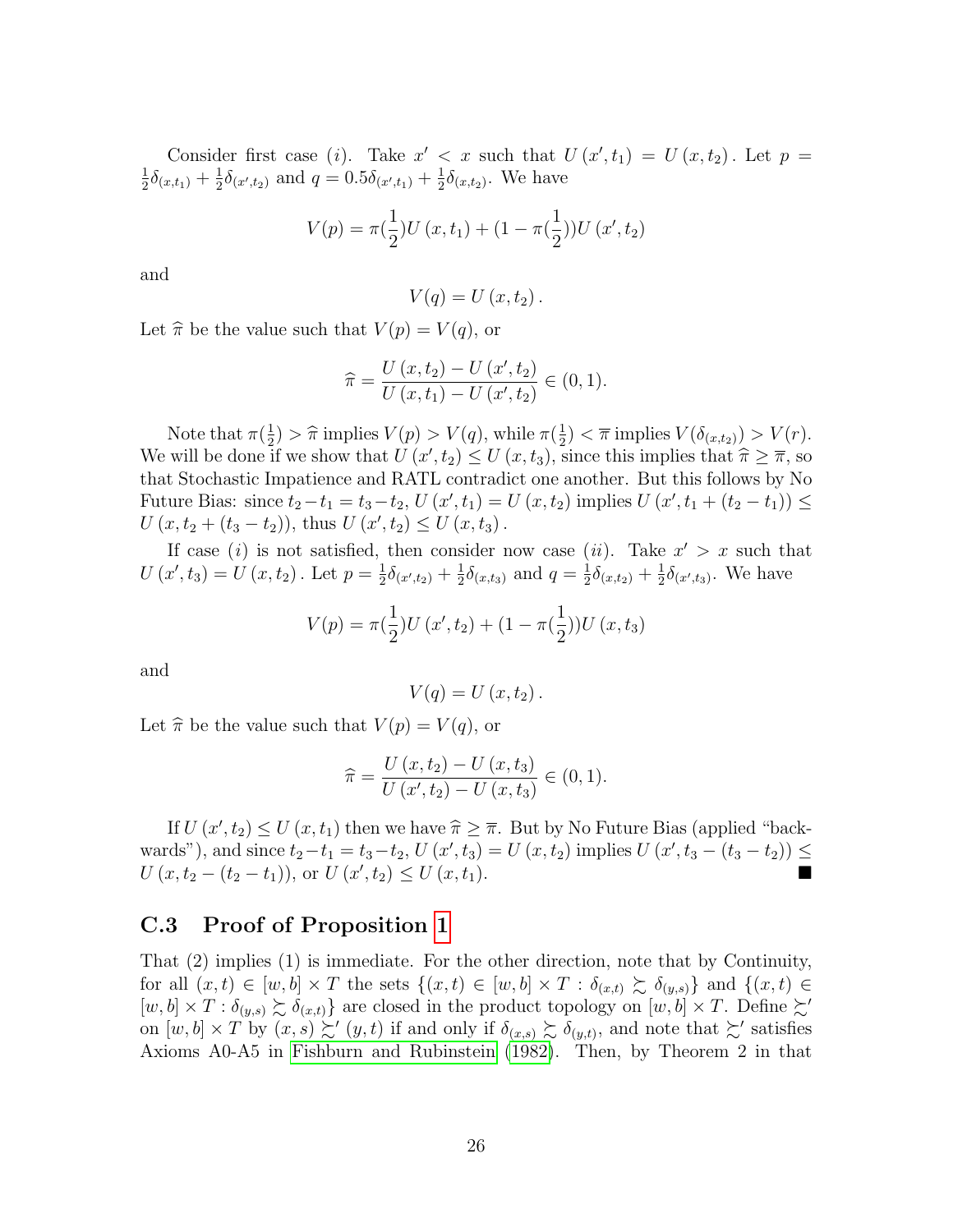paper, there exist  $\beta \in (0,1)$  and a strictly increasing and continuous  $u : [w, b] \to \mathbb{R}_{++}$ such that

$$
\delta_{(x,s)} \succsim \delta_{(y,t)} \iff (x,s) \succsim' (y,t) \iff \beta^s u(y) \geq \beta^t u(x).^{27}
$$

By Independence and Continuity there exists  $U : [w, b] \times T \to \mathbb{R}$  such that

$$
p \succsim q \Leftrightarrow \mathbb{E}_p(U) \geq \mathbb{E}_p(U).
$$

By Continuity,  $U$  is also continuous.

It follows that for all  $(x, s), (y, t) \in [w, b] \times T$ ,  $\beta^{s}u(x) \geq \beta^{t}u(y)$  if and only if  $U(x, s) \ge U(y, t)$ . Let  $F(x, t) = \beta^t u(x)$ . The existence of  $\phi : F([w, b] \times T) \to \mathbb{R}$  such that  $U(x,t) = \phi(F(x,t))$  follows from standard arguments, as both U and F represent the same preferences. The continuity of  $\phi$  is also immediate. We are left with showing that such  $\phi$  is strictly increasing. If not, then there exist  $a, b \in F([w, b] \times T)$  such that  $a > b$  but  $\phi(a) = \phi(b)$ . Since  $a, b \in F([w, b] \times T)$ , there exist  $(x, t), (y, s) \in [w, b] \times T$ such that  $F(x,t) = a > b = F(y,s)$ , thus  $\delta_{(x,t)} \succ \delta_{(y,s)}$ . But since  $\phi(a) = \phi(b)$  we have  $U(x,t) = U(y,s)$ , thus  $\delta_{(x,t)} \sim \delta_{(y,s)}$ , a contradiction.

#### C.4 Proof of Proposition [2](#page-16-4)

Let  $r_x$  be a time lottery which yields x in a random time t with  $E_r(t) = \overline{t}$ . Then

$$
V(\delta_{(x,\bar{t})}) = \phi\left(\beta^{\bar{t}}u\left(x\right)\right)
$$

and

$$
V(r_x) = E_r \phi \left( \beta^t u \left( x \right) \right).
$$

Note that if  $\phi = \ln$ , then  $V(\delta_{(x,\bar{t})}) = V(r_x) = \bar{t} \ln \beta + \ln u(x)$ . Since the distribution of t is a mean-preserving spread of the distribution of  $\bar{t}$ , Jensen inequality implies that  $V(\delta_{(x,\bar{t})}) \geq$  (resp.,  $\leq$ )  $V(r_x)$  whenever there is a concave (resp., convex) function h such that  $\phi = h \circ \log$ .

Since  $r_x$  was arbitrary and the domain of  $\phi$ , Im $((\beta^{(\cdot)}u(\cdot))$ , is an interval, the concavity (resp., convexity) of h needs to hold everywhere to ensure no violation of RATL (resp., RSTL).

#### C.5 Proof of Proposition [3](#page-17-3)

It is immediate that EDU satisfies Risk Stationarity and is strictly RSTL. We need to show that any preference relation that admits a GEDU representation, satisfies Risk Stationarity, and is strictly RSTL has an EDU representation. The proof will use the following result:

<span id="page-27-0"></span> $27$ Recall that our domain includes only strictly positive prizes, so that we do not add the requirements for u on weakly negative outcomes.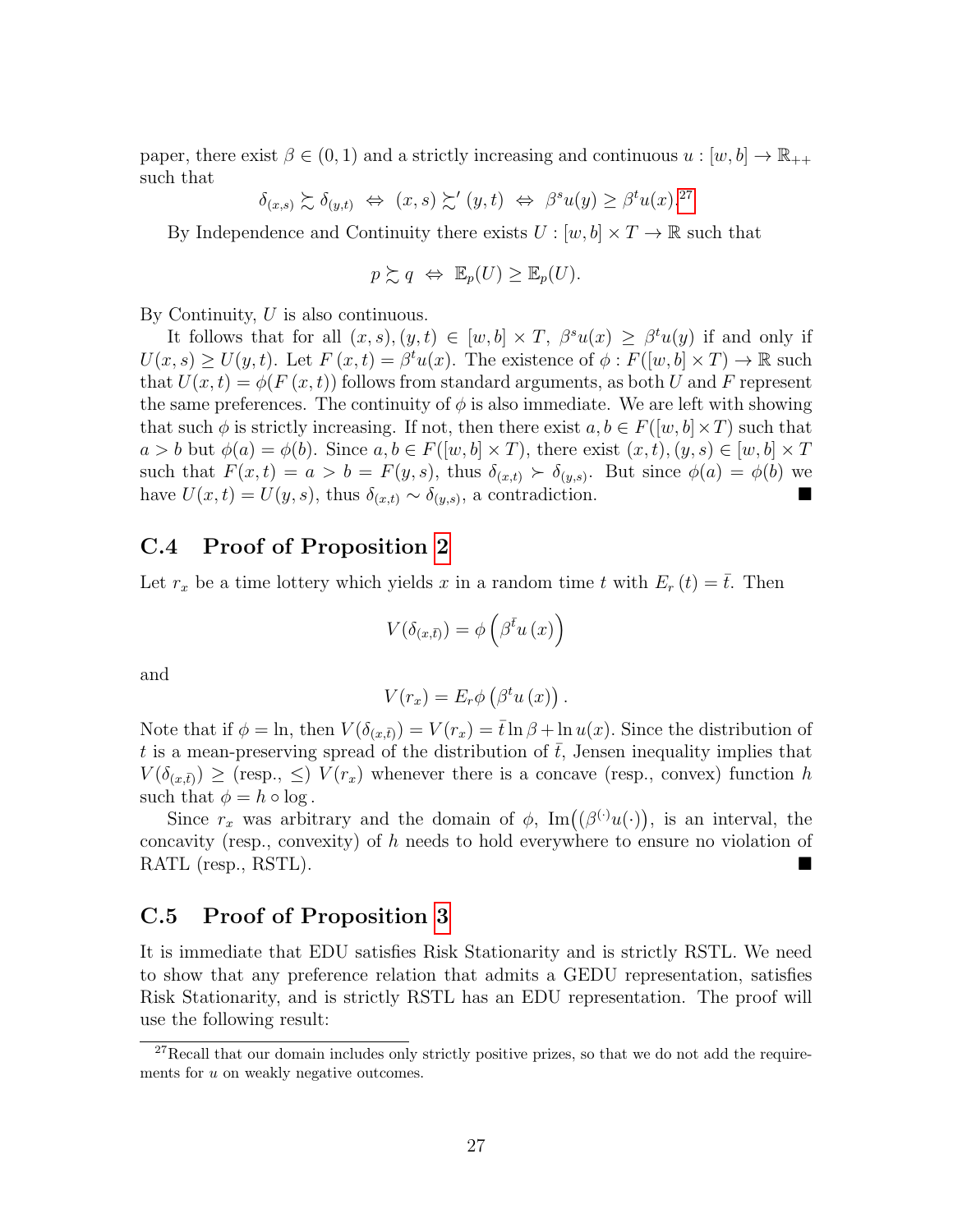CLAIM 2. Let T be an interval. Consider  $\sum$  that admits a GEDU representation  $(u, \beta, \phi)$ . Then,  $\sum$  satisfies Risk Stationarity if and only if  $\phi$  has constant relative risk aversion.

*Proof.* To simplify notation, let  $\overline{U} \equiv \text{Im}((\beta^{(\cdot)}u(\cdot))$  denote the domain of  $\phi$ . Suppose  $\phi : \bar{U} \to \mathbb{R}$  does not have constant relative risk aversion. Then, there must exist a simple lottery p with outcomes  $v_i \in \overline{U}$  and expected value  $\overline{p} \equiv \sum p_i v_i, a \in (0, 1)$  such that  $av_i \in \overline{U}$  for all i, and  $\overline{z} \in \overline{U}$  such that

$$
\sum p_i \phi(v_i) = \phi(\bar{z}) \text{ but } \sum p_i \phi(av_i) \neq \phi(a\bar{z}).
$$

Let

$$
\bar{a} \equiv \sup\{a \in (0,1): \sum p_i \phi(av_i) \neq \phi(a\bar{z})\}.
$$

There are two cases:  $\bar{a} < 1$  and  $\bar{a} = 1$ .

Consider first the case of  $\bar{a} < 1$ . By the definition of the supremum,  $\sum p_i \phi(av_i) =$  $\phi(a\bar{z})$  for all  $a \in (\bar{a}, 1]$  and, for any  $\epsilon > 0$ , there exists  $a'_{\epsilon} \in (\bar{a}-\epsilon, \bar{a})$  with  $\sum p_i \phi(av_i) \neq \epsilon$  $\phi(a\bar{z})$ . Take  $\tau_{\epsilon} \in T$  with

$$
\beta^{\tau_\epsilon}=\frac{a_\epsilon'}{\bar{a}},
$$

which exists when  $\epsilon$  is small enough since  $\lim_{\epsilon \searrow 0} \frac{a_{\epsilon}'}{a} = 1$ . Then, it follows that  $\tilde{p}_{+\tau_{\epsilon}} \nsim$  $\tilde{q}_{+\tau_{\epsilon}}$ , contradicting Risk Stationarity.

Next, consider the case of  $\bar{a} = 1$ . By the definition of the supremum, for any  $\epsilon > 0$ , there exists  $a'_{\epsilon} \in (\bar{a} - \epsilon, 1)$  with  $\sum p_i \phi(av_i) \neq \phi(a\bar{z})$ . Take

$$
\beta^{\tau_\epsilon}=a_\epsilon',
$$

which again exists when  $\epsilon$  is small enough since  $\lim_{\epsilon \searrow 0} a_{\epsilon}' = 1$ . Then, it follows that

$$
\tilde{p}_{+\tau_{\epsilon}}\nsim\tilde{q}_{+\tau_{\epsilon}},
$$

contradicting Risk Stationarity.

To conclude the proof of Proposition [3,](#page-17-3) note that by the previous claim and the fact that the domain of  $\phi$  is an interval, Risk Stationarity implies that  $\phi$  is a power function. Moreover, since  $\phi$  is less concave than the log, it can be expressed as  $\phi(x) = x^{\alpha}$  for some  $\alpha > 0$ . Therefore,

$$
\phi(\beta^t u(x)) = (\beta^t u(x))^{\alpha} = \tilde{\beta}^t \tilde{u}(x),
$$

where  $\tilde{\beta} := \beta^{\alpha}$  and  $\tilde{u}(x) := (u(x))^{\alpha}$ .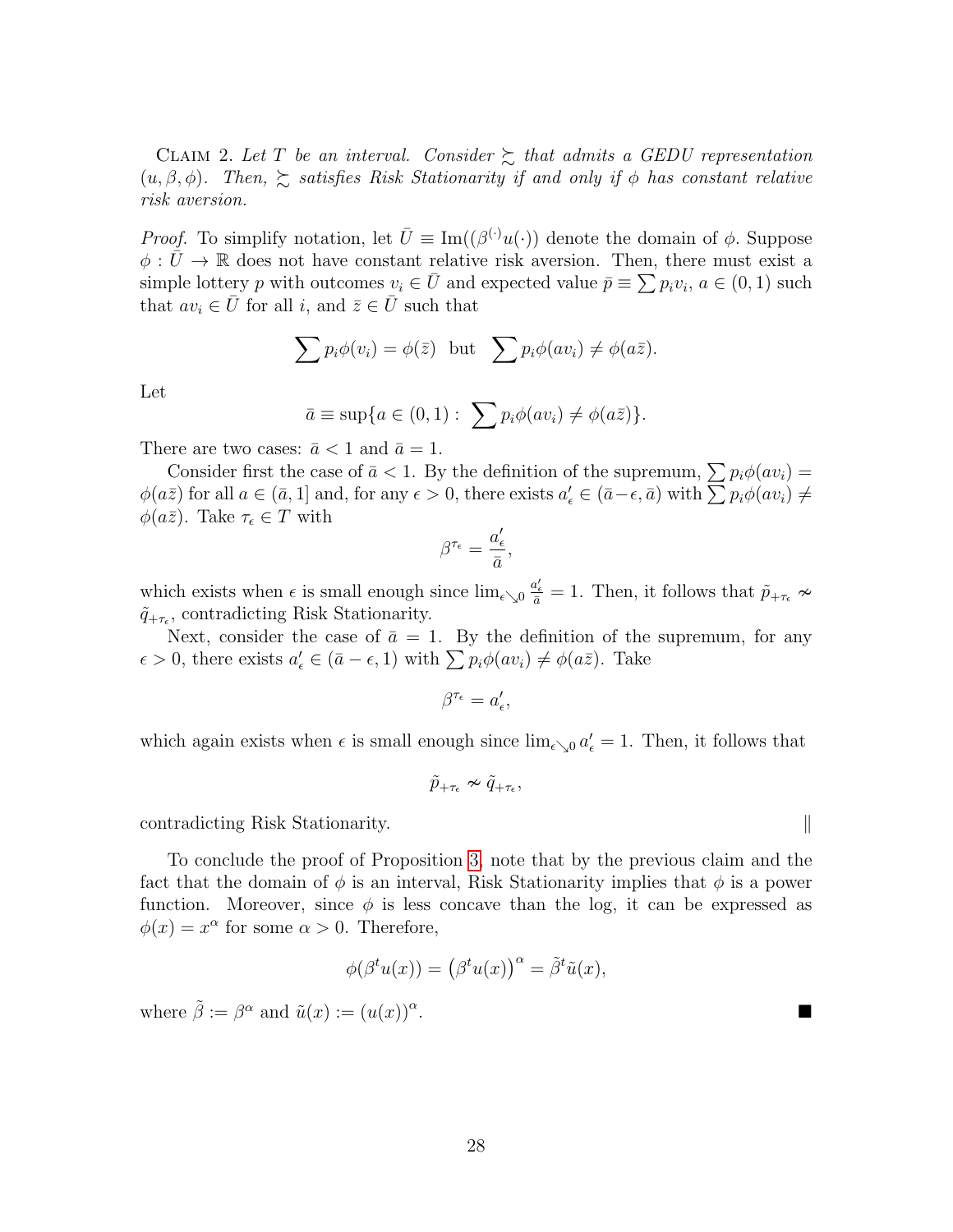#### C.6 Proof of Proposition [4](#page-18-0)

By Proposition [2,](#page-16-4)  $\succsim$  is RSTL if an only if  $\phi$  is a convex transformation of ln. Recall also that Stochastic Impatience holds if and only if  $U(x,t) = \phi(\beta^t u(x))$  has decreasing differences (see equation [4\)](#page-10-3). We now show that  $\succsim$  displays Stochastic Impatience if and only if  $\phi$  is a convex transformation of ln.

Let  $f: X \times T \to \mathbb{R}$  be given by  $f(x,t) \equiv g(\ln(\beta^t u(x))) = g(t \ln(\beta) + \ln u(x))$ for some increasing function g. The function f has decreasing differences if and only if

$$
f(x_1, t_1) + f(x_2, t_2) \ge f(x_1, t_2) + f(x_2, t_1)
$$

for all  $x_1, x_2 \in X$  and  $t_1, t_2 \in T$  with  $x_1 > x_2$  and  $t_1 < t_2$ . We now verify that f has decreasing differences if and only if q is convex. To see this, rewrite the condition as

$$
g(z_{11}) + g(z_{22}) \ge g(z_{12}) + g(z_{21})
$$

where  $z_{ij} \equiv t_i \ln(\beta) + \ln u(x_j)$ . Note also that

$$
z_{11} \ge \max\{z_{12}, z_{21}\} \ge \min\{z_{12}, z_{21}\} \ge z_{22},
$$

and

$$
z_{11} + z_{22} = z_{12} + z_{21}.
$$

By the richness condition, the image of  $\psi(x,t) \equiv t \ln(\beta) + \ln u(x)$  in  $X \times T$  is an interval, so the condition becomes

$$
g(z_{11}) + g(z_{22}) \ge g(z_{12}) + g(z_{21})
$$

for all  $z_{11}, z_{12}, z_{21}, z_{22} \in \psi(X, T)$  such that  $z_{11} \geq z_{12} \geq z_{12} \geq z_{22}$  with  $z_{11} + z_{22} =$  $z_{12} + z_{21}$ , which is true if and only if g is convex.

#### C.7 Proof of Theorems [3](#page-21-2) and [4](#page-21-3)

Recall that, for each fixed background consumption c, we denote by

$$
U([c, (x, t)]) \equiv U\left(c, c, ..., \underbrace{c + x}_{t}, c, ..., c\right).
$$

<span id="page-29-0"></span>the utility of receiving a prize  $x$  at date  $t$ . The proofs of Theorems [3](#page-21-2) and [4](#page-21-3) follow the exact same steps as the proofs of Theorems [1](#page-11-0) and [2,](#page-13-1) after replacing  $U(x,t)$  by  $U([c,(x,t)])$  and holding the background consumption c fixed.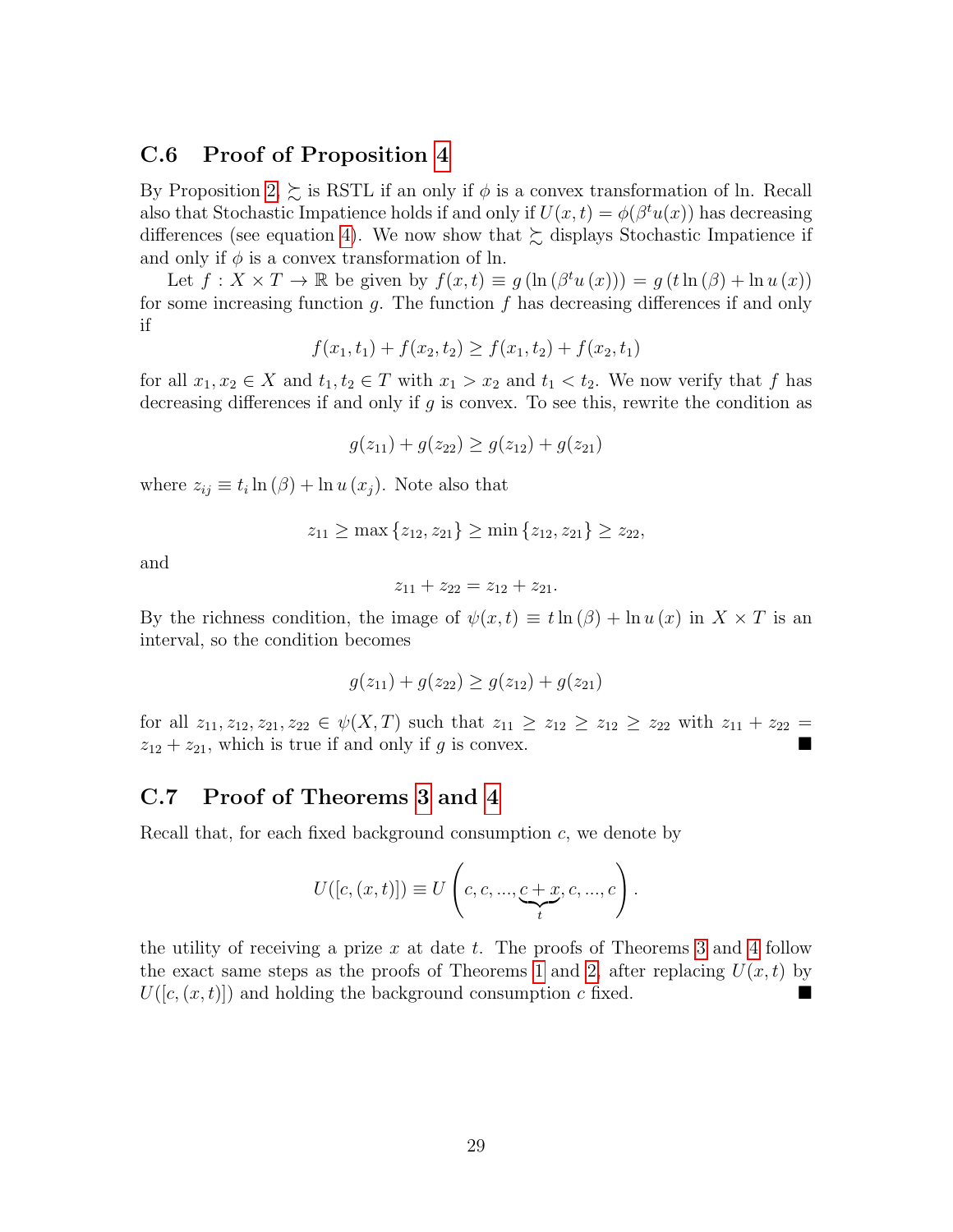## D Experiments

#### D.1 Lab Experiment: additional information

A total of 196 subjects took part in an experiment run at the Wharton Behavioral Lab at the Wharton School of the University of Pennsylvania. We used a paper-andpencil questionnaire. Some questions involved immediate payments, that were made at the end of each session. Others involved payments to be made in the future; for these, subjects were told that their payment would be available to pick up from the lab starting from the date indicated.[28](#page-30-0)

We ran two treatments: 'long delay' and 'short delay,' labeled Long and Short in what follows. A total of 105 and 91 subjects participated in each, respectively. The only difference was the length of delays in some of the questions: in the Long treatment, some payments were delayed by up to 12 weeks, while in the Short treatment the maximum delay was 5 weeks.<sup>[29](#page-30-1)</sup>

The experiment has three parts.<sup>[30](#page-30-2)</sup> Part I asks subjects to choose between different time lotteries and it is the main part of our experiment. For example, the first question asked them to choose between \$15 in 2 weeks or \$15 in 1 week with probability .75 and in 5 weeks with probability .25. Subjects answered five questions of this kind. Table [2](#page-31-0) lists the questions asked in each treatment. All questions offered two options that paid the same prize at different dates, where the distribution of payment dates of one option was a mean preserving spread of that of the other. In three questions, one of the options had a known date; in the others, both options had random payment dates. All subjects received the same first question (Question 1 in Table [2\)](#page-31-0) on a separate sheet of paper. The answer to this question is a key indication of the subjects'

<span id="page-30-0"></span><sup>28</sup>All payment dates were expressed in weeks, with the goal of reducing heterogeneity in transaction costs between the dates, under the assumption that students have a regular schedule each week during the semester. An email was then sent to remind them of the approaching date (they were told they would receive it). Subjects were also given the contact details of one of the authors, at the time a full-time faculty at Wharton. Returning to the lab to collect the payment involve transaction costs, a typical concern. However, in our experiment all payments related to time lotteries were designed to take place in future dates, thus holding constant the transaction cost. We have already mentioned that a second concern may relate to the use of monetary prizes to study time preferences [\(Augenblick](#page-41-11) [et al., 2015\)](#page-41-11). Since are interested in studying the relation between risk aversion over time lotteries and atemporal risk aversion, and the latter is defined for monetary lotteries, we focus our experiment on monetary prizes. As we mentioned, to test the robustness of our results to non-monetary setups, we also conducted a real effort experiment, described in Appendix [D.4.](#page-37-0)

<span id="page-30-1"></span> $29$ Testing both treatments allows us to study long times spans, where, as we have discussed in Section [2.1,](#page-6-0) differences between time lotteries become more pronounced; as well as shorter ones, where students' schedules are more stable, reducing heterogeneous sources of variation. Note that all payments were scheduled to take place during the academic school year (while school was in session); in addition, no payment was scheduled during exam week.

<span id="page-30-2"></span><sup>&</sup>lt;sup>30</sup>Subjects received general instructions and specific instructions about the first part when they entered the room. Separate instructions were distributed before each of the following parts. The order of parts and of questions was partly randomized, as we discuss below.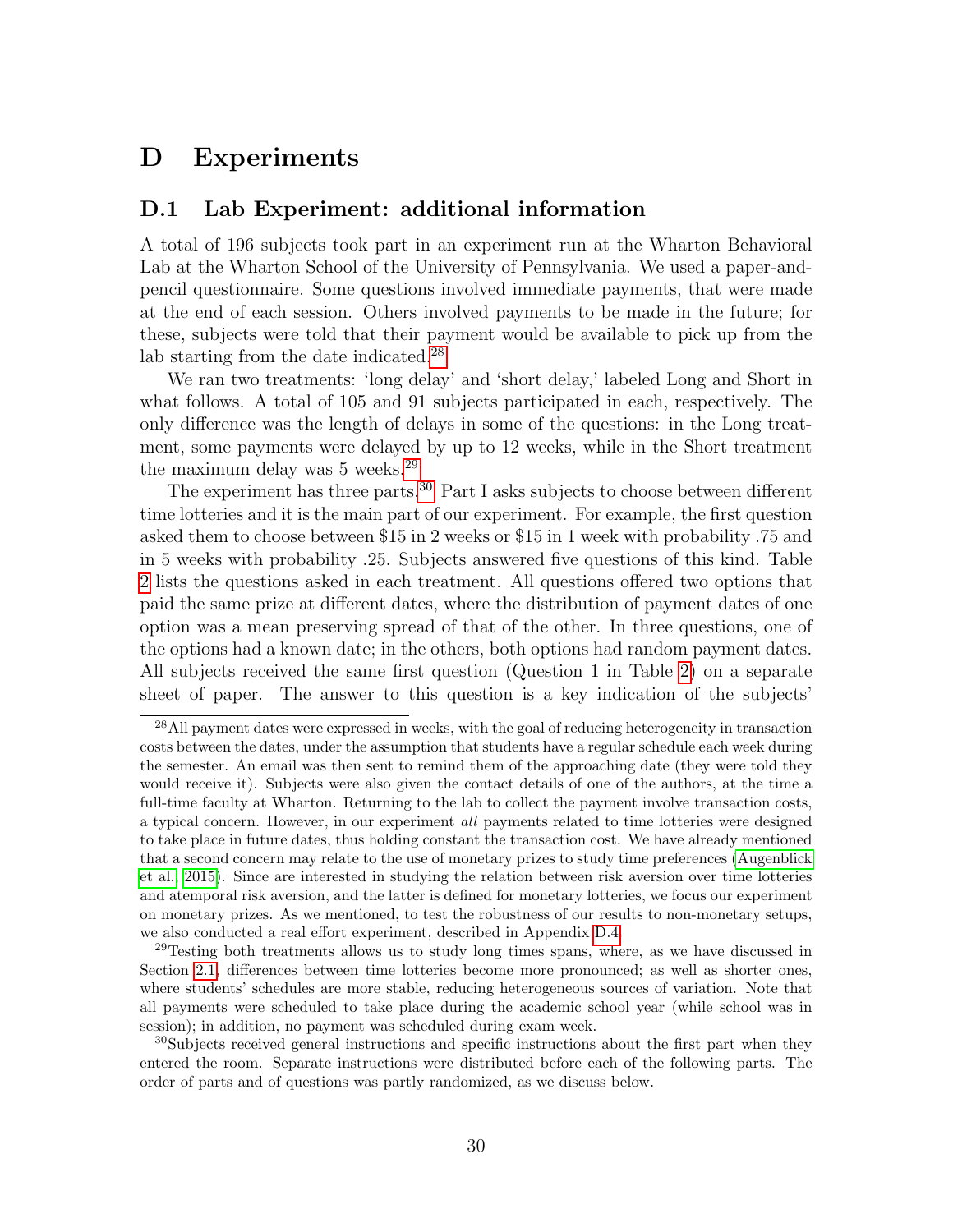<span id="page-31-0"></span>

|             |         | Long Delay               |                                     | Short Delay |                            |                          |  |
|-------------|---------|--------------------------|-------------------------------------|-------------|----------------------------|--------------------------|--|
|             | Q. \$\$ | Option 1                 | <i>vs.</i> Option 2                 | \$\$        | Option 1                   | <i>vs.</i> Option 2      |  |
|             | \$20    | 2 wk                     | $75\%$ 1 wk, $25\%$ 5 wk $$20$ 2 wk |             |                            | $75\%$ 1 wk, $25\%$ 5 wk |  |
| $2^{\circ}$ | $\$15$  | 3 wk                     | $90\%$ 2 wk, $10\%$ 12 wk           |             | $$15 \quad 3 \text{ wk}$   | $50\%$ 1 wk, $50\%$ 5 wk |  |
|             | \$10    | 2 wk                     | $50\%$ 1 wk, $50\%$ 3 wk            | \$10        | 2 wk                       | $50\%$ 1 wk, $50\%$ 3 wk |  |
| 4           | \$20    | $50\%$ 2 wk, $50\%$ 3 wk | $50\%$ 1 wk, $50\%$ 4 wk            | $\$20$      | $50\%$ 2 wk, $50\%$ 3 wk   | 75\% 2 wk, 25\% 4 wk     |  |
|             | 5 \$15  | $50\%$ 2 wk, $50\%$ 5 wk | 75\% 1 wk, 25\% 11 wk               |             | \$10 $50\%$ 2 wk, 50% 5 wk | 75\% 3 wk, 25\% 5 wk     |  |

Table 2: Questions in Part I

Notes. Each lottery pays the same prize with different delays (in weeks). Subjects in the long delay treatment chose between 'Option 1' and 'Option 2, Long Delay.' Those in the short delay treatment chose between 'Option 1' and 'Option 2, Short Delay.'

<span id="page-31-3"></span>preferences, as it captures their immediate reaction to this choice, uncontaminated by other questions.[31](#page-31-1)

|               | Long Delay                                              |                                                                                               | Short Delay                                              |                                                                                                                         |
|---------------|---------------------------------------------------------|-----------------------------------------------------------------------------------------------|----------------------------------------------------------|-------------------------------------------------------------------------------------------------------------------------|
| Q.            | Option 1<br>$\mathit{vs.}$                              | Option 2                                                                                      | Option 1<br>$\mathit{vs.}$                               | Option 2                                                                                                                |
| 6<br>8        | $$10$ today<br>$$10$ in 1 wk<br>$$10$ in 1 wk           | $x$ in 2 wk<br>$x$ in 2 wk<br>$x \in \mathcal{S}$ wk                                          | \$10 today<br>$$10$ in 1 wk<br>$$10$ in 1 wk             | $x$ in 2 wk<br>$x$ in 2 wk<br>$x \in \mathcal{S}$ wk                                                                    |
| 9<br>10<br>11 | $$10$ in 1 wk<br>\$20 in 4 wk<br>\$25 in $2 \text{ wk}$ | $x$ in 12 wk<br>\$20, $x\%$ in 2wk, $(1-x)\%$ in 12wk<br>\$25, $x\%$ in 1wk, $(1-x)\%$ in 5wk | $$10$ in 1 wk<br>$$25$ in 3 wk<br>\$25 in $2 \text{ wk}$ | $x \in \mathbb{R}^n$ and $\mathbb{R}^n$<br>\$25, $x\%$ in 2wk, $(1-x)\%$ in 5wk<br>\$25, $x\%$ in 1wk, $(1-x)\%$ in 5wk |

Table 3: Questions in Part II

**Notes.** Questions 6-9 ask the amount  $x$  that would make subjects indifferent between each option. Questions 10-11 ask the probability  $x\%$  that would make subjects indifferent between each option. These amounts were determined using MPL.

Parts II and III use the Multiple Price List (MPL) method of [Holt and Laury](#page-42-12)  $(2002)$  to measure time and risk preferences separately.<sup>[32](#page-31-2)</sup> Part II measures standard time preferences as well as attitudes towards time lotteries (Question 10 and 11). Part

<span id="page-31-1"></span><sup>31</sup>One potential concern with offering a list of similar questions is that subjects may 'try' different answers even if they have a mild preference in one direction with some hedging concern in mind [\(Agranov and Ortoleva, 2017\)](#page-41-12).

<span id="page-31-2"></span> $32$ In a MPL, each question has a table with two columns and multiple rows. The subject is asked to make a choice in each row. One of the options is always the same, while the other gets better and better as we proceed down the rows. These questions are typically interpreted as follows: if a subject chooses the option on the left for all rows above a point, and the option on the right below that point, then the indifference point should be where the switching takes place. Subjects who understand the procedure should not switch more than once. This is indeed the case for the large majority of answers: 13% of subjects gave a non-monotone answer in at least one of the 12 MPL questions, and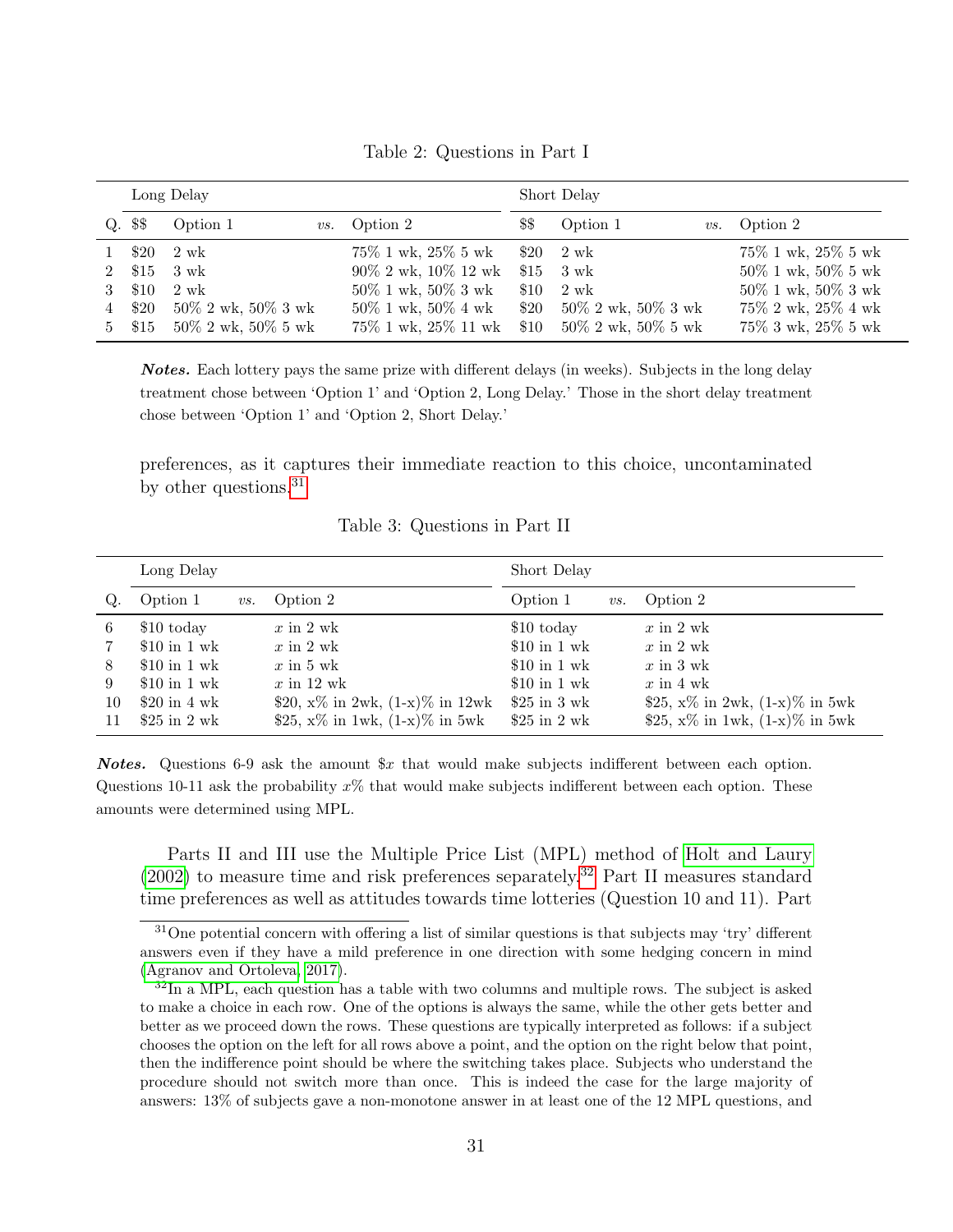<span id="page-32-0"></span>

| Q. | Option 1                  | $\mathit{vs.}$ | Option 2                        |
|----|---------------------------|----------------|---------------------------------|
| 12 | \$15                      |                | $x\%$ of \$20, $(1-x)\%$ of \$8 |
| 13 | 50% of \$15, 50% of \$8   |                | $x\%$ of \$20, $(1-x)\%$ of \$8 |
| 14 | 20% of \$15, 80% of \$8   |                | $x\%$ of \$20, $(1-x)\%$ of \$8 |
| 15 | \$20                      |                | $x\%$ of \$30, $(1-x)\%$ of \$5 |
| 16 | 50% of \$20, 50% of \$5   |                | $x\%$ of \$30, $(1-x)\%$ of \$3 |
| 17 | 10\% of \$20, 90\% of \$5 |                | $x\%$ of \$30, $(1-x)\%$ of \$3 |

Table 4: Questions in Part III

**Notes.** Questions ask the probability  $x\%$  that would make subjects indifferent between each option, determined using MPL. All payments were scheduled for the day of the experiment.

III measures atemporal risk preferences, with payments taking place immediately at the end of the session. These include questions to measure regular risk aversion, as well as Allais' common-ratio-type questions, that allow us to test and quantify violations of Expected Utility theory. Tables [3](#page-31-3) and [4](#page-32-0) include the list of questions asked in these two parts.

At the end of the experiment one question was randomly selected from Parts I, II, and III for payment. The randomization of the question selected for payment, as well as the outcome of any lottery, was resolved with dice.<sup>[33](#page-32-1)</sup> Crucially, all uncertainty was resolved at the end of the experiment, including the one regarding payment dates. The instructions explicitly stated that subjects would know all payment dates before leaving the room.

The order of parts and of questions within parts was partly randomized at a session level. Because Part I is the key one, all subjects saw it first to avoid contamination. For the same reason, within Part I, Question 1 was always the same. All other elements were randomized.<sup>[34](#page-32-2)</sup> We find no significant effects of ordering.<sup>[35](#page-32-3)</sup>

<span id="page-32-3"></span><sup>35</sup>The only exception is that out of the five questions in the first part, subjects have a significant

only 4.6% gave non-monotone answers in more than one. These are substantially lower numbers (i.e., fewer violations) than what previous studies have found [\(Holt and Laury, 2002\)](#page-42-12). The non-monotone behavior did not concentrate in any specific question. Following the typical approach, these answers are disregarded. Alternatively, we could have dropped any subject that exhibits a non-monotone behavior at least once; this leave our results essentially unchanged.

<span id="page-32-1"></span><sup>33</sup> Specifically, one participant was selected as 'the assistant,' using the roll of a die. This subject was then in charge of rolling the die and checking the outcomes. This was done to reduce the fear that the experimenter could manipulate the outcome. All was clearly explained beforehand.

<span id="page-32-2"></span><sup>&</sup>lt;sup>34</sup>Specifically: for questions in Part I other than the first, half of the subjects answered questions in one specific order (the one used above), while the other half used a randomized order. In each of them, which option appears on the left and which on the right was also determined randomly. The order of Parts II and III was randomized. For both parts, it was determined randomly whether in the MPL the constant option would appear on the left or on the right. This was done (independently) for each part, but not for each question within a part: in Part II or III the constant option of the MPL was either on the left or on the right for all questions of that part. This is typical for experiments that use the MPL method, as it makes the procedure easier to explain.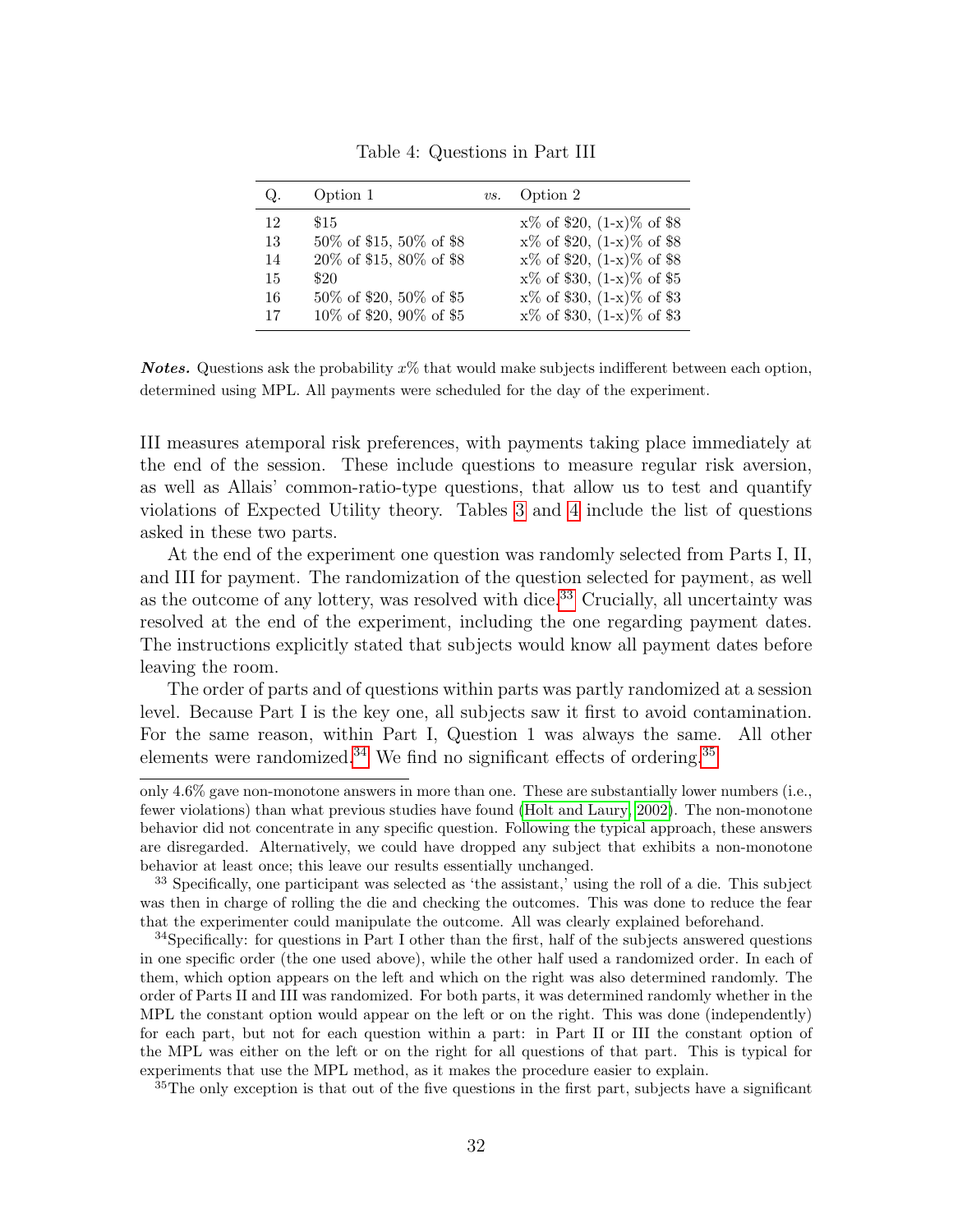We conclude by noting that our incentive scheme, the random payment mechanism, as well as the Multiple Price List method, are incentive compatible for Expected Utility maximizers, but not necessarily for more general preferences over risk.<sup>[36](#page-33-0)</sup> Since this is the procedure used by most studies, a significant methodological work has been done to examine whether this creates relevant differences, with some reassuring results.[37](#page-33-1)

#### D.2 Lab Experiments: Results

We start from the main variable of interest: risk attitude towards time lotteries. This can be measured in three different ways. First, we can measure it using Question 1 of Part I, the first question that subjects see. Second, we can look at the answers to all five questions in Part I and ask whether subjects exhibited RATL in the majority of them (for the purpose of this section, we say that subjects are RATL in a given question if, in that question, they chose the option with the smallest variance of the payment date). A third way is to look at the answers given in Questions 10 and 11 of Part II, that compute RATL using MPL.

Table [5](#page-34-1) presents the percentage of RATL answers for each of these measures. The results are consistent: in most questions, especially in the Long treatment, the majority of subjects are RATL. Note that most subjects are still RATL when both options are risky but one of the options is a mean preserving spread of the other (Questions 4 and 5). Thus, the data suggest an aversion to mean preserving spreads, not simply an attraction towards certainty.

In most questions, RATL is stronger in the Long rather than in the Short treatment. We have already discussed in Section [2.1](#page-6-0) how this is the opposite of what is predicted by EDU.

While most answers are consistent with RATL, it could be that a non-trivial fraction of our subjects still consistently chooses the risky option, as predicted by EDU. Table [6](#page-34-1) shows that this is not the case: the fraction of subjects who does so is

<sup>(</sup>moderate) preference for the option on the right in the second question. While this is most likely a spurious significance (due to the large number of tests run), the order was randomized for all sessions and thus this should have no impact on our analysis.

<span id="page-33-0"></span><sup>&</sup>lt;sup>36</sup>[Holt](#page-42-13) [\(1986\)](#page-42-13) points out that a subject who obeys the Reduction of compound lotteries but violates the Independence axiom may make different choices under a randomly incentivized elicitation procedure than he would make in each choice in isolation. Conversely, if the decision maker treats compound lotteries by first assessing the certainty equivalents of all first stage lotteries and then plugging these numbers into a second stage lottery (as in [Segal, 1990\)](#page-43-15), then this procedure is incentive compatible. [Karni and Safra](#page-43-16) [\(1987\)](#page-43-16) prove the non-existence of an incentive compatible mechanism for general non-Expected Utility preferences.

<span id="page-33-1"></span><sup>37</sup>[Beattie and Loomes](#page-41-13) [\(1997\)](#page-41-13), [Cubitt et al.](#page-42-14) [\(1998\)](#page-42-14) and [Hey and Lee](#page-42-15) [\(2005\)](#page-42-15) all compare the behavior of subjects in randomly incentivized treatments to those that answer just one choice, and find little difference. Also encouragingly, [Kurata et al.](#page-43-17) [\(2009\)](#page-43-17) compare the behavior of subjects that do and do not violate Expected Utility in the Becker-DeGroot-Marschak procedure (which is strategically equivalent to MPL) and find no difference. On the other hand, [Freeman et al.](#page-42-16) [\(2019\)](#page-42-16) find that subjects tend to choose the riskier lottery more often in choices from lists than in pairwise choices.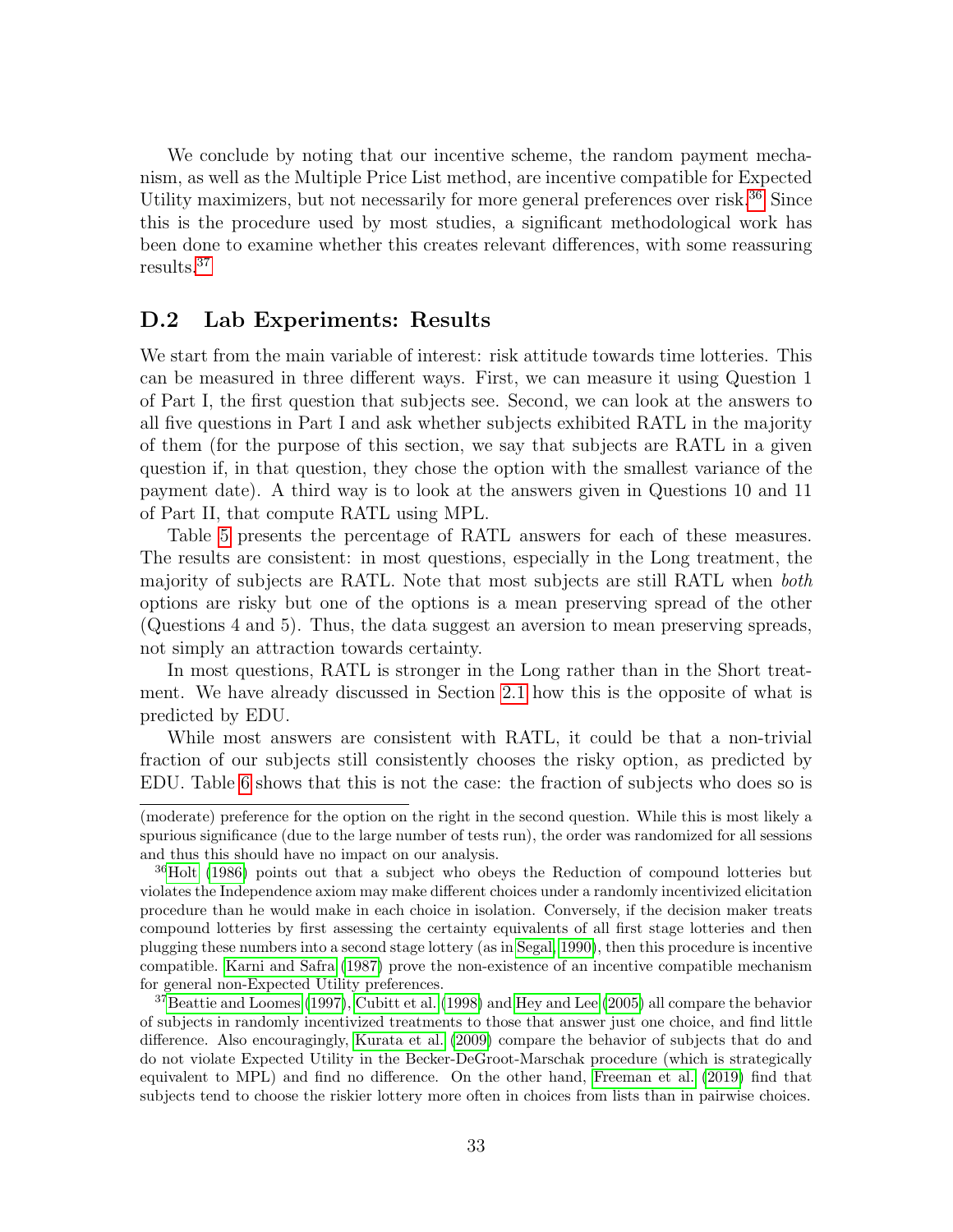| Question           | Long           | Short          |                      |                |                 |                |                |
|--------------------|----------------|----------------|----------------------|----------------|-----------------|----------------|----------------|
|                    | 65.71          | 56.04          | Frequency of<br>RATL | Long Delay     |                 | Short Delay    |                |
| $\overline{2}$     | 50.48          | 54.95          |                      | Percent        | Cum.            | Percent        | Cum.           |
| 3<br>4             | 48.57<br>64.76 | 37.36<br>38.46 | 0                    | 2.86           | 2.86            | 9.89           | 9.89           |
| 5                  | 73.33          | 52.75          | 2                    | 9.52<br>22.86  | 12.38<br>35.24  | 16.48<br>24.28 | 26.37<br>50.55 |
| Majority in 1-5    | 64.76          | 49.45          | 3                    | 23.81          | 59.05           | 26.37          | 76.92          |
| 10<br>11           | 44.23<br>57.28 | 54.44<br>41.11 | 4<br>5               | 28.57<br>12.38 | 87.62<br>100.00 | 19.78<br>3.30  | 96.70<br>100   |
| Either in 10 or 11 | 64.07          | 66.66          |                      |                |                 |                |                |

<span id="page-34-1"></span>Table 5: Percentage of RATL in each question

Table 6: Frequency of RATL answers in Part I

minuscule in the Long treatment  $(2.86\%)$  and very small in the Short one  $(9.89\%)$ . By contrast, in the Long treatment almost 41% give risk averse answers at least 4 out of 5 times, and 59% at least three times. (These numbers are about 23% and 48.45% in the Short treatment.)

Overall, these finding are not compatible with RSTL and thus with EDU: only a minuscule fraction of subjects is consistently risk seeking over time lotteries, while the majority is tends to be risk averse over time lotteries. Thus, the assumption of risk seeking over time lotteries, implicitly present when using EDU, does not seem to have a positive appeal. Finally, recall that in Section [2.1](#page-6-0) we have already discussed how our data is also not compatible with standard stochastic choice extensions of EDU.

#### <span id="page-34-0"></span>D.3 RATL, Convexity, Expected Utility, and Risk Aversion

We now turn to analyze the relationship between RATL and convex discounting, violations of Expected Utility, and atemporal risk aversion. Under EDU, all subjects with convex discounting should be RSTL; in turn, this means that such tendency should be negatively related to convexity of the discount function. Under GEDU, RATL should be positively correlated with atemporal risk aversion. Finally, if RATL were due to violations of Expected Utility, as suggested by [Chesson and Viscusi](#page-41-0) [\(2003\)](#page-41-0) and [Onay and](#page-43-2) Oncüler  $(2007)$ , then it should be linked to certainty bias and violations of Expected Utility.

We quantify convexity of the discount function, violations of Expected Utility, and atemporal risk aversion using the MPL measures collected in Parts II and III. We determine which subjects have convex discounting based on their answers in Part II (see Questions 7, 8, and 9 in Table [3\)](#page-31-3). Unsurprisingly, we find that 82% of our subjects exhibit it (this is an established finding). From the questions in Part III we can construct two related measures of violations of Expected Utility. First,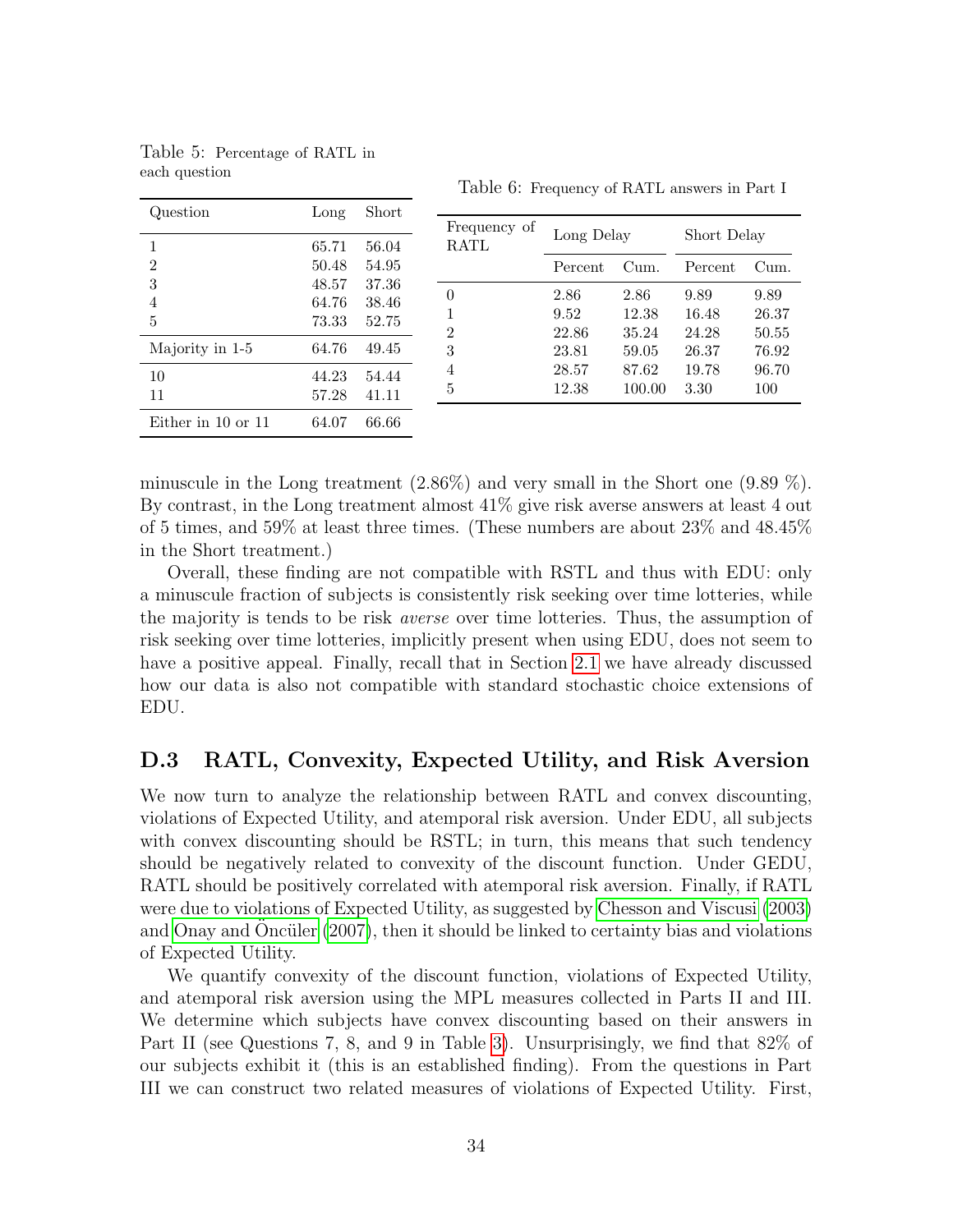<span id="page-35-2"></span>

| Sample                                                       |                                  | Convex Discounting                          |                                     | Approximately Exp. Ut.                | No Certainty Bias                   |                                  |
|--------------------------------------------------------------|----------------------------------|---------------------------------------------|-------------------------------------|---------------------------------------|-------------------------------------|----------------------------------|
| Treatment                                                    | Long                             | Short                                       | Long                                | Short                                 | Long                                | Short                            |
| Question 1<br>Majority in Q1-5<br>Question 10<br>Question 11 | 67.78<br>65.56<br>46.07<br>57.95 | $50.70*$<br>$43.66**$<br>52.86<br>$44.29**$ | 66.67<br>64.29<br>$54.76*$<br>64.29 | 60.61<br>$60.61*$<br>68.75**<br>56.25 | 67.50<br>$68.75*$<br>47.50<br>54.43 | 55.00<br>50.00<br>51.90<br>48.10 |
| Observations                                                 | 90                               | 71                                          | 42                                  | 33                                    | 80                                  | 80                               |

Table 7: Proportion of RATL subjects

Notes. The first row measures RATL using Question 1. The second row identifies as RATL subjects who chose the safe option in the majority of Questions 1-5. The third and fourth rows use answers to MPL Questions 10 and 11. Columns present the proportion of RATL subjects in the subsamples of subjects with convex discounting, approximately Expected Utility, and those with no Certainty Bias as measured using Questions 12 and 13. <sup>∗</sup> and ∗∗ denote significance at the 10% and 5% level in a Chi-squared test of whether each subset is different from its complement (within the Long or Short treatments).

we can determine if subjects exhibit certainty bias [\(Kahneman and Tversky, 1979\)](#page-43-18), which is implied by pessimistic probability weighting.<sup>[38](#page-35-0)</sup> We find that a small number of subjects exhibit it  $(15.71\%)$ .<sup>[39](#page-35-1)</sup> Second, we can use the same three questions to determine whether the subjects give answers that are jointly consistent with Expected Utility. Since this is a very demanding requirement  $-$  it is well-known that these measures are very noisy –, we consider as "approximately Expected Utility" those subjects who would abide by Independence across all three questions if we changed their answer in at most one of the lines. This holds for 39.89% of the pool.

Table [7](#page-35-2) shows that, based on the four different measures, subjects are still RATL in each of the subsamples above. The table also shows the significance of Chi-squared tests on whether subjects consistent with a given property (e.g., Convex Discounting) are statistically different from same-treatment subjects who are not consistent with

<span id="page-35-1"></span><sup>39</sup>These small numbers are not surprising: it is a stylized fact that certainty bias is less frequent when stakes are small, as in this part of our experiment [\(Conlisk, 1989;](#page-41-14) [Camerer, 1989;](#page-41-15) [Burke et al.,](#page-41-16) [1996;](#page-41-16) [Fan, 2002;](#page-42-17) Huck and Müller, 2012). See the discussion in [Cerreia-Vioglio et al.](#page-41-4) [\(2015\)](#page-41-4).

<span id="page-35-0"></span><sup>38</sup> This could be done using Questions 12 and 13, or 12 and 14 (see Table [4\)](#page-32-0). Suppose that in Question 12 the subject switches at  $x_{12}$ , while in Question 13 she switches at  $x_{13}$ . If the subject follows Expected Utility, we should have  $2x_{13} = x_{12}$ . A certainty-biased subject would instead have  $x_{12} > 2x_{13}$ ; because she is attracted by the certainty of Option 1 in Question 12, she demands a high probability of receiving the high prize in Option 2 to be indifferent. Thus, the answers to Question 12 and 13 allow us to identify subjects who are certainty biased and to quantify it. In what follows, when we need to identify subjects who are certainty biased, we use this measure. A similar measure can be obtained from the answers to Questions 12 and 14; the results are essentially identical. When we need to quantify certainty bias (in the regression analysis), we use instead the principal component of the two measures, which should reduce the observation error (essentially identical results hold using either of the two measures or their average).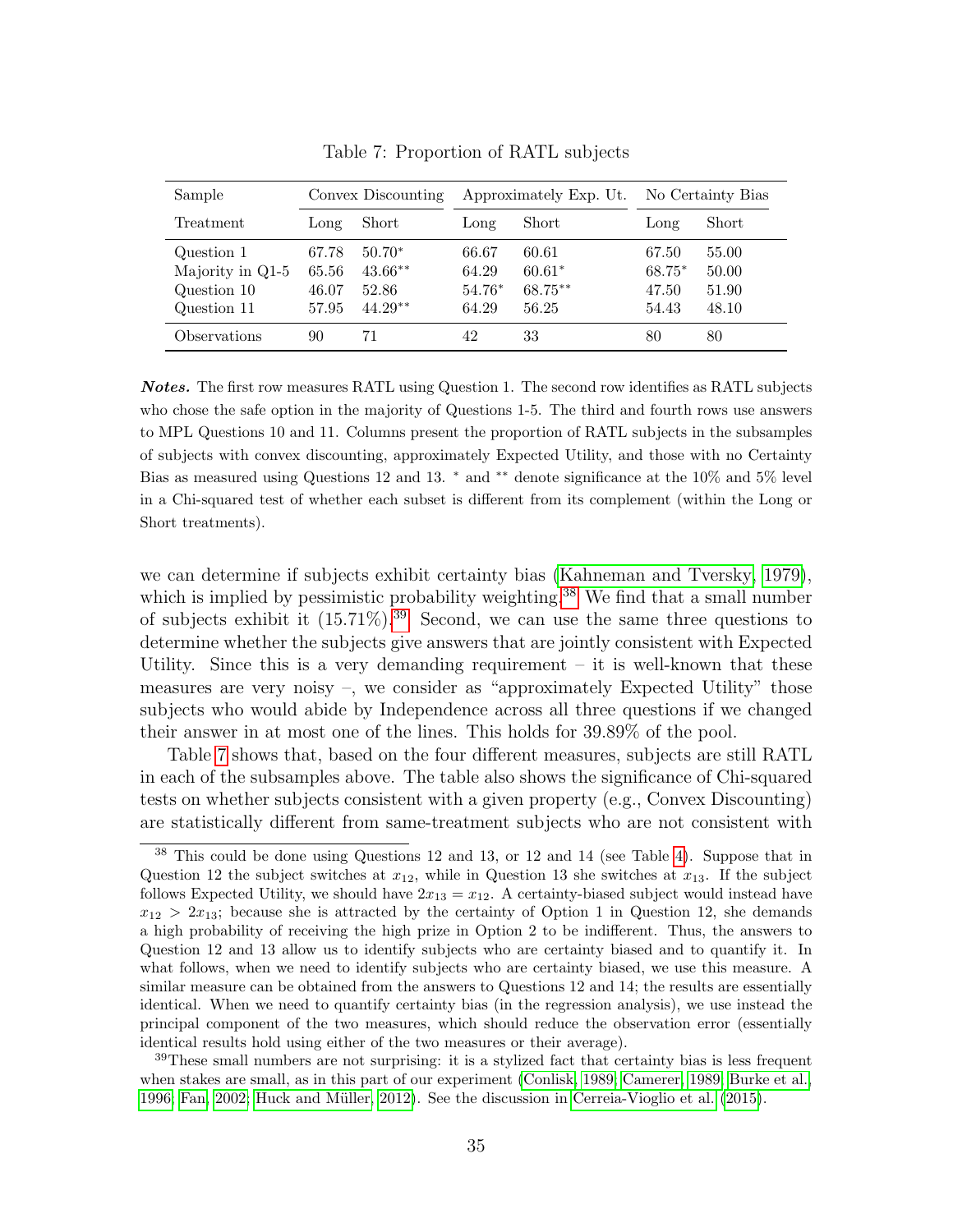that property. We find a majority of RATL among subjects who either exhibit convex discounting, or who exhibit no certainty bias, or who are "approximately Expected Utility." In most cases there is no significant difference in the proportions of RATL between these groups and their complement. These results are in direct contrast with the predictions of EDU, and with the explanation of RATL suggested by [Chesson](#page-41-0) [and Viscusi](#page-41-0)  $(2003)$  and [Onay and](#page-43-2) Oncüler  $(2007)$  based on probability weighting: according to the former, there should be no RATL with convex discounting; according to the latter, there should be no RATL without certainty bias, or for subjects that (approximately) follow Expected Utility. Tables [8](#page-36-0) and [9](#page-37-1) present regression analyses to confirm these results: they show how certainty bias or convexity of discounting is generally not related, or poorly related, to the tendency to exhibit RATL.

| Dep. Variable  | RATL Q1   |                   |                   | RATL Majority Q1-5 | RATL Q10  |           | RATL Q11 |           |
|----------------|-----------|-------------------|-------------------|--------------------|-----------|-----------|----------|-----------|
| Treatment      | Long      | Short             | Long              | Short              | Long      | Short     | Long     | Short     |
| (Probit)       | (1)       | $\left( 2\right)$ | $\left( 3\right)$ | $\left( 4\right)$  | (5)       | (6)       | (7)      | (8)       |
| Certainty Bias | $-.25*$   | .18               | $-.20$            | .18                | $-.03$    | $.44***$  | .16      | .23       |
|                | $(-1.94)$ | (1.17)            | $(-1.60)$         | (1.20)             | $(-.25)$  | (2.77)    | (1.42)   | (1.52)    |
| Convexity      | $4.27*$   | $-4.45$           | .06               | $-11.10***$        | 3.47      | $-1.77$   | .99      | $-7.73**$ |
|                | (1.82)    | $(-1.29)$         | (.03)             | $(-2.86)$          | (1.64)    | $(-1.29)$ | (.46)    | $(-2.16)$ |
| Constant       | .19       | $.28*$            | $.39**$           | .19                | $-.26$    | $.16\,$   | .19      | .12       |
|                | (1.07)    | (1.82)            | (2.15)            | (1.20)             | $(-1.52)$ | (1.03)    | (1.08)   | (.79)     |
| Pseudo- $R^2$  | .06       | .02               | .02               | .01                | .02       | .07       | .02      | .06       |
| Obs.           | 92        | 86                | 92                | 86                 | 92        | 85        | 92       | 85        |

<span id="page-36-0"></span>Table 8: Probit Regressions: RATL and Convexity and Certainty Bias

Notes. Dependent variables are indicated in the first row. Coefficients in brackets are z-statistics. \*, ∗∗, and ∗∗∗ denote significance at the 10%, 5% and 1% level.

All our findings thus far are compatible with the GEDU model. However, as we pointed out, GEDU makes one additional prediction: RATL should be related to standard atemporal risk aversion. Tables [10](#page-38-0) and [11](#page-38-1) present the coefficients from Probit regressions with our four RATL measures as dependent variables and the degree of risk aversion (as measured in Question 12) as the independent variable. Consistently with the model, the coefficients are positive and, with the exception of the Short treatment in Question 1, they are all statistically significant at the 5% level. (Similar results hold constructing risk aversion from other questions, e.g., Question 15, or using a linear probability model.)

To summarize, we find that subjects who are either (i) approximately Expected Utility maximizers, or (ii) satisfy either convex discounting, or (iii) satisfy no certainty bias, also have a tendency to be RATL. In fact, the proportions in these groups are almost identical to the one in the overall population. Regression analysis shows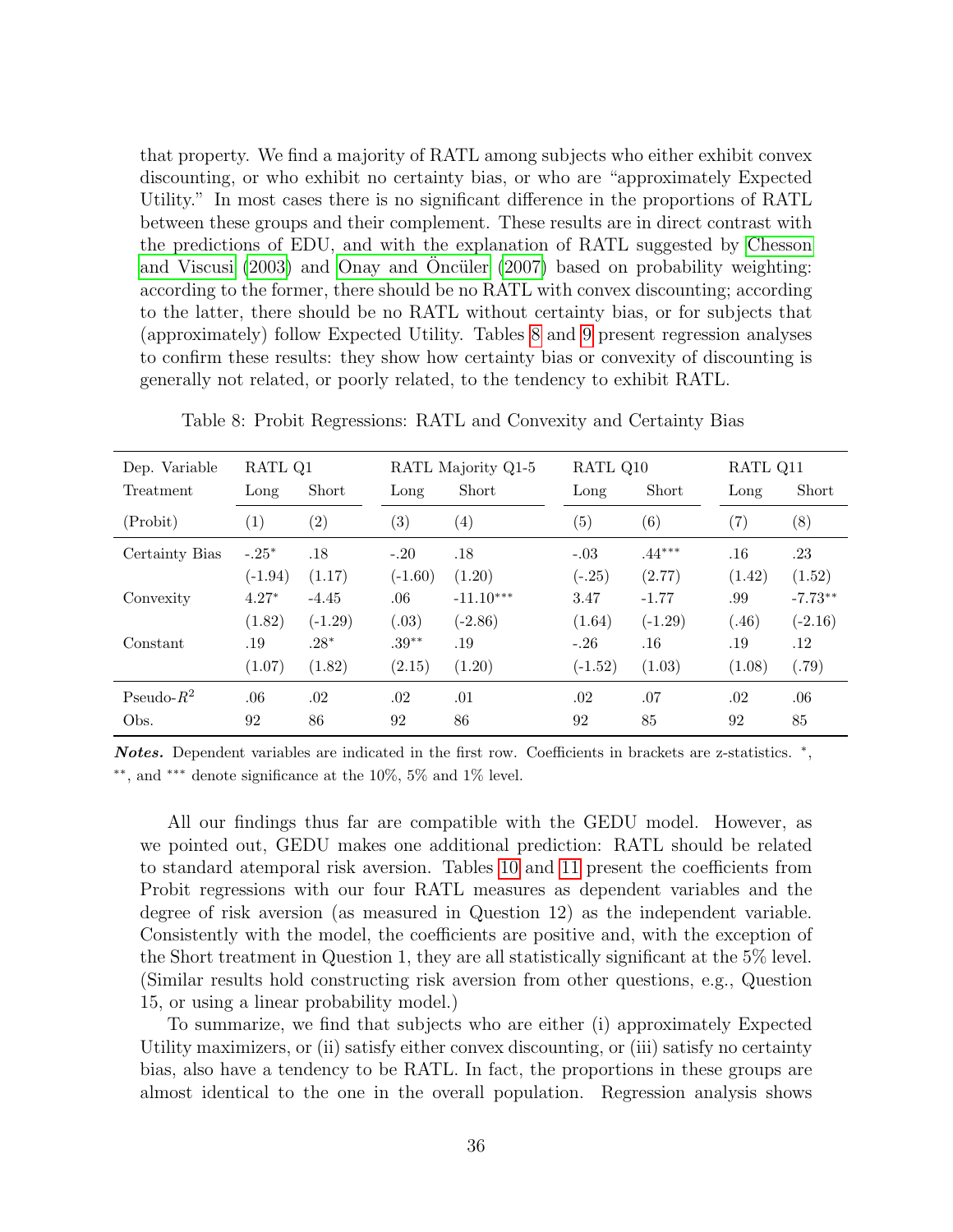<span id="page-37-1"></span>

| Dep. Var.             | RATL Q.10            |                     |                      |                    | RATL Q.11      |                   |                        |               |
|-----------------------|----------------------|---------------------|----------------------|--------------------|----------------|-------------------|------------------------|---------------|
| Treatment             | Long                 |                     | Short                |                    | Long           |                   | Short                  |               |
| (Probit)              | $\left( 1\right)$    | $\left( 2\right)$   | $\left( 3\right)$    | $\left( 4\right)$  | (5)            | $\left( 6\right)$ | (7)                    | (8)           |
| Convexity             | $3.63*$<br>(1.73)    |                     | $-1.59$<br>$(-0.49)$ |                    | 1.13<br>(0.55) |                   | $-7.59**$<br>$(-2.20)$ |               |
| Cert. Bias            |                      | $-.05$<br>$(-0.52)$ |                      | $.45***$<br>(2.84) |                | $.19*$<br>(1.71)  |                        | .18<br>(1.23) |
| Constant              | $-.29*$<br>$(-1.79)$ | $-.11$<br>$(-.88)$  | .13<br>(.88)         | .13<br>(.92)       | .12<br>(0.75)  | $.24*$<br>(1.80)  | .12<br>(.81)           | .01<br>(0.05) |
| Pseudo- $R^2$<br>Obs. | .02<br>101           | .01<br>95           | .01<br>87            | .07<br>87          | .01<br>100     | .02<br>95         | .04<br>87              | .01<br>87     |

Table 9: Probit Regressions: RATL and Convexity and Certainty Bias

Notes. Same as Table [8.](#page-36-0) Each regression excludes one dependent variable.

that RATL is unrelated to violations of Expected Utility and generally unrelated to convexity. It is, however, related to (atemporal) risk aversion. These findings are not compatible with RSTL, EDU, or to explanations based on probability weighting, but they are compatible with GEDU.

#### <span id="page-37-0"></span>D.4 Real Effort Experiment

Our main experiment presented above uses monetary incentives. A recent literature has expressed concerns about the use of such incentives to study intertemporal preferences [\(Augenblick et al., 2015\)](#page-41-11). To test the robustness of our main finding, we also conducted a real-effort experiment with time lotteries over effort relief. We adapted the design of [DellaVigna and Pope](#page-42-18) [\(2018\)](#page-42-18) to the study of time lotteries.

Design. We recruited 156 subjects on Amazon Mechanical Turk, focusing on subjects in the United States with at least 100 HITs completed with a 95% success rate. The experiment involved real-effort tasks to be completed in three different periods: one, two, and three weeks after the initial experiment. The real-effort task, adapted from [DellaVigna and Pope](#page-42-18) [\(2018\)](#page-42-18), each week consisted of alternatively pressing the "a" and "b" buttons on their keyboard 750 times. This task takes about five minutes on average, and participants were informed about both the task and the average time prior to answering any questions..

During the initial experiment, subjects were showed the work schedule, the incentives, and were asked three incentivized questions about preferences over time lotteries, taking the following form. In the first question, they were asked if they preferred to skip work in week 2, or if they preferred to skip work in week 1 or 3 with equal probability. If they chose the latter, the computer will randomize and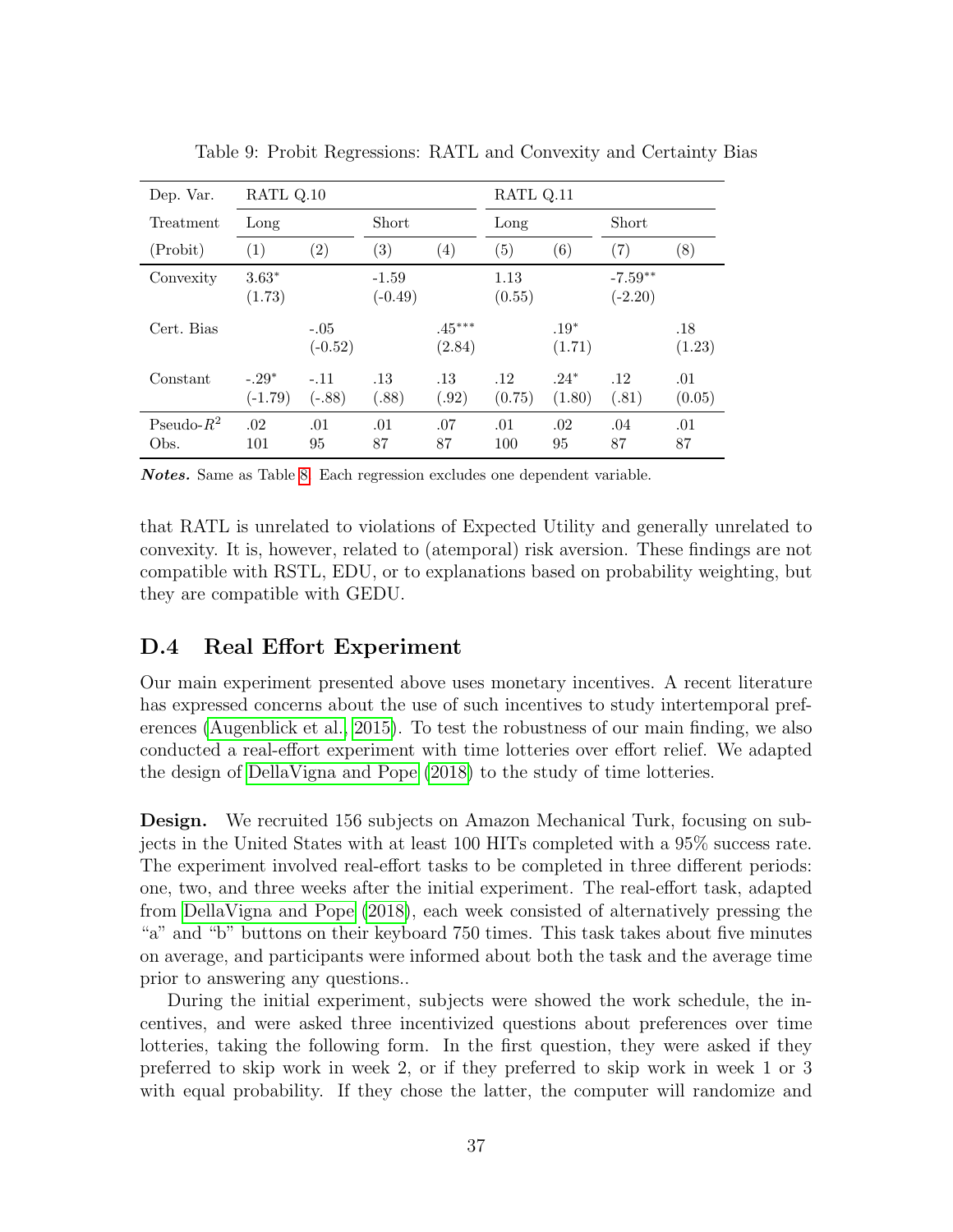<span id="page-38-0"></span>

| Dep. Variable       | RATL Q.1 |                   |                   | RATL Majority Q.1-5 | RATL Q.10 |           | RATL Q.11     |           |
|---------------------|----------|-------------------|-------------------|---------------------|-----------|-----------|---------------|-----------|
| Treatment           | Long     | Short             | Long              | Short               | Long      | Short     | Long          | Short     |
| (Probability)       | (1)      | $\left( 2\right)$ | $\left( 3\right)$ | $\left( 4\right)$   | (5)       | (6)       | $^{\prime}7)$ | (8)       |
| Risk Aversion,      | $.336**$ | .175              | $.308***$         | $.341**$            | $.459***$ | $.435***$ | $.571***$     | $.239*$   |
| Atemporal           | (2.41)   | (1.30)            | (2.27)            | (2.40)              | (3.27)    | (2.91)    | (3.81)        | (1.75)    |
| Constant            | .07      | $-.01$            | .07               | $-.34*$             | $-.60***$ | $-.28$    | $-.37***$     | $-.19$    |
|                     | (0.38)   | $(-0.07)$         | (0.38)            | $(-1.79)$           | $(-3.01)$ | $(-1.47)$ | $(-1.87)$     | $(-1.08)$ |
| Pseudo- $R^2$       | 0.047    | 0.014             | 0.040             | 0.049               | 0.083     | 0.076     | 0.121         | 0.025     |
| <b>Observations</b> | 101      | 90                | 101               | 90                  | 101       | 89        | 100           | 89        |

Table 10: Probit Regressions: RATL and Atemporal Risk Aversion

Notes. Dependent variables are indicated in the first row. Atemporal risk aversion measure is obtained from Question 12. RATL measures were obtained from Question 1 (Regressions 1 and 2), having chosen the safe option in the majority of Questions 1-5 (Regressions 3 and 4), and MPL Questions 10 and 11 (Regressions 5-8). Coefficients in brackets are z-statistics.  $*, **$ , and \*\*\* denote significance at the 10%, 5% and 1% level.

<span id="page-38-1"></span>

| Dep. Var.             | RATL Q.1          |                     |                      |                   |                     | RATL Majority Q.1-5  |                          |               |
|-----------------------|-------------------|---------------------|----------------------|-------------------|---------------------|----------------------|--------------------------|---------------|
| Treatment             | Long              |                     | Short                |                   | Long                |                      | Short                    |               |
| (Probit)              | (1)               | $\left( 2\right)$   | $\left( 3\right)$    | $\left( 4\right)$ | $\left(5\right)$    | (6)                  | (7)                      | (8)           |
| Cert. Bias            |                   | $-.19$<br>$(-1.56)$ |                      | .18<br>(1.20)     |                     | $-.21*$<br>$(-1.71)$ |                          | .12<br>(0.82) |
| Convexity             | $3.73*$<br>(1.68) |                     | $-4.17$<br>$(-1.25)$ |                   | $-.39$<br>$(-0.19)$ |                      | $-10.60***$<br>$(-2.83)$ |               |
| Constant              | .22<br>(1.35)     | $.40***$<br>(2.93)  | $.25*$<br>(1.67)     | .19<br>(1.41)     | $.41***$<br>(2.50)  | $.37***$<br>(2.75)   | .15<br>(1.02)            | .01<br>(.09)  |
| Pseudo- $R^2$<br>Obs. | .02<br>101        | .02<br>95           | .01<br>88            | .01<br>88         | .01<br>101          | .03<br>95            | .07<br>88                | .01<br>88     |

Table 11: Probit Regressions: RATL and Atemporal Risk Aversion

Notes. Same as Table [8.](#page-36-0) Each regression excludes one dependent variable.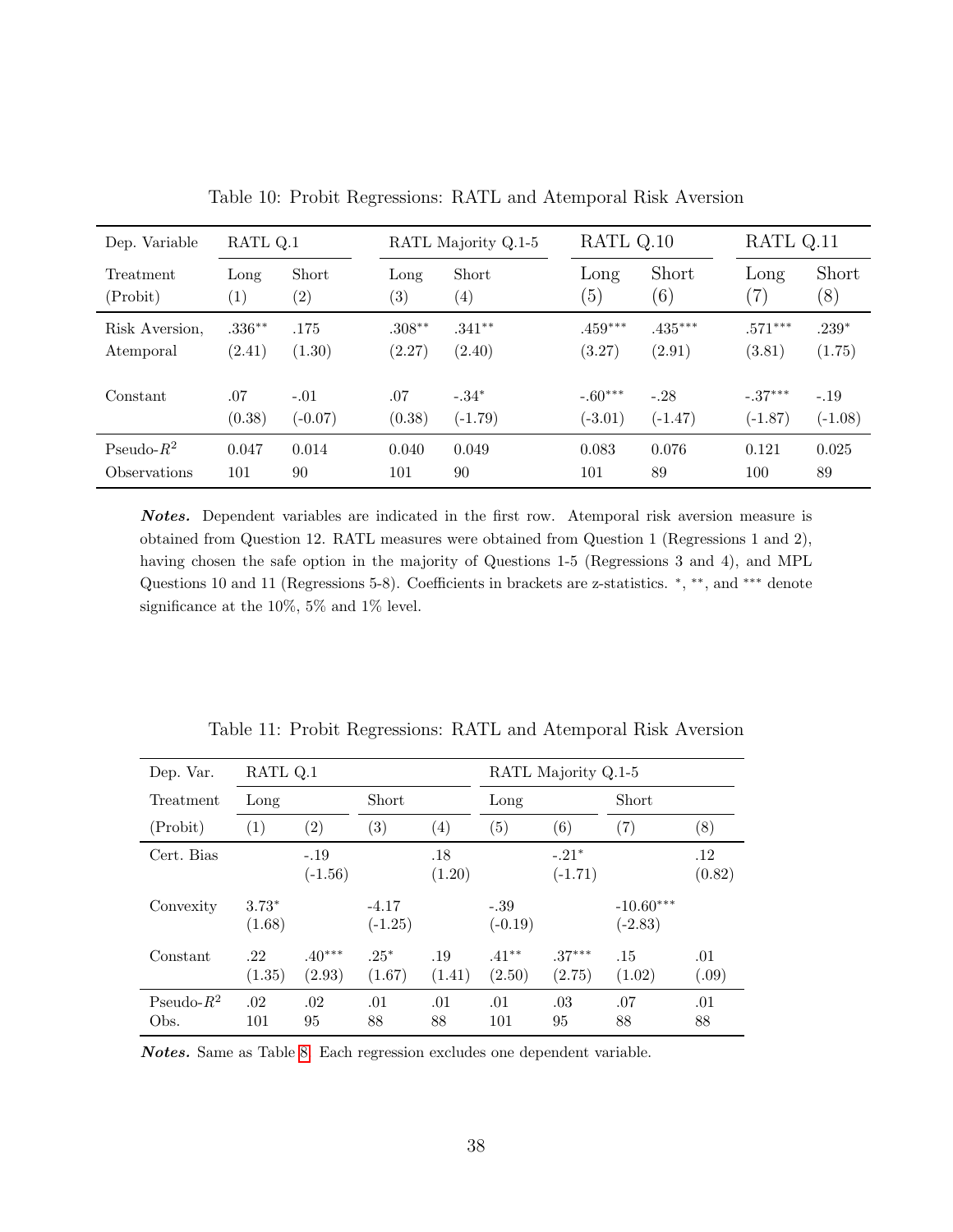communicate it to them at the end of the section (a few minutes later). Skipping work meant that subjects were not required to complete the real-effort task but still receive the payment as well as the final bonus (described below). It is easy to see how this constitutes a time lottery, as the benefit (skip work) has a stochastic date. Question 2 offered them the option between skipping work with 50% chance in week 1 and 50% in week 2 vs. 75% in week 1 and 25% in week 3. In question 3 the options were skipping with 66% chance in week 2 and 34% in week 3 vs. 34% in week 1 and  $66\%$  in week  $3<sup>40</sup>$  $3<sup>40</sup>$  $3<sup>40</sup>$  Subjects were also asked a brief question to test that they are are human and comprehend English. (Everyone passed it.)

At the end of the initial experiment, one of the three questions was randomly selected and subjects were told their work schedule based on the options they chose for that question and the resolution of the lottery. They were paid \$5 if they complete the initial survey and \$3 per week if they adhered to the work plan, i.e., completed the real-effort task unless they were allowed to skip. Each week, they were also sent a 5 cents reminder of the task to be completed, as well as their entire work schedule. Finally, they received a \$5 bonus if they completed the whole plan.

Results. Out of the 156 subjects who participated in the first session, we eliminate 5 as they encountered technical issues, and report the results for the remaining ones. (Results are very similar if we include them.) Of them, 89% (135) of subjects completed at least one week of the task, and 76% (115) the whole work plan. Results are again very similar for either subgroup.

<span id="page-39-1"></span>

| Frequency of RATL Percent Cumulative |                         |                         | Question              |                          |
|--------------------------------------|-------------------------|-------------------------|-----------------------|--------------------------|
| $\Omega$                             | 21.9%<br>27.2%<br>33.8% | 21.9%<br>49.0%<br>82.8% |                       | 49.0\%<br>51.7%<br>45.7% |
| 3                                    | 17.2%                   | 100\%                   | Majority of questions | $51.0\%$                 |

Table 13: RATL in each question

Table 12: Frequency of RATL

Tables [12](#page-39-1) and [13](#page-39-1) show that in this task as well only a minority of subjects consistently picks the RSTL options, even though this percentage is higher than in the lab experiment (23.8%). Here as well, a majority of subjects chooses the RATL option in the majority of questions (51%). Note also that choosing the RSTL option in one question is positively correlated with choosing it in another question. Indeed, even though the answers to individual questions were not far from 50%, the overall distribution has more mass on the tails (all RATL or all RSTL) than a binomial

distribution, for which the frequency of 0 to 3 RATL choices would be (0.125, 0.375,

<span id="page-39-0"></span><sup>40</sup>Note that in Question 3, the second option is a mean-reducing spread of the second one, i.e., it has higher variance but also a marginally lower mean. That is, ties are broken in favor of the RSTL option.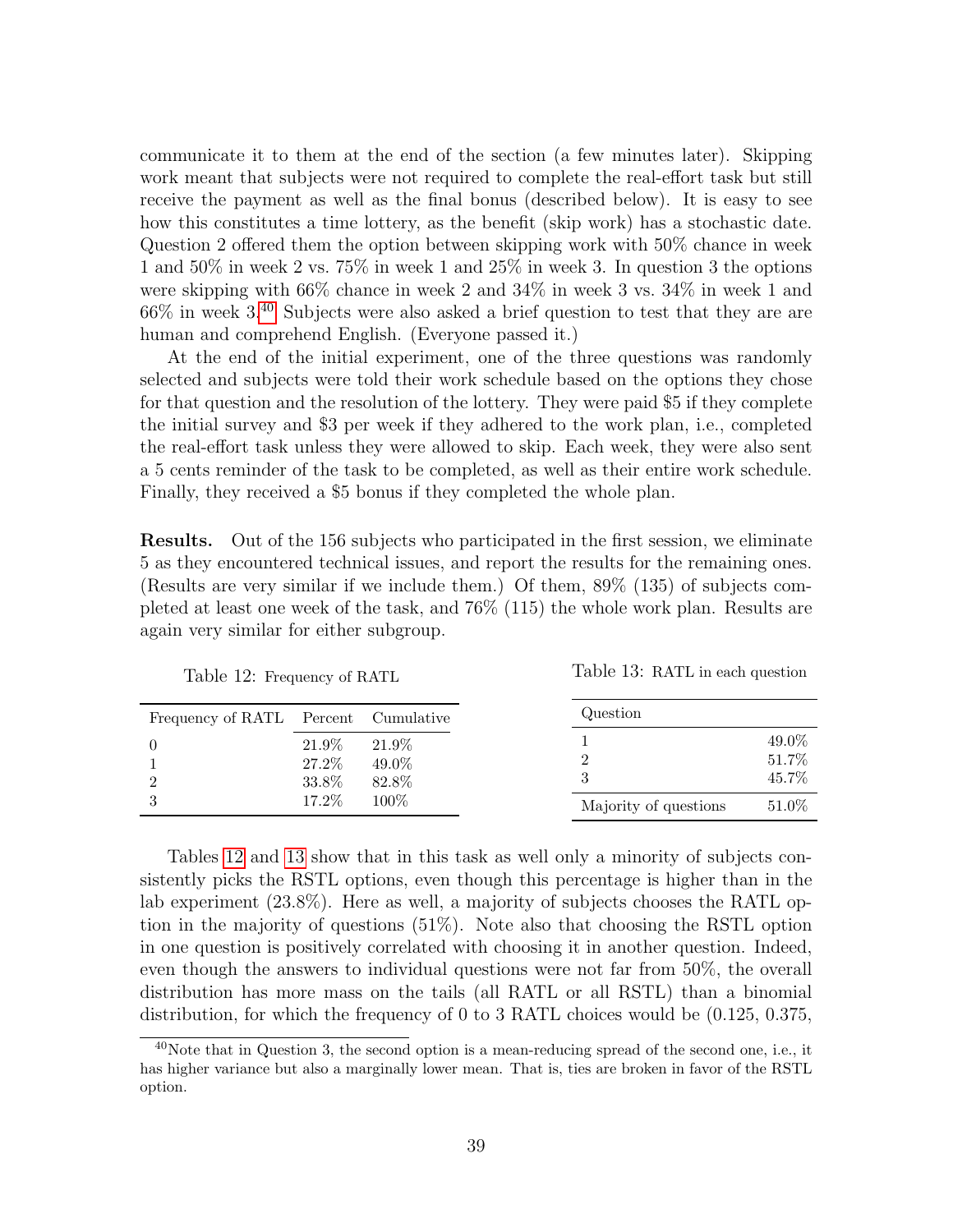0.375, 0.125). Our observed frequency is statistically different from this distribution (Chi-Square Goodness of Fit,  $p = 0.0004$ ). This suggests that the patterns we observe are not random, but rather are due to one group exhibiting RATL and one group exhibiting RSTL preferences.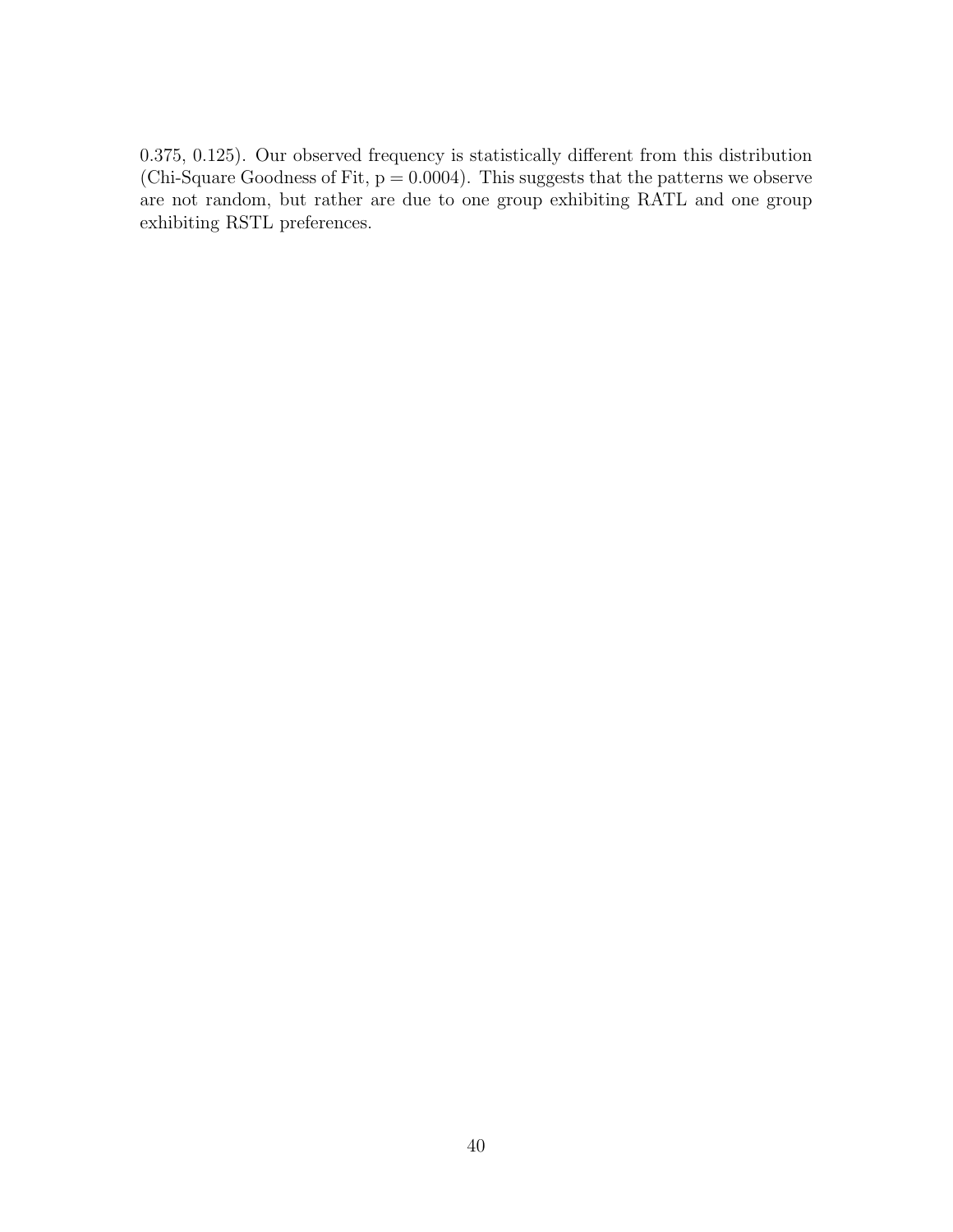## References

- <span id="page-41-10"></span>ABDELLAOUI, M., E. DIECIDUE, AND A. ÖNCÜLER (2011): "Risk preferences at different time periods: An experimental investigation," Management Science, 57, 975–987.
- <span id="page-41-9"></span>Abdellaoui, M., E. Kemel, A. Panin, and F. Vieider (2017): "Take your Time or Take your Chance. On the Impact of Risk on Time Discounting," Mimeo HEC.
- <span id="page-41-12"></span>Agranov, M. and P. Ortoleva (2017): "Stochastic Choice and Preferences for Randomization," Journal of Political Economy, 125, 40–68.
- <span id="page-41-5"></span>Allais, M. (1953): "Le comportement de l'homme rationnel devant le risque: Critique des postulats et axiomes de l'école Américaine," Econometrica, 21, 503-546.
- <span id="page-41-8"></span>ANDERSEN, S., G. W. HARRISON, M. LAU, AND E. E. RUTSTROEM (2017): "Intertemporal Utility and Correlation Aversion," International Economic Review, forthcoming.
- <span id="page-41-2"></span>Apesteguia, J. and M. A. Ballester (2018): "Monotone stochastic choice models: The case of risk and time preferences," Journal of Political Economy, 126, 74–106.
- <span id="page-41-3"></span>Apesteguia, J., M. A. Ballester, and J. Lu (2017): "Single-Crossing Random Utility Models," Econometrica, 85, 661–674.
- <span id="page-41-11"></span>Augenblick, N., M. Niederle, and C. Sprenger (2015): "Working Over Time: Dynamic Inconsistency in Real Effort Tasks," Quarterly Journal of Economics, 130, 1067–1115.
- <span id="page-41-13"></span>BEATTIE, J. AND G. LOOMES (1997): "The Impact of Incentives upon Risky Choice Experiments," Journal of Risk and Uncertainty, 14, 155–68.
- <span id="page-41-7"></span>BOMMIER, A., A. KOCHOV, AND F. LE GRAND (2017): "On Monotone Recursive Preferences," Econometrica, 85, 1433–1466.
- <span id="page-41-16"></span>Burke, M. S., J. R. Carter, R. D. Gominiak, and D. F. Ohl (1996): "An experimental note on the allais paradox and monetary incentives," Empirical Economics, 21, 617–632.
- <span id="page-41-15"></span>Camerer, C. F. (1989): "Does the Basketball Market Believe in the 'Hot Hand'?" American Economic Review, 79, 1257–1261.
- <span id="page-41-4"></span>Cerreia-Vioglio, S., D. Dillenberger, and P. Ortoleva (2015): "Cautious Expected Utility and the Certainty Effect," Econometrica, 83, 693–728.
- <span id="page-41-1"></span>Chen, M. K. (2013): "The effect of language on economic behavior: Evidence from savings rates, health behaviors, and retirement assets," The American Economic Review, 103, 690–731.
- <span id="page-41-0"></span>Chesson, H. W. and W. K. Viscusi (2003): "Commonalities in Time and Ambiguity Aversion for Long-Term Risks," Theory and Decision, 54, 57–71.
- <span id="page-41-6"></span>Chew, S. H. and L. G. Epstein (1990): "Nonexpected utility preferences in a temporal framework with an application to consumption-savings behaviour," Journal of Economic Theory, 50, 54-81.
- <span id="page-41-14"></span>CONLISK, J. (1989): "Three variants on the Allais example," American Economic Review, 79, 392– 407.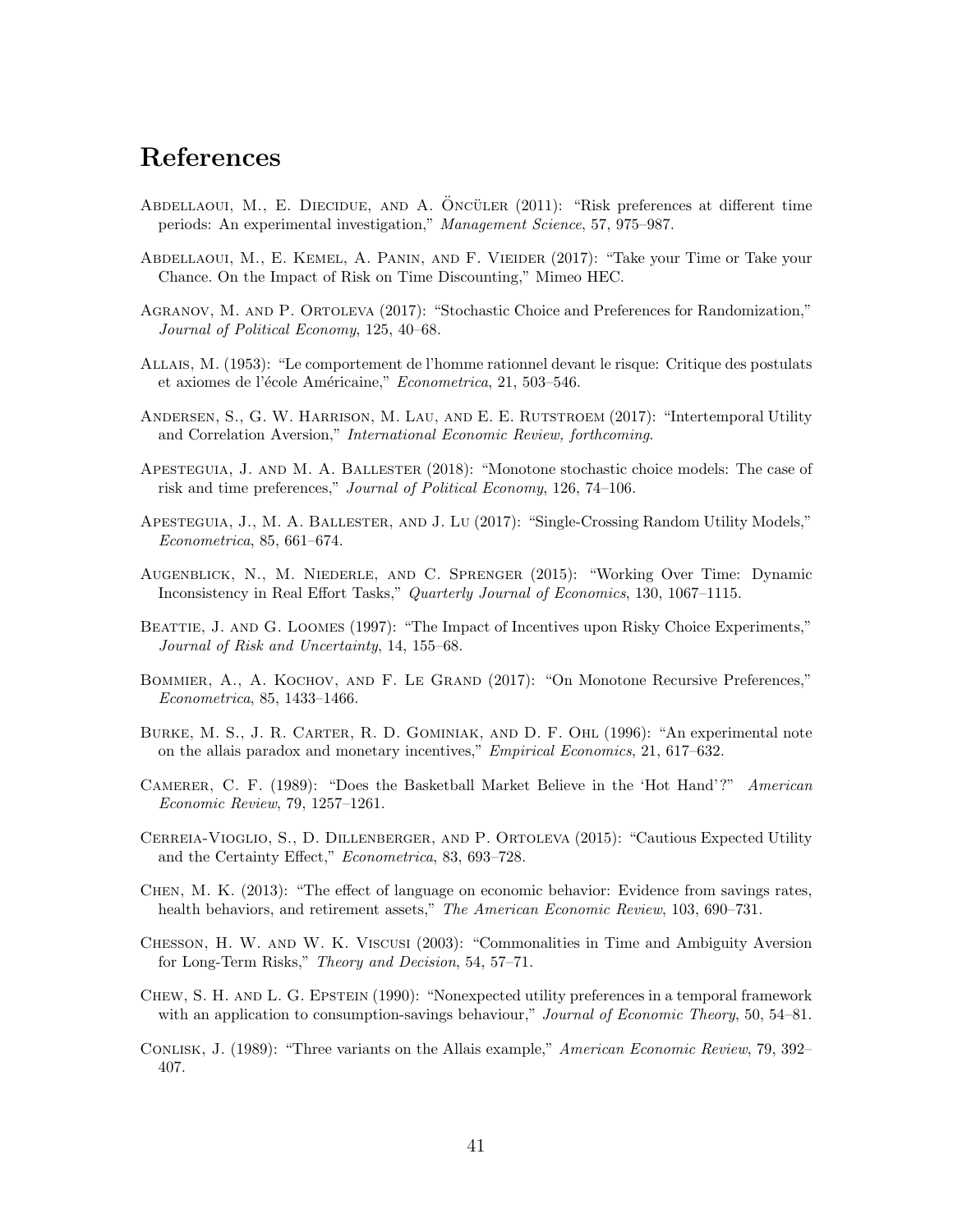- <span id="page-42-14"></span>CUBITT, R., C. STARMER, AND R. SUGDEN (1998): "On the Validity of the Random Lottery Incentive System," Experimental Economics, 1, 115–131.
- <span id="page-42-5"></span>DEAN, M. AND P. ORTOLEVA (2017): "Allais, Ellsberg, and Preferences for Hedging," Theoretical Economics, 12, 377–424.
- <span id="page-42-18"></span>DELLAVIGNA, S. AND D. POPE (2018): "What motivates effort? Evidence and expert forecasts," Review of Economic Studies, 85, 1029–1069.
- <span id="page-42-3"></span>DILLENBERGER, D., D. GOTTLIEB, AND P. ORTOLEVA (2018): "Stochastic Impatience and the Separation of Time and Risk Preferences," Mimeo, Princeton University.
- <span id="page-42-1"></span>Ebert, S. (2017): "Decision Making When Things Are Only a Matter of Time," Mimeo Tilburg University.
- <span id="page-42-9"></span>EDMANS, A. AND X. GABAIX (2011): "Tractability in incentive contracting," Review of Financial Studies, 24, 2865–2894.
- <span id="page-42-2"></span>Eliaz, K. and P. Ortoleva (2016): "Multidimensional Ellsberg," Management Science, 62, 2179– 2197.
- <span id="page-42-0"></span>Ely, J. C. and M. Szydlowski (2017): "Moving the Goalposts," Mimeo Northwestern University.
- <span id="page-42-8"></span>Epstein, L. and S. Zin (1989): "Substitution, risk aversion, and the temporal behavior of consumption and asset returns: A theoretical framework," Econometrica, 57, 937–969.
- <span id="page-42-11"></span>Epstein, L. G., E. Farhi, and T. Strzalecki (2014): "How Much Would You Pay to Resolve Long-Run Risk?" American Economic Review, 104, 2680–97.
- <span id="page-42-17"></span>FAN, C.-P. (2002): "Allais paradox in the small," Journal of Economic Behavior & Organization, 49, 411–421.
- <span id="page-42-7"></span>FISHBURN, P. C. AND A. RUBINSTEIN (1982): "Time preference," International Economic Review, 677–694.
- <span id="page-42-16"></span>FREEMAN, D., Y. HALEVY, AND T. KNEELAND (2019): "Eliciting risk preferences using choice lists," Quantitative Economics, 10, 217–237.
- <span id="page-42-10"></span>GARRETT, D. AND A. PAVAN (2011): "Dynamic Managerial Compensation: On the Optimality of Seniority-based Schemes," Mimeo Northwestern University.
- <span id="page-42-6"></span>Ghirardato, P. and M. Marinacci (2001): "Risk, ambiguity, and the separation of utility and beliefs," Mathematics of Operations Research, 864–890.
- <span id="page-42-4"></span>GUL, F. (1991): "A theory of disappointment aversion," *Econometrica*, 59, 667–686.
- <span id="page-42-15"></span>HEY, J. AND J. LEE (2005): "Do Subjects Separate (or Are They Sophisticated)?" Experimental Economics, 8, 233–265.
- <span id="page-42-12"></span>HOLT, C. AND S. LAURY (2002): "Risk aversion and incentive effects," American Economic Review, 92, 1644–1655.
- <span id="page-42-13"></span>HOLT, C. A. (1986): "Preference Reversals and the Independence Axiom," American Economic Review, 76, 508–15.